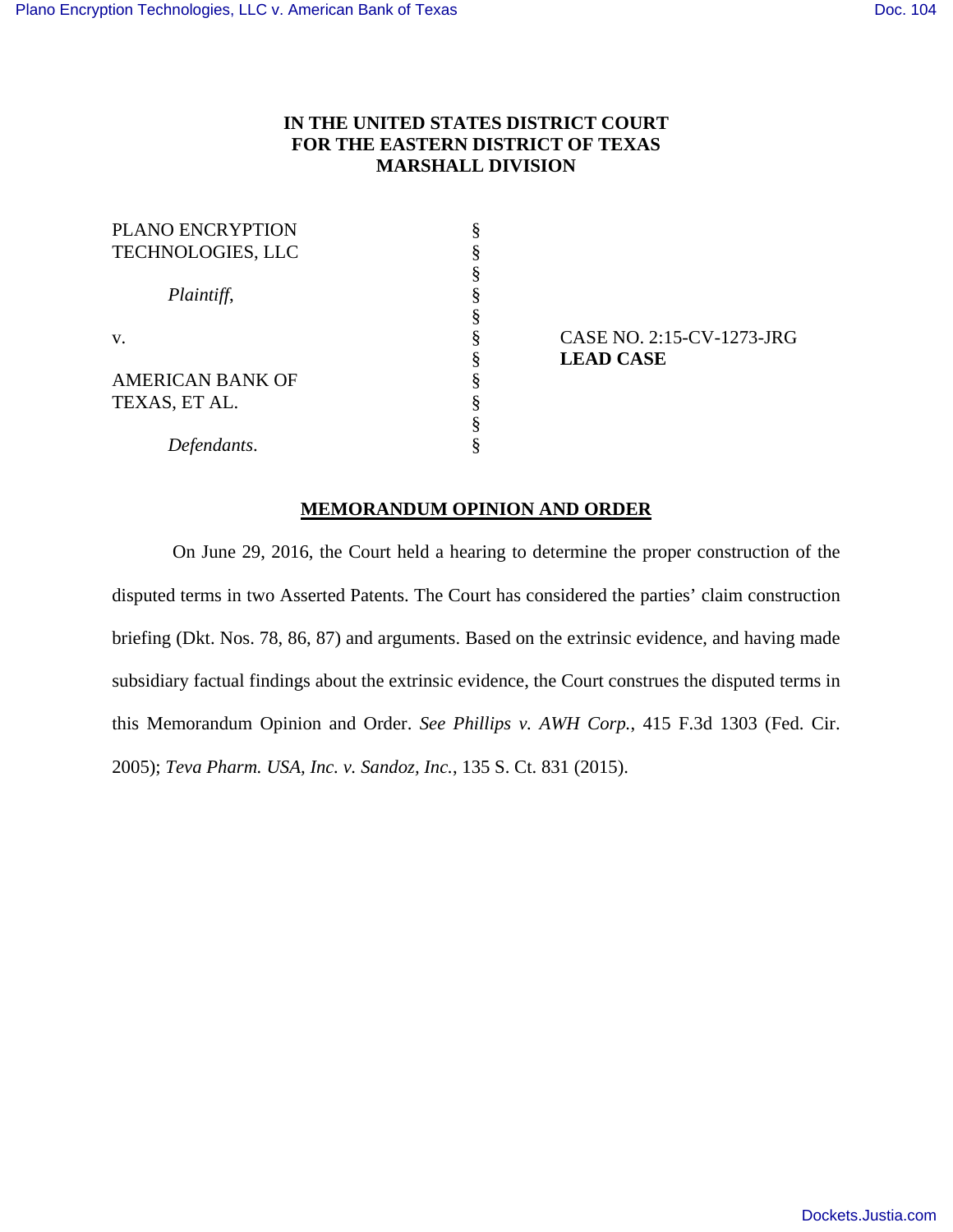# **Table of Contents**

| 1. |                                                                                                                                                          |  |
|----|----------------------------------------------------------------------------------------------------------------------------------------------------------|--|
| 2. |                                                                                                                                                          |  |
| 3. | "executable tamper resistant key module"/"executable tamper resistant code<br>module"/"tamper resistant key module" ('399 Patent claims 1, 9, 29, 37) 18 |  |
| 4. |                                                                                                                                                          |  |
| 5. | "including the generated private key and the encrypted predetermined data" ('399)                                                                        |  |
| 6. | "integrity verification kernel" ('399 Patent Claims 9, 10; '550 Patent Claim 15) 36                                                                      |  |
| 7. |                                                                                                                                                          |  |
| 8. |                                                                                                                                                          |  |
| 9. |                                                                                                                                                          |  |
|    |                                                                                                                                                          |  |
|    | 11. "first process" ('550 Patent Claims 14–17) / "second process" ('550 Patent Claim 14)57                                                               |  |
|    |                                                                                                                                                          |  |
|    |                                                                                                                                                          |  |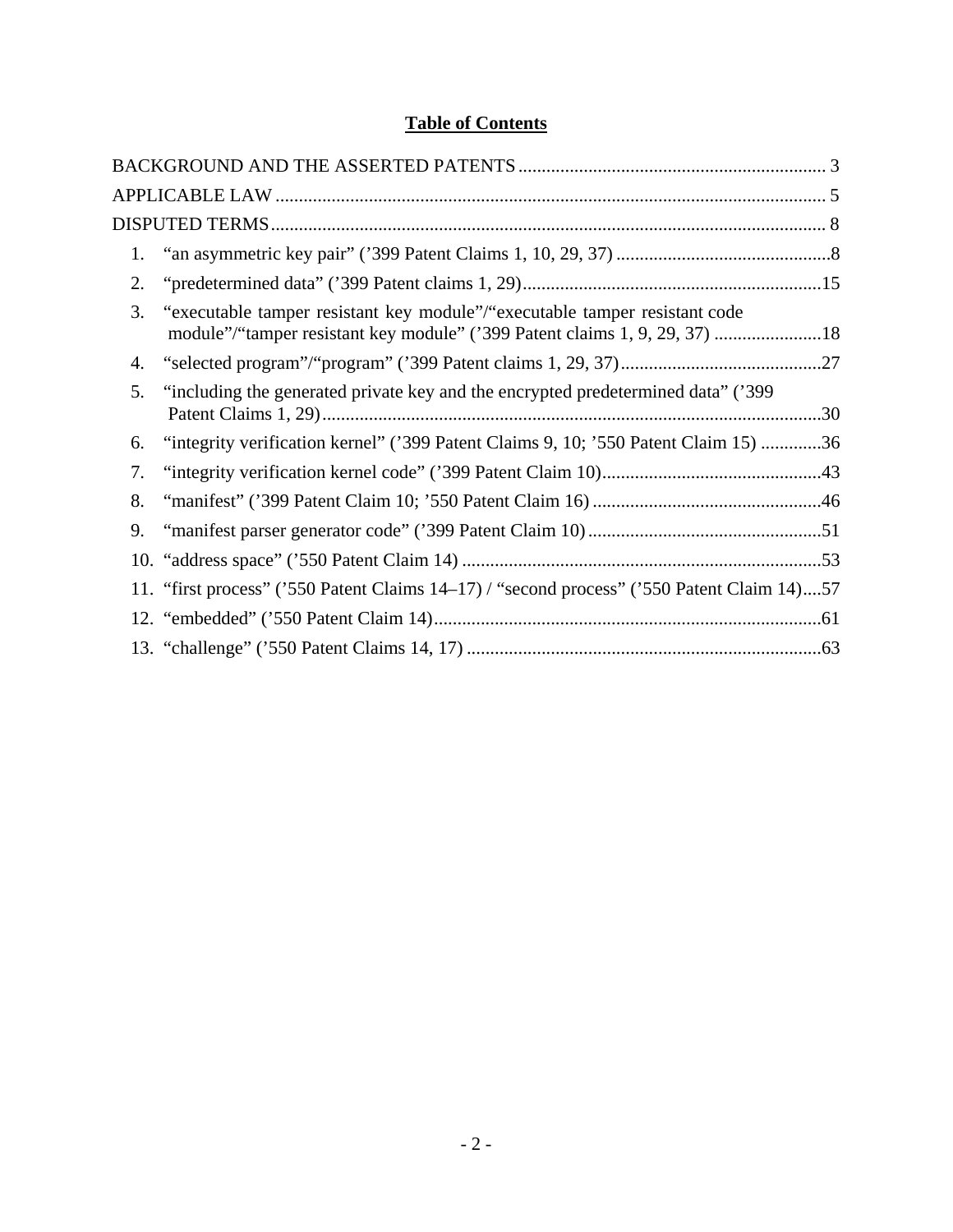#### **BACKGROUND AND THE ASSERTED PATENTS**

Plano Encryption Technologies, LLC ("PET") brought actions against American Bank of Texas, Independent Bank, Guaranty Bank & Trust, N.A., Citizens Nation Bank, and Broadway National Bank (collectively, "Defendants") alleging that Defendants infringe U.S. Patent Nos. 5,974,550 (the "'550 Patent") and 5,991,399 (the "'399 Patent"), (collectively, "the Asserted Patents").

The '550 Patent and the '399 Patent are based on separate patent applications each filed in December 1997. Though both patents generally relate to security techniques for computer systems, the patents do not stem from a common patent family. Thirteen groupings of claim disputes are presented to the Court. Three of those claim dispute groupings include terms that are found in both patents. The disputed terms of the '550 Patent are found in claims 14–17 and the disputed terms of the '399 Patent are found in claims 1, 9, 10, 29, and 37. (Dkt. Nos. 88–1, 88– 2.)

 In general, the '550 Patent relates to a remote security protocol in computer systems in which two processes are operating. Techniques are described for authenticating a first process that operates in an address space different than that of a second process. '550 Patent 1:7–10, 1:44–46. As an example, the processes may relate to electronic commerce such as a consumer purchase, where one process asks another process for a service to be performed. *Id*. at 2:20–22. The authenticating techniques described include the use of a challenge-response protocol. The second process may create a module containing a secret and send the module and a challenge to the first process. The first process executes the module and recovers the secret when the first process is verified by the module. The first process uses the secret to produce a response and then sends the response to the second process. *Id*. at 1:44–54, FIG. 2.

- 3 -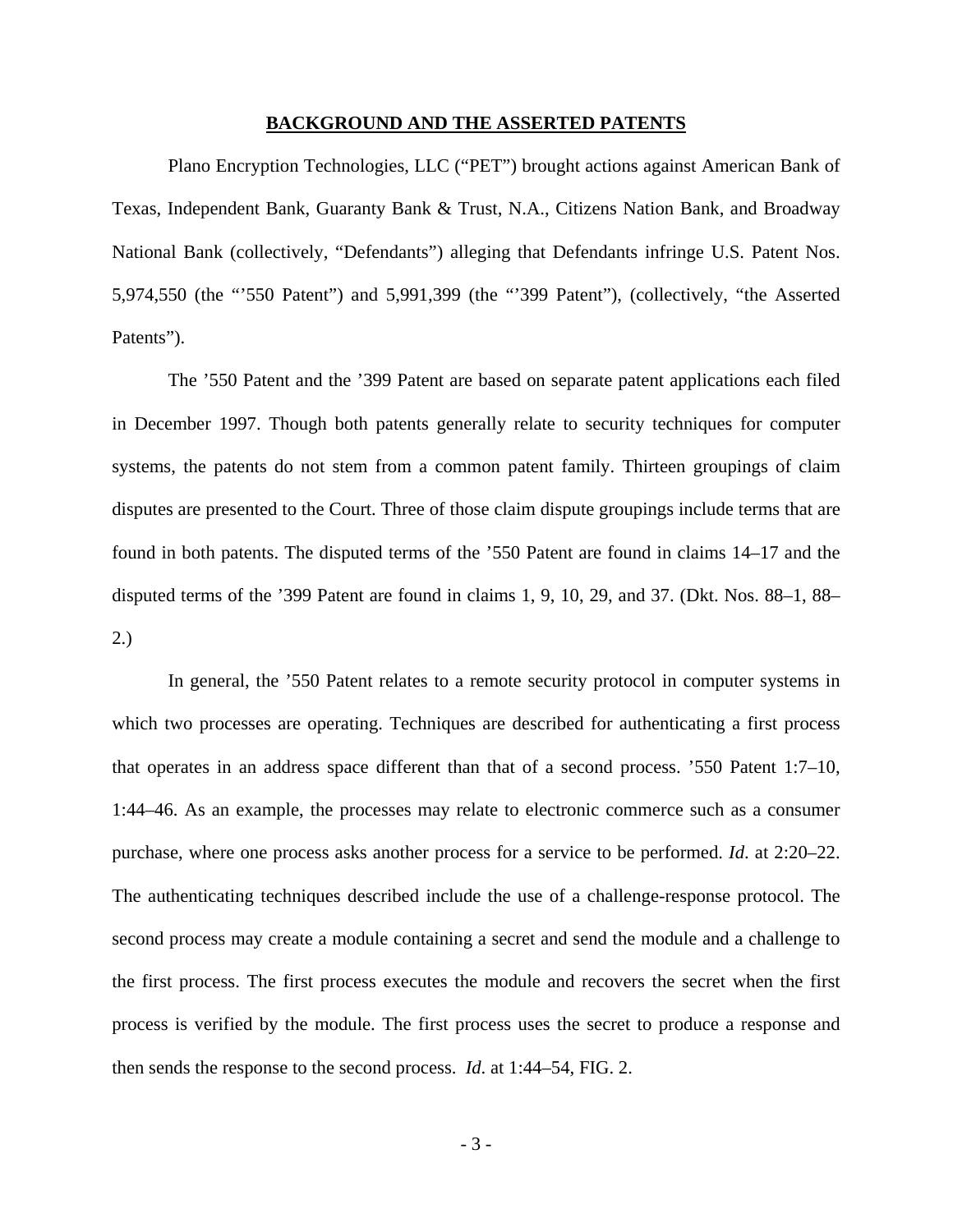## The '550 Patent abstract recites:

Authenticating a remote process operating in an address space different than that of a local process includes the steps of creating, by the local process, a tamper resistant module containing a temporary secret, sending the tamper resistant module and a challenge from the local process to the remote process, executing the tamper resistant module by the remote process and recovering the secret when the integrity of the remote process is verified by the tamper resistant module, encoding the challenge using the secret to produce a response, sending the response to the local process, and decoding the response by the local process. Optionally, the tamper resistant module includes a request for information from the second process and the response includes the answer to the request for information.

### '550 Abstract.

In general, the '399 Patent relates to digital content protection in computer systems. Techniques are described for distributing a private key over a network so only a specific trusted player can use the private key to access encrypted digital content. '399 Patent 1:7–11. More particularly, an asymmetric key pair having a public key and private key may be generated. Data may be encrypted with the public key. An executable tamper resistant key module is built, which includes the private key and the encrypted data. The executable tamper resistant key module may then be sent to a remote system. The tamper resistant key module is then executed on a remote system as part of a validation process. If the validation process is successful, then the data is decrypted with the private key included in the tamper resistant key module. *Id*. at 3:5–20. As an example, an embodiment of the techniques can be used to provide a private key to a DVD player. Verification of the DVD player's integrity and authenticity allows the DVD player to use the private key to decrypt digital content. *Id*. at 3:53–61. The '339 Patent abstract recites:

Secure distribution of a private key to a user's application program (also called a "trusted player" such as a DVD player or CD-ROM player) with conditional access based on verification of the trusted player's integrity and authenticity is provided. Once validated, the trusted player uses the private key to decrypt encrypted digital content. The private key is dynamically generated, associated with specific digital content, and communicated in real-time from a server to the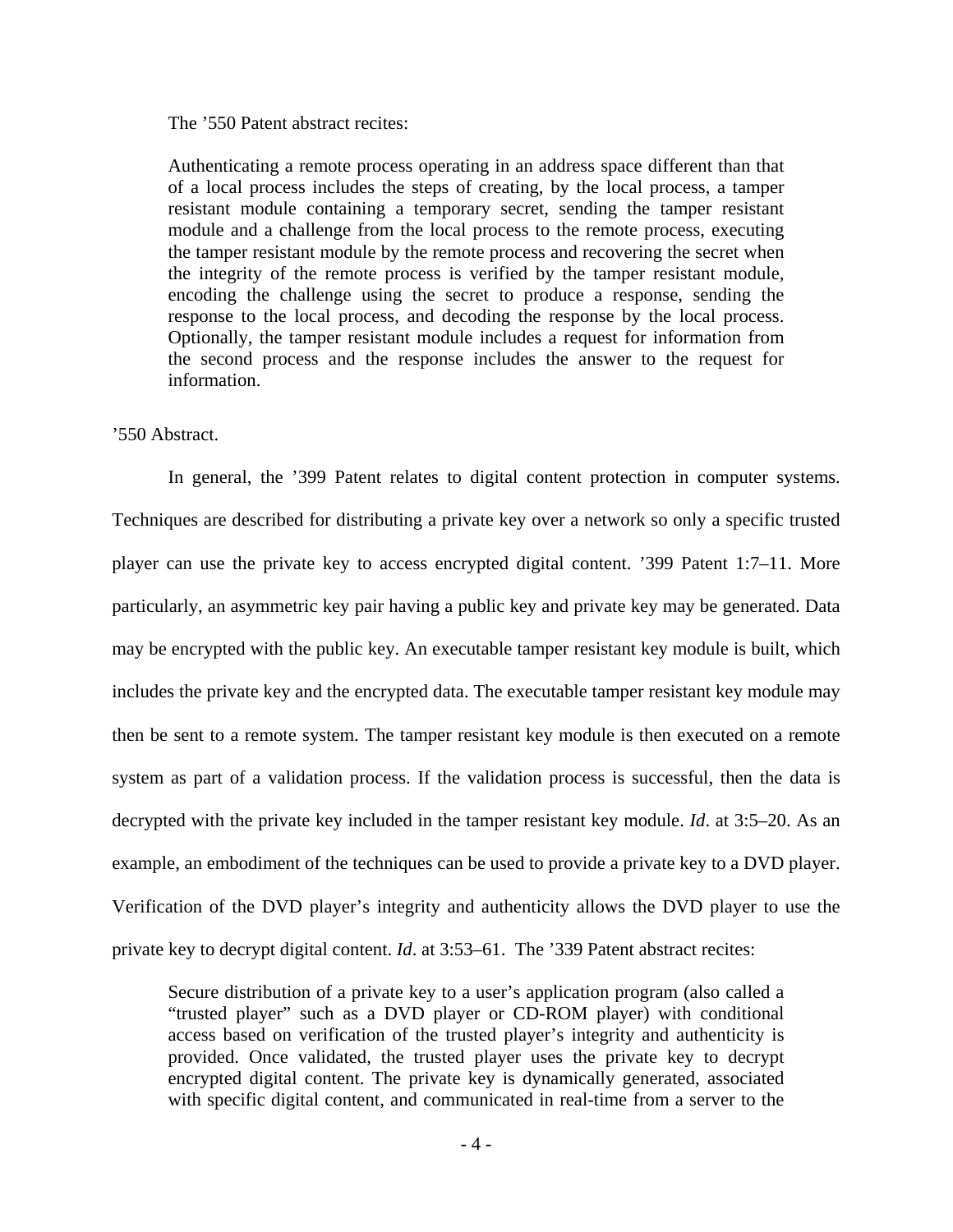trusted player in a secure manner, thereby controlling access to encrypted digital content. The key is wrapped into an executable tamper resistant key module in which the key can only be used by the right trusted player as determined by the server based on user requests and payment. The key module plugs in to the trusted player and executes to validate the player and decrypt the content. The integrity of the trusted player is correlated to its ability to perform a cryptographic operation using an asymmetric key pair in a manner that is tamper resistant, thereby preventing an unencrypted copy of digital content to be made.

'399 Abstract.

# **APPLICABLE LAW**

"It is a 'bedrock principle' of patent law that 'the claims of a patent define the invention to which the patentee is entitled the right to exclude.'" *Phillips v. AWH Corp.*, 415 F.3d 1303, 1312 (Fed. Cir. 2005) (en banc) (quoting *Innova/Pure Water Inc. v. Safari Water Filtration Sys., Inc.*, 381 F.3d 1111, 1115 (Fed. Cir. 2004)).

Claim construction is a legal issue that may be based on underlying findings of fact. *Teva Pharm. USA, Inc. v. Sandoz, Inc., 135 S. Ct. at 841.* "In cases where [ ] subsidiary facts are in dispute, courts will need to make subsidiary factual findings about that extrinsic evidence. These are the 'evidentiary underpinnings' of claim construction that we discussed in *Markman*, and this subsidiary factfinding must be reviewed for clear error on appeal." *Id.* (citation omitted).

To determine the meaning of the claims, courts start by considering the intrinsic evidence. *Id.* at 1313; *C.R. Bard, Inc. v. U.S. Surgical Corp.*, 388 F.3d 858, 861 (Fed. Cir. 2004); *Bell Atl. Network Servs., Inc. v. Covad Commc'ns Grp., Inc.*, 262 F.3d 1258, 1267 (Fed. Cir. 2001). The intrinsic evidence includes the claims themselves, the specification, and the prosecution history. *Phillips*, 415 F.3d at 1314; *C.R. Bard, Inc.*, 388 F.3d at 861. Courts give claim terms their ordinary and accustomed meanings as understood by one of ordinary skill in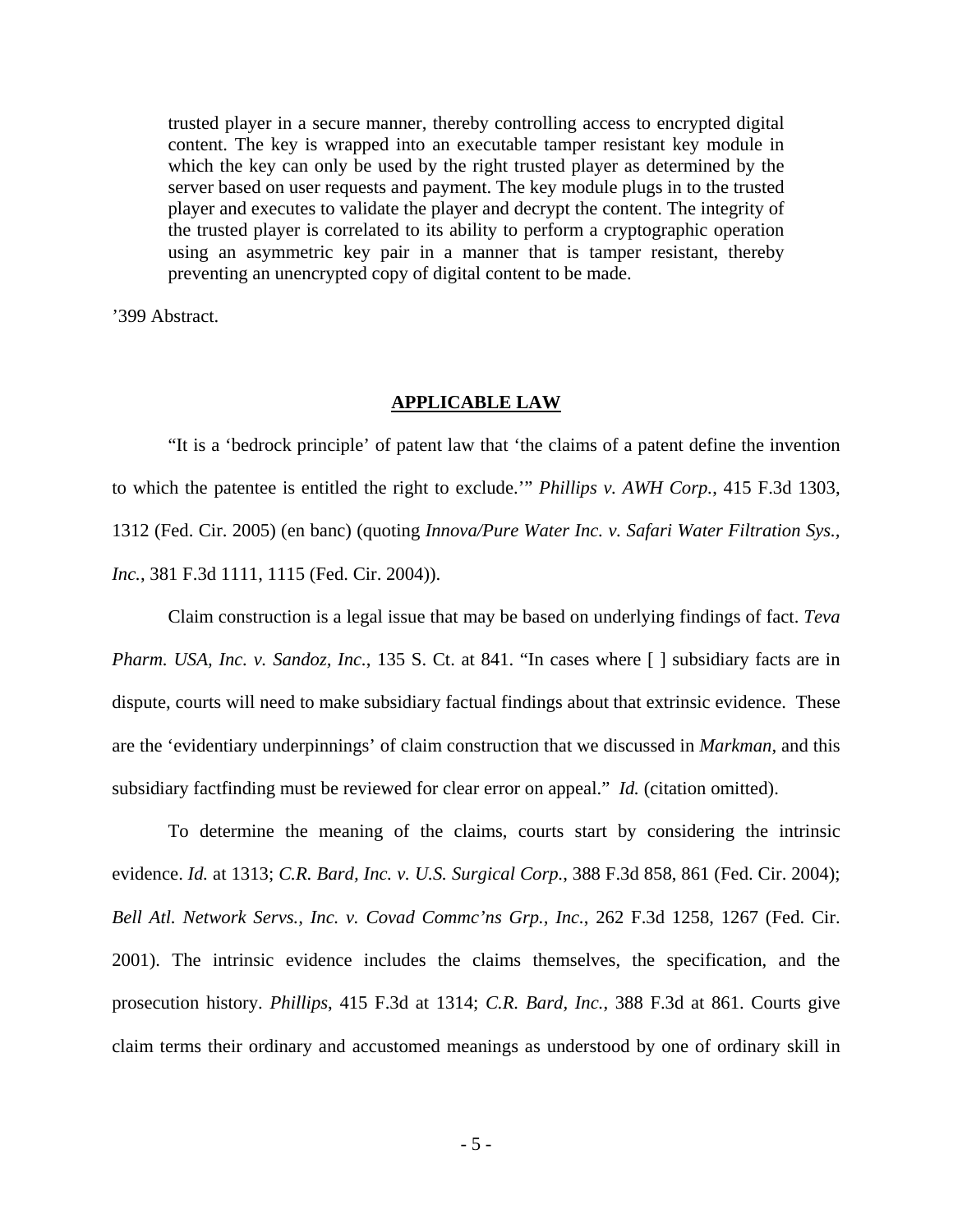the art at the time of the invention in the context of the entire patent. *Phillips*, 415 F.3d at 1312– 13; *Alloc, Inc. v. International Trade Comm'n*, 342 F.3d 1361, 1368 (Fed. Cir. 2003).

The claims themselves provide substantial guidance in determining the meaning of particular claim terms. *Phillips*, 415 F.3d at 1314. First, a term's context in the asserted claim can be very instructive. *Id*. Other asserted or unasserted claims can also aid in determining the claim's meaning, because claim terms are typically used consistently throughout the patent. *Id*. Differences among the claim terms can also assist in understanding a term's meaning. *Id*. For example, when a dependent claim adds a limitation to an independent claim, it is presumed that the independent claim does not include the limitation. *Id*. at 1314–15.

"[C]laims 'must be read in view of the specification, of which they are a part.'" *Id*. (quoting *Markman v. Westview Instruments, Inc.*, 52 F.3d 967, 979 (Fed. Cir. 1995) (en banc)). "[T]he specification 'is always highly relevant to the claim construction analysis. Usually, it is dispositive; it is the single best guide to the meaning of a disputed term.'" *Id*. (quoting *Vitronics Corp. v. Conceptronic, Inc.*, 90 F.3d 1576, 1582 (Fed. Cir. 1996)); *Teleflex, Inc. v. Ficosa N. Am. Corp.*, 299 F.3d 1313, 1325 (Fed. Cir. 2002). This is true because a patentee may define his own terms, give a claim term a different meaning than the term would otherwise possess, or disclaim or disavow the claim scope. *Phillips*, 415 F.3d at 1316. In these situations, the inventor's lexicography governs. *Id*. The specification may also resolve ambiguous claim terms "where the ordinary and accustomed meaning of the words used in the claims lack sufficient clarity to permit the scope of the claim to be ascertained from the words alone." *Teleflex, Inc.*, 299 F.3d at 1325. But, "'[a]lthough the specification may aid the court in interpreting the meaning of disputed claim language, particular embodiments and examples appearing in the specification will not generally be read into the claims.'" *Comark Commc'ns, Inc. v. Harris Corp.*, 156 F.3d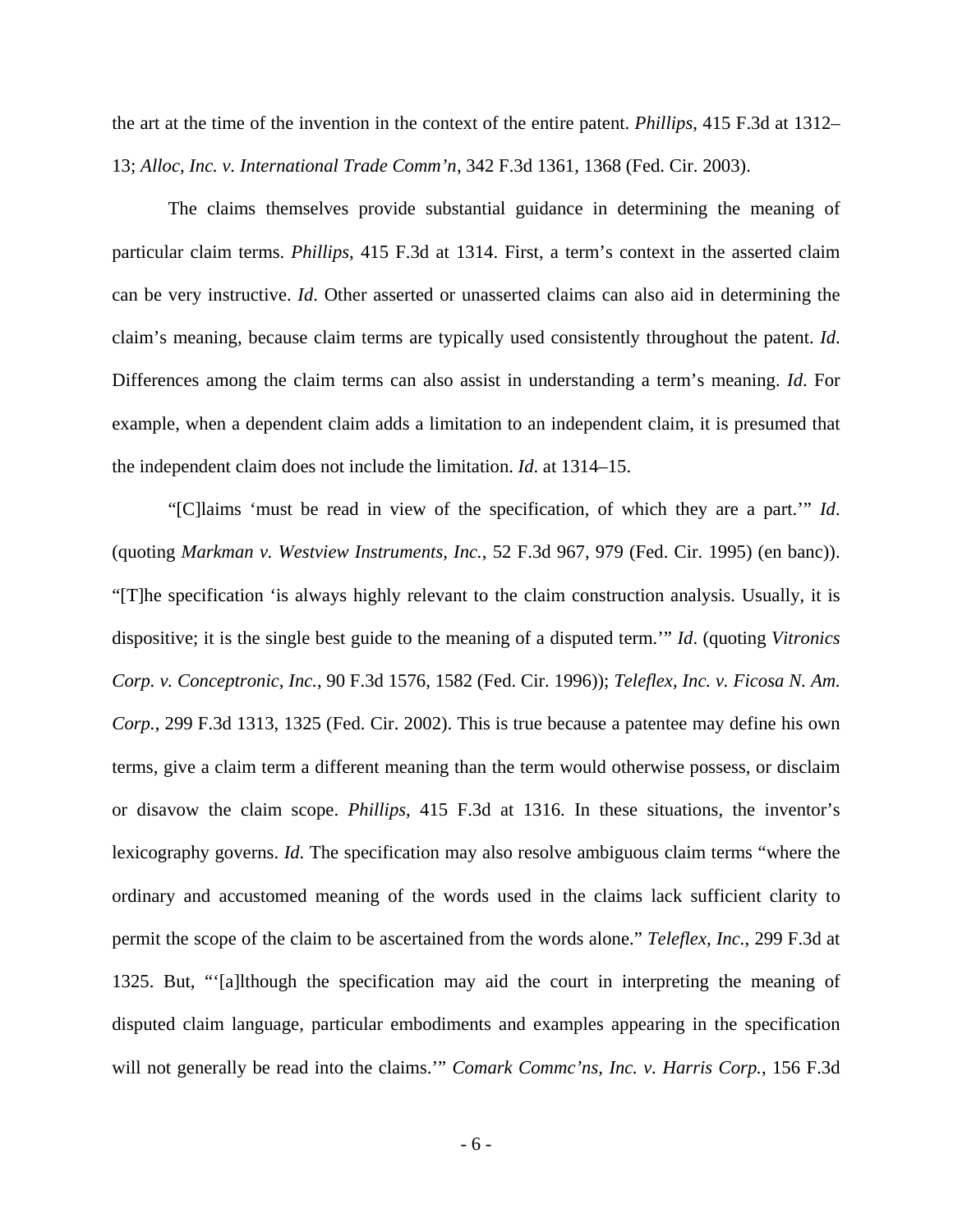1182, 1187 (Fed. Cir. 1998) (quoting *Constant v. Advanced Micro-Devices, Inc.*, 848 F.2d 1560, 1571 (Fed. Cir. 1988)); *see also Phillips*, 415 F.3d at 1323. The prosecution history is another tool to supply the proper context for claim construction because a patent applicant may also define a term in prosecuting the patent. *Home Diagnostics, Inc., v. Lifescan, Inc.*, 381 F.3d 1352, 1356 (Fed. Cir. 2004) ("As in the case of the specification, a patent applicant may define a term in prosecuting a patent.").

Although extrinsic evidence can be useful, it is "'less significant than the intrinsic record in determining the legally operative meaning of claim language.'" *Phillips*, 415 F.3d at 1317 (quoting *C.R. Bard, Inc.*, 388 F.3d at 862). Technical dictionaries and treatises may help a court understand the underlying technology and the manner in which one skilled in the art might use claim terms, but technical dictionaries and treatises may provide definitions that are too broad or may not be indicative of how the term is used in the patent. *Id*. at 1318. Similarly, expert testimony may aid a court in understanding the underlying technology and determining the particular meaning of a term in the pertinent field, but an expert's conclusory, unsupported assertions as to a term's definition are entirely unhelpful to a court. *Id*. Generally, extrinsic evidence is "less reliable than the patent and its prosecution history in determining how to read claim terms." *Id*.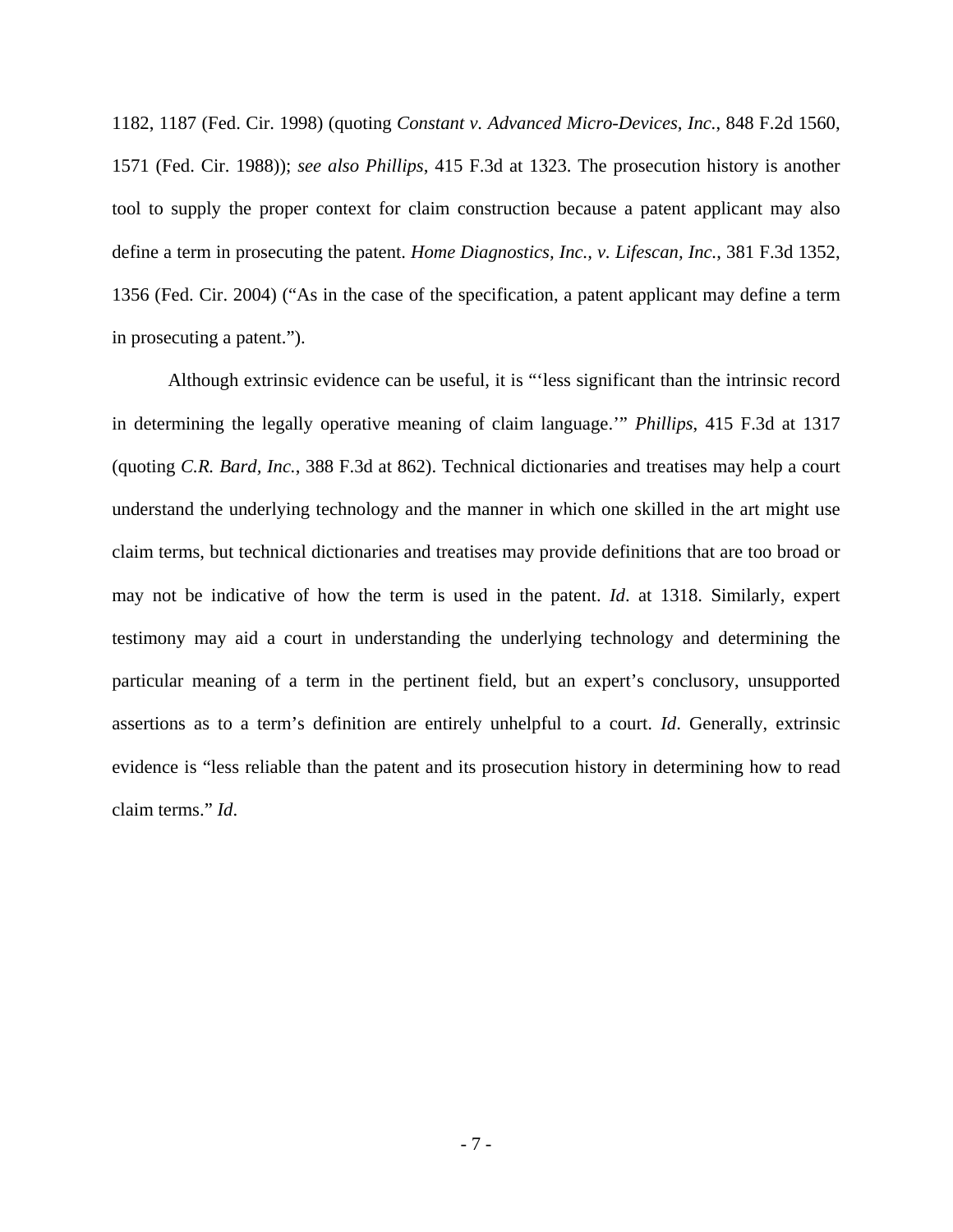#### **DISPUTED TERMS**

| <b>PET's Proposed Construction</b>                                                               | <b>Defendants' Proposed Construction</b>     |
|--------------------------------------------------------------------------------------------------|----------------------------------------------|
| one or more asymmetric key pairs, which are $ a $                                                | matched<br>pair of complementary             |
| two related keys, a public key and a private key   cryptographic keys, wherein data encrypted by |                                              |
| that are used to perform complementary                                                           | one of the keys can only be decrypted by the |
| operations, such as encryption and decryption other key                                          |                                              |
| generation and signature<br>signature<br>$\alpha$                                                |                                              |
| verification                                                                                     |                                              |

#### **1. "an asymmetric key pair" ('399 Patent Claims 1, 10, 29, 37)**

 The term before the Court is "an asymmetric key pair." The dispute presented by the parties for resolution, however, encompasses the entire phrase "an asymmetric key pair having a public key and a private key" and the relationship of the public and private keys to the asymmetric key pair. PET contends that the claim phrase may encompass a plurality of key pairs such that the claimed public key and the claimed private key do not have to come from the same asymmetric key pair. In contrast, Defendants contend that the claimed public key and claimed private key come from the same asymmetric key pair. As to the meaning of any one key pair, the parties are generally in agreement.<sup>1</sup> Thus, the dispute presented squarely to the Court is whether the claimed public key and claimed private key emanate from the same key pair.

#### **Positions of the Parties**

 $\overline{a}$ 

 PET contends that the Federal Circuit has repeatedly emphasized the rule that an indefinite article "a" or "an" in patent parlance carries the meaning of "one or more." (Dkt. No. 87 at 1–2 (citing *KJC Corp. v. Kinetic Concepts, Inc.*, 223 F.3d 1351, 1356 (Fed. Cir. 2000); *Baldwin Graphic Systems, Inc. v. Siebert, Inc*., 512 F.3d 1338, 1342–43 (Fed. Cir. 2008)).) To limit "a" or "an" to "one," PET contends that the patentee must "evince a clear intent." (Dkt. No.

<sup>&</sup>lt;sup>1</sup> Generally, the parties agree that for any particular asymmetric key pair, the public key and the private key are matched keys that perform complementary functions such as encryption and decryption or signature generation and signature verification. (Dkt. No. 78 at 7–8; Dkt. No. 86 at 4–6.)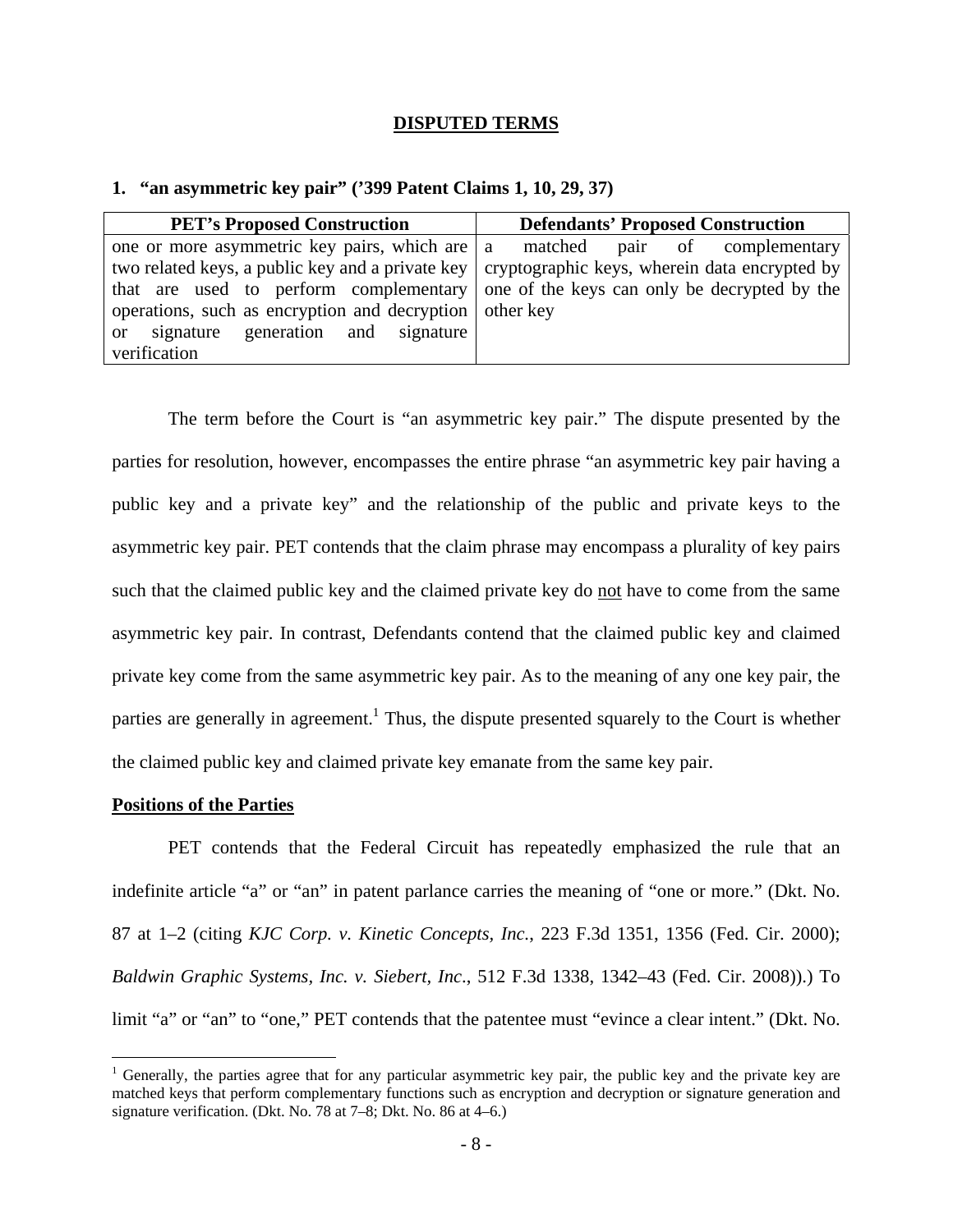87 at 2 (quoting *01 Communique Lab., Inc. v. LogMeIn, Inc.*, 687 F.3d 1292, 1297 (Fed. Cir. 2012)).) PET contends that subsequent use of definite articles "the" or "said" in a claim refer back to the same claim term and does not change the general plural rule, but simply re-invokes that non-singular meaning. PET contends that here, there is no claim language that requires that the public key and the private key "correspond to" a single asymmetric key pair.

PET contends that its construction comes straight from a definition of "asymmetric key pair" from a glossary document found in a 2016 webpage which PET alleges cites to a federal government computer security publication (FIPS) definition for "asymmetric key pair."<sup>2</sup> (Dkt. No. 78 at 7.)

 PET also contends that the '399 Patent specification specifically teaches that, in addition to encryption, private keys can be used to sign code, as well as encrypt data: "[t]he second use is digital signatures where the public key is used to verify the digital signature while the private key is used to create the signature." '399 Patent 1:59–62. PET contends that Defendants' construction excludes this second use. PET contends that claim 10 explicitly calls out the second usage: "a manifest of the program signed by an asymmetric private key of the predetermined asymmetric key pair." PET further contends that the specification teaches that multiple keys can be generated for the module: "[t]he key module contains a plurality of keys." '399 Patent 7:47. At the hearing, PET emphasized that the process of Figure 4 describes the use of two separate asymmetric key pairs and a symmetric key pair. PET further contends that the key pair of step 100 of Figure 4 utilizes a private key for signature purposes. With regard to the "including" term

<u>.</u>

 $^{2}$  PET cites the Glossary of Key Information Security Terms, http://infohost.nmt.edu/~sfs/Regs/NISTIR-

<sup>7298</sup>\_Glossary\_Key\_Infor\_Security\_Terms.pdf (last visited May 15, 2016) (citing FIPS 201). (Dkt. No. 78 at 7.) FIPS appears to be an acronym for National Institute of Standards (NIST) Federal Information Processing Standard ("FIPS"). PET neither provides FIPS 201 nor a date for FIPS 201. In PET's Reply, PET provides portions of a 2006 version of the Glossary as Exhibit E but that exhibit does not reference "asymmetric key." (Dkt. No. 87 Ex. E.)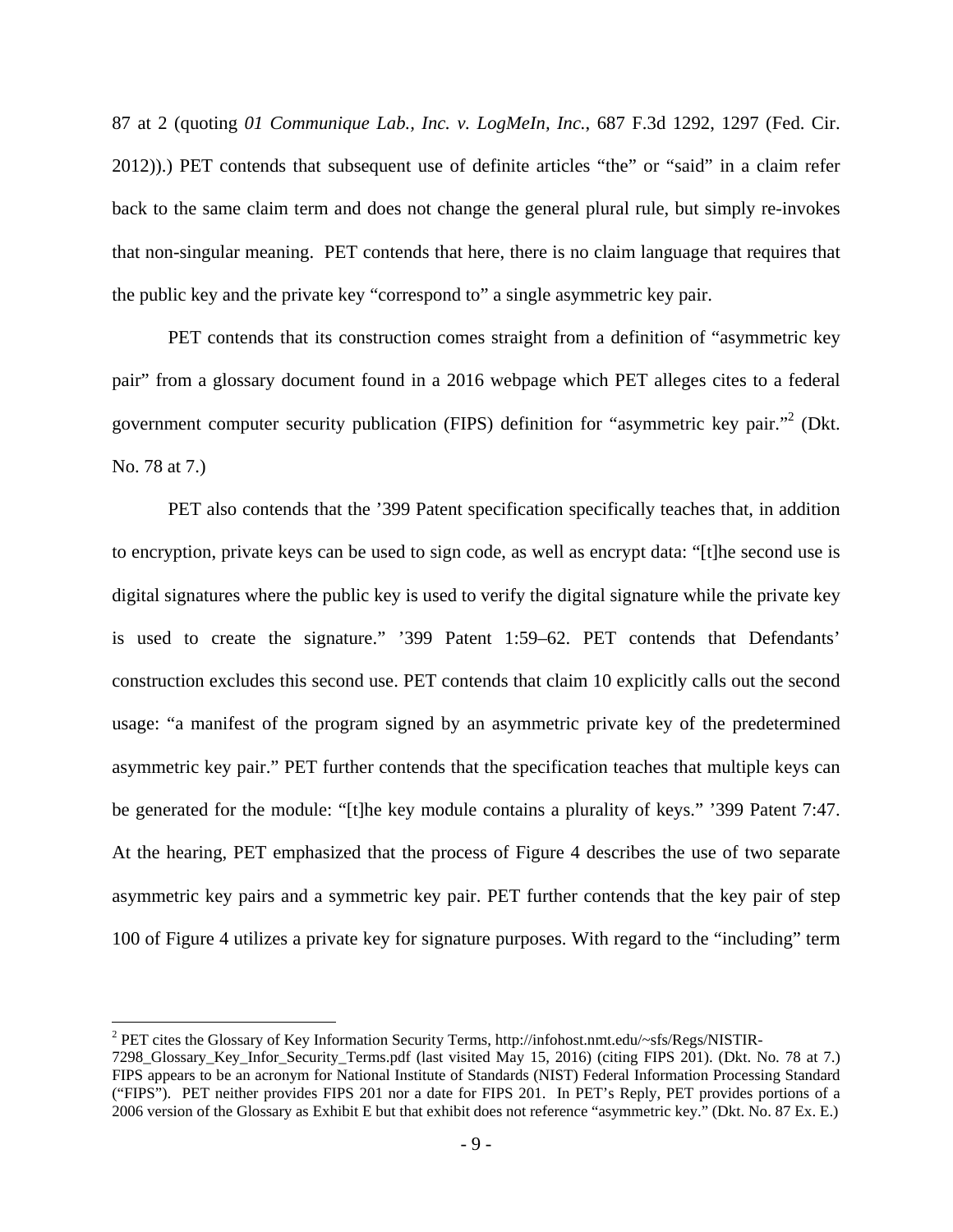discussed below in which the same issue was raised, PET also noted that another embodiment of the '399 Patent describes the use of a private key for signature purposes. '399 Patent 10:30–39.

Defendants contend that whether a claim term preceded by an indefinite article in a "comprising" claim is limited to the singular depends on the context of the claim language in light of the specification. (Dkt. No. 86 at 4 (citing *Enfish LLC v. Microsoft Corp.*, 822 F.3d 1327, 1341–42 (Fed. Cir. 2016); *In re Varma*, 816 F.3d 1352, 1362–63 (Fed. Cir. 2016); *Convolve, Inc. v. Compaq Computer Corp.*, 812 F.3d 1313, 1321 (Fed. Cir. 2016)).) Defendants contend that, here, the context of the claim language at issue is consistent only with a singular construction. Specifically, Defendants note that each asserted claim requires "an asymmetric key pair" having "a private key and a public key" and later the claims require that data be encrypted with "*the*  generated public key" and a module includes "*the* generated private key." Defendants contend that the context of the claim is clear in that the keys, being preceded by the definite article "the," must be the public and private keys of the asymmetric key pair that were previously generated. (*Id*.)

Defendants contend that this conforms to the specification, which shows that there is a single asymmetric key pair having the generated public key and the generated private key. '399 Patent 8:20–28, Fig. 4A. Defendants contend that the specification teaches using the generated private key of the pair to decrypt the data. (*Id*. at 5 (citing '399 Patent 3:17–20, 7:55–58, 10:4–7, 8:61–63).) Defendants contend that, as taught in the specification, it is only possible for the included generated private key to decrypt the encrypted predetermined data if the public key and private key are part of the same asymmetric key pair. Defendants contend that PET's inclusion of "complementary operations" in PET's construction is consistent with this requirement.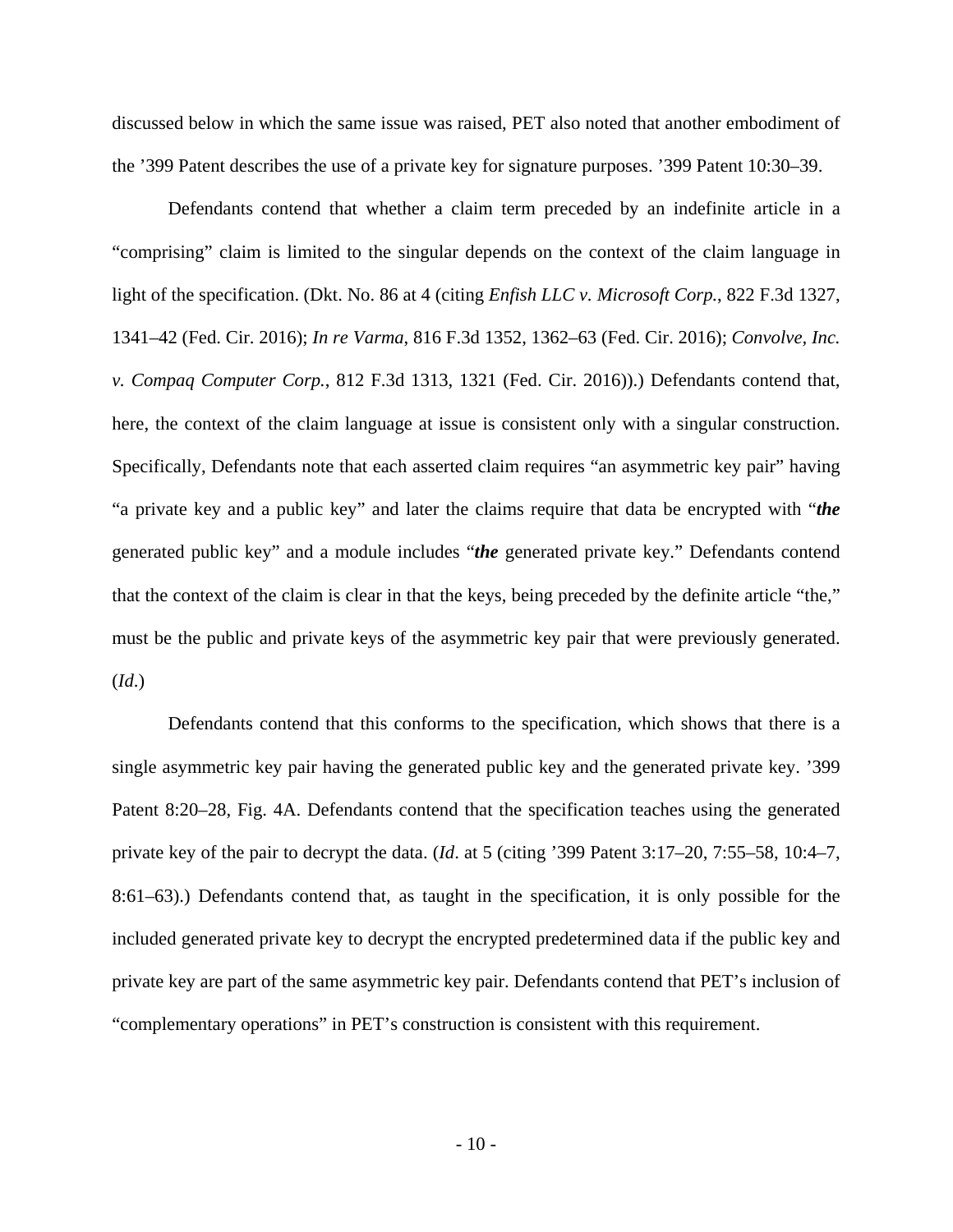Defendants contend that PET's citation to the specification's description that "[t]he key module contains a plurality of keys" does not support PET's construction because the specification is clear that the other keys are in addition to the claimed private key. '399 Patent, 8:20–28, 7:46–57. Defendants contend that inclusion of other symmetric and asymmetric keys does not change the conclusion that the private key and public key recited in the claims must form a single pair. (*Id*. at 6 (citing *Enfish*, 822 F.3d at 1341–42, n.4 ("To be clear, we do not hold that the claims are directed exclusively to a database with a single, self-referential table. Rather, the claims recite a single, self-referential table, regardless of any other tables that may be present in the same database.")).)

Defendants also object to PET's inclusion of the language "such as . . . signature generation and signature verification." Defendants contend that PET's sole support for this inclusion is extrinsic evidence published nearly nine years after the '399 Patent was filed. (*Id*.) Defendants contend that the relationship between the public key and the private key is defined by the fact that data encrypted by one of the keys can only be decrypted by the other key. Defendants contend that the encryption/decryption relationship can be used for various purposes, including signature generation and verification, but that does not further define an asymmetric key pair itself. Defendants agree that asymmetric key pairs can be used in the context of a digital signature, but contend that the inclusion of "use" by PET only causes confusion in the context of these claims. Specifically, Defendants note that each claim includes limitations related to encrypting data with the generated public key and all claims recite "including" the private key. Defendants state that the only reference to a digital signature in an asserted claim does not relate to the claim term "an asymmetric key pair" but, instead relates to another key pair: "a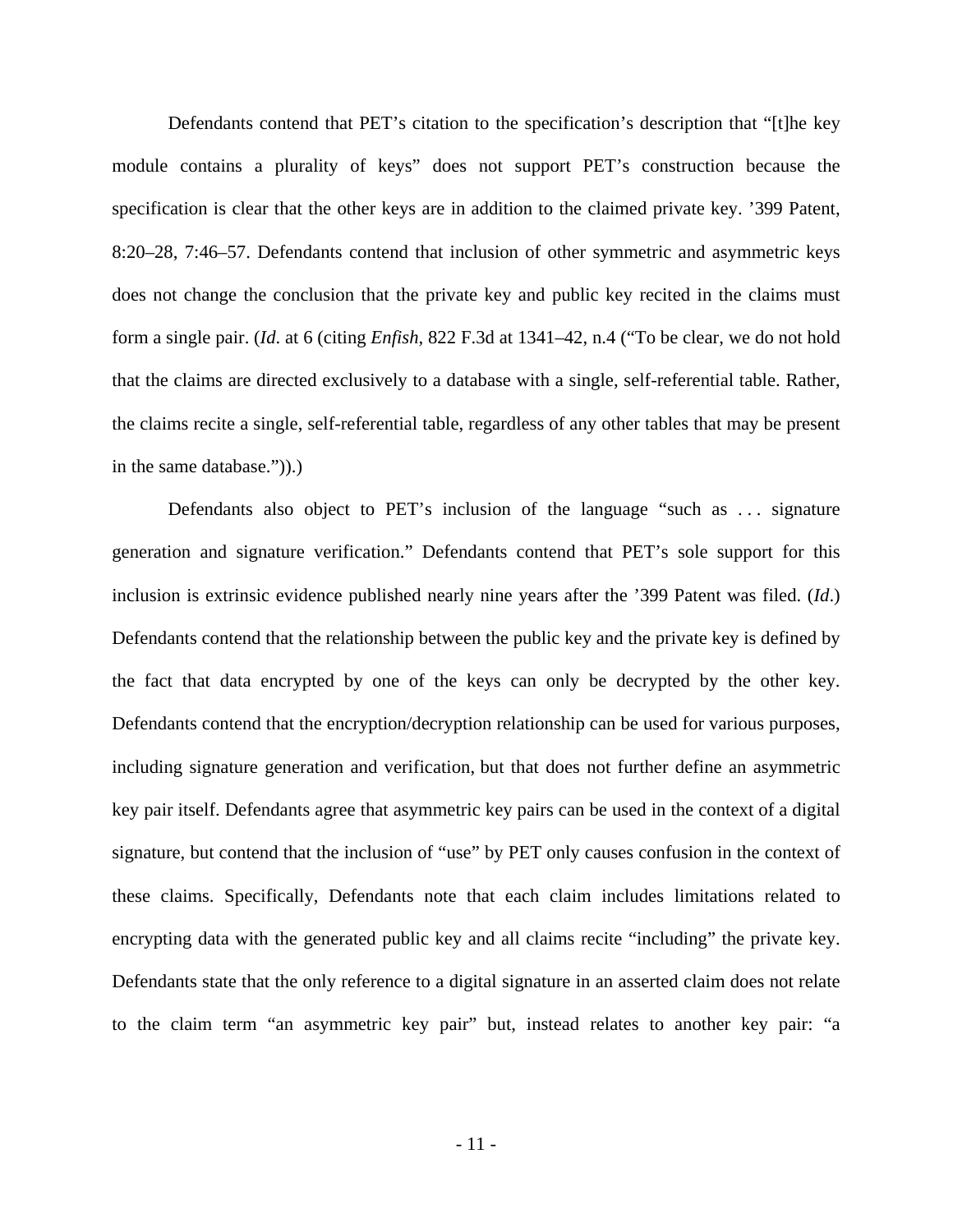predetermined asymmetric key pair associated with a manifest of the program." '399 Patent at claim 10.

#### **Analysis**

<u>.</u>

 PET seeks to have the claim interpreted such that the claimed "key pair" may be multiple key pairs such that the claimed "public key" and "private key" do not have to be a part of the same asymmetric key pair.<sup>3</sup> PET is correct that generally "a" or "an" carries the meaning of "one or more." *KJC Corp.*, 223 F.3d at 1356. Though PET contends there is no claim language that requires the public key and the private key to correspond to the same key pair, the Court disagrees.

The context of the claim and specification must be considered. *Enfish*, 822 F.3d at 1341– 42; *In re Varma*, 816 F.3d at 1362–63; *Convolve, Inc.*, 812 F.3d at 1321. For example, in *Enfish*, the claim required "a logical table." The Federal Circuit noted that the remainder of the claim "describes rows and columns without providing any suggestion that a second table has been introduced. The specification makes clear that the invention is directed to the arrangement of a single, logical table, particularly, a row defining a column in that table." *Enfish*, 822 F.3d at 1341–42. Similarly, in *In re Varma*, the claim limitation at issue was "a statistical analysis request corresponding to two or more selected investments." The Federal Circuit noted that the claim language "on its face" indicates that "[a] single request must correspond to at least two investments." *In re Varma*, 816 F.3d at 1362. The Federal Circuit noted that the use of "a" cannot "serve to negate what is required by the claim language." *Id*. at 1363. The Federal Circuit

 $3$  As an initial matter, the Court notes that for more than half of the terms at issue, PET relies on 2016 online dictionaries, glossaries, etc. for supporting a plain and ordinary meaning. When pressed at the hearing as to what is the relevance of sources that are more than eighteen years after the priority date, PET acknowledged that evidence from at or before the priority date would be more relevant. PET stated, though, that its evidence shows that the plain and ordinary meaning has been long in existence. (Dkt. No. 98 at 26–27, 40–41.) The Court's analysis provided herein for this term and the remaining terms does not rely on PET's extrinsic evidence online sources which are dated well after both the filing and issue dates of the Asserted Patents. *See Brookhill-Wilk 1, LLC v. Intuitive Surgical, Inc.*, 334 F.3d 1294, 1299–1300 (Fed. Cir. 2003).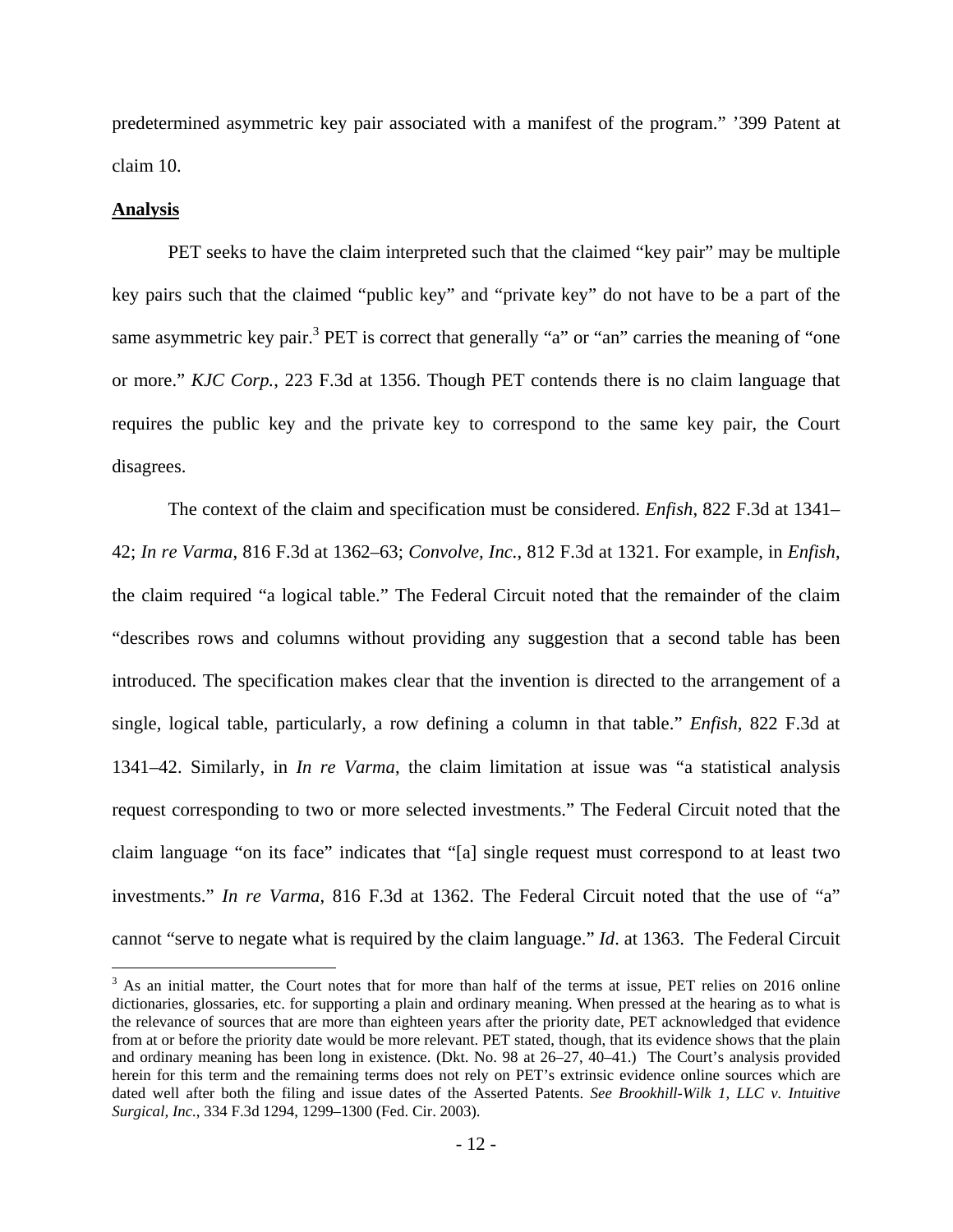analogized that for one "to have 'a dog that rolls over and fetches sticks' it does not suffice that he have two dogs, each able to perform just one of the tasks." *Id*. In *Convolve*, a claim preamble called out a "user interface for . . . working with a processor" and the claim body recited "means for causing the processor to . . . ." *Convolve*, 812 F.3d at 1321. The Federal Circuit found that the use of "the processor" in the body of the claim indicated that the user interface was working with the same processor to perform the recited steps. *Id*.

 The Court finds that the claim language and specification here fall under the rationale of *Enfish*, *In re Varma*, and *Convolve, Inc*. Here, the claim language references "pair," language that inherently implies that the two keys are from the same pair, just as "table" in *Enfish* implies the use of rows and columns in one table. Further, the claim language describes the pair as "having" both keys. Such language is similar to the "corresponding" language of *In re Varma*. Further, the language of '399 Patent claim 37 recites the private key of "an asymmetric key pair" and then "a public key of the asymmetric key pair." Such language is similar in regards to use of "the" as in *Convolve*. Taken together, the claim language teaches that the claimed public key and the claimed private key are keys of the same key pair, not keys of different key pairs. Claims 1 and 29 explicitly call out a "key pair" and then states that the "pair" has "a public key and a private key." Similarly, '399 Patent claim 37 recites "a private key of an asymmetric key pair and . . . a public key of the asymmetric key pair." The use of "pair" identifies the existence of two keys, and the claims themselves state that the pair has a public key and a private key. Further, a key pair having a public key and a private key, in context of the specification, does not mean two key pairs, one providing the public key and one providing the private key. '399 Patent 1:50–62, 7:46–58, 8:20–28.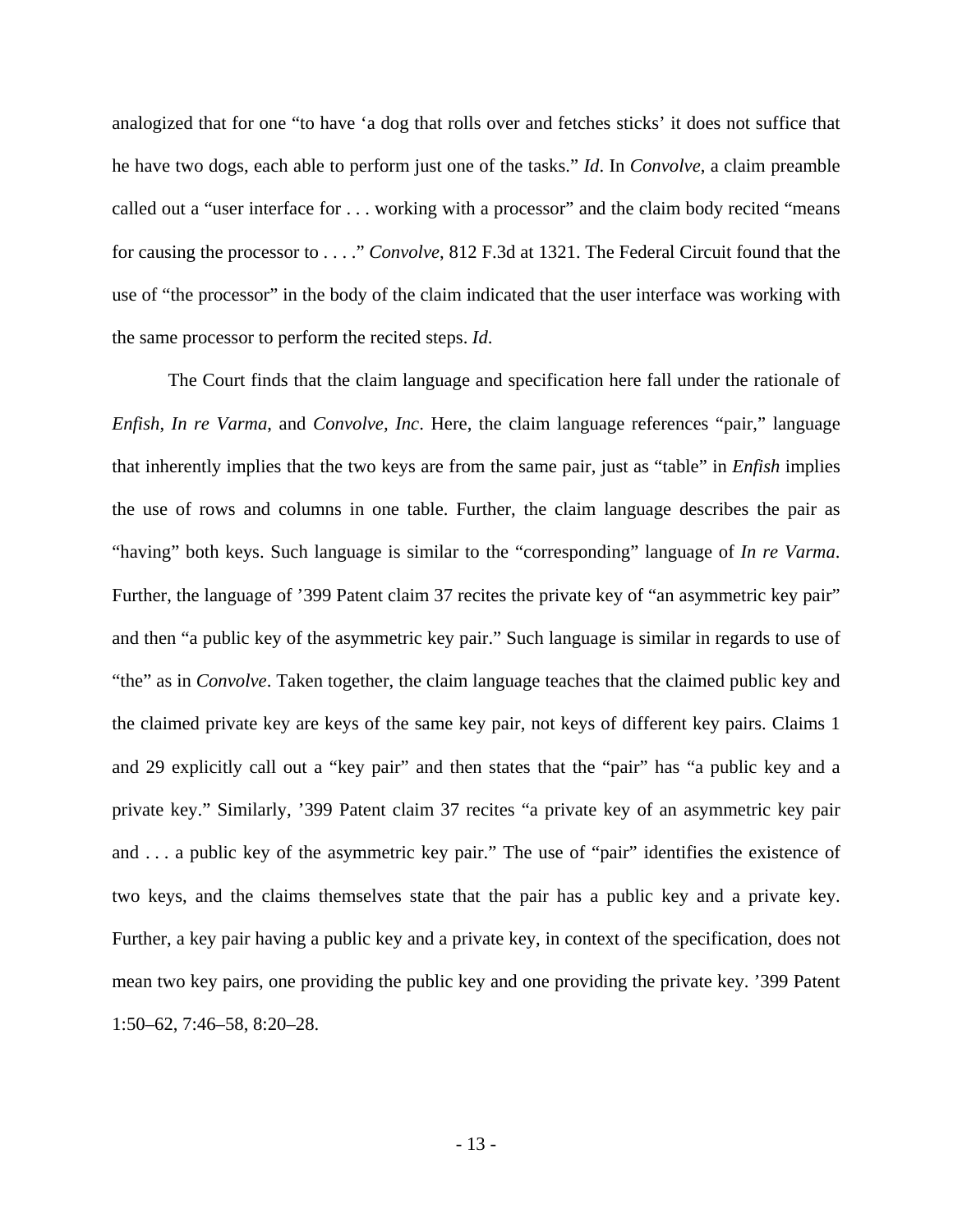PET makes much of the fact that additional key pairs may be utilized for other purposes. The Court's construction provided herein does not prevent the use of additional key pairs. Similar to the guidance in *Enfish*, the Court's holding does not mean that additional key pairs cannot exist, but merely that the claimed public and private keys of the pair ("key pair having a public key and a private key") are part of the same pair. For example, claim 1 recites "generating an asymmetric key having a public key and a private key." Dependent claim 10 then adds another key pair: "an asymmetric public key of a predetermined asymmetric key pair" and "an asymmetric private key of the predetermined asymmetric key pair." The predetermined keys are used for signature purposes. This other key pair is consistent with the Court's construction in that the "predetermined" keys are from the same "predetermined" key pair.

Further, the Court's construction does not exclude any embodiments. The claims include, for example, (1) generating a key pair having a public key and a private key, (2) using the public key for encrypting predetermined data, and (3) including a private key with the encrypted predetermined data. The only teaching of this in the specification has the public key and the private key coming from the same key pair. The examples PET cites to relate to other key pairs that do not meet the surrounding claim language of the key pair in question.

As described in the specification, public and private keys of the same key pair perform matching complimentary operations. Both parties acknowledge this. (Dkt. No. 78 at 7–8; Dkt. No. 86 at 4–6.) Thus, both parties include the concept of matched complementary keys in their constructions. As to the stated uses of the key pairs, the specification provides that the key pairs may have two uses: encryption and digital signature uses. '399 Patent 1:50–62. The claims themselves describe the function of a particular key pair and the corresponding public and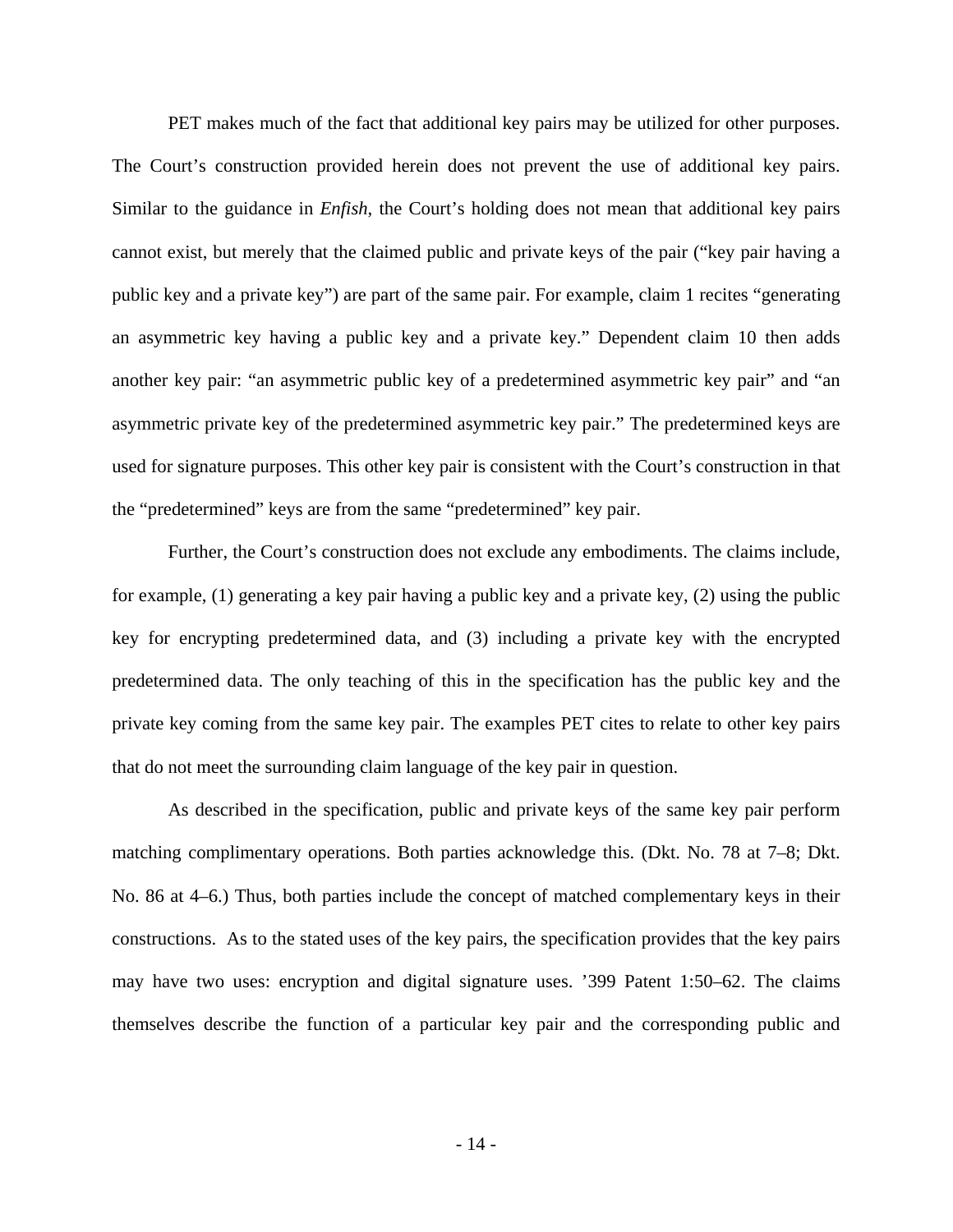private keys. '399 Patent claims 1, 29, 37. As construed herein, and agreed to by both parties, the keys of a given key pair are "complementary."

**For claims 1, 10, and 29, the Court construes "an asymmetric key pair having a public key and a private key" to mean "one or more asymmetric key pairs, one of the asymmetric key pairs having the claimed public key and claimed private key, the asymmetric keys of an asymmetric key pair being complementary by performing complementary functions, such as encrypting and decrypting data or creating and verifying signatures."**

**For claim 37, the Court construes "a private key of an asymmetric key pair and data encrypted by a public key of the asymmetric key pair," to mean "a private key of an asymmetric key pair and data encrypted by a public key of the same asymmetric key pair such that the claimed public key and the claimed private key come from the same asymmetric key pair, an asymmetric key pair being complementary by performing complementary functions, such as encrypting and decrypting data or creating and verifying signatures, the use of additional asymmetric key pairs is not excluded."** 

# **2. "predetermined data" ('399 Patent claims 1, 29)**

| <b>PET's Proposed Construction</b>           | <b>Defendants' Proposed Construction</b>                     |
|----------------------------------------------|--------------------------------------------------------------|
| data determined in advance of the encryption | data that has been selected for secure                       |
|                                              | distribution before [generating an asymmetric                |
|                                              | $\frac{1}{2}$ key pair (claim 1) / executing the programming |
|                                              | instructions (claim 29)]                                     |

The parties dispute whether or not the data has to be determined prior to both generating the key pair and executing the programming instructions.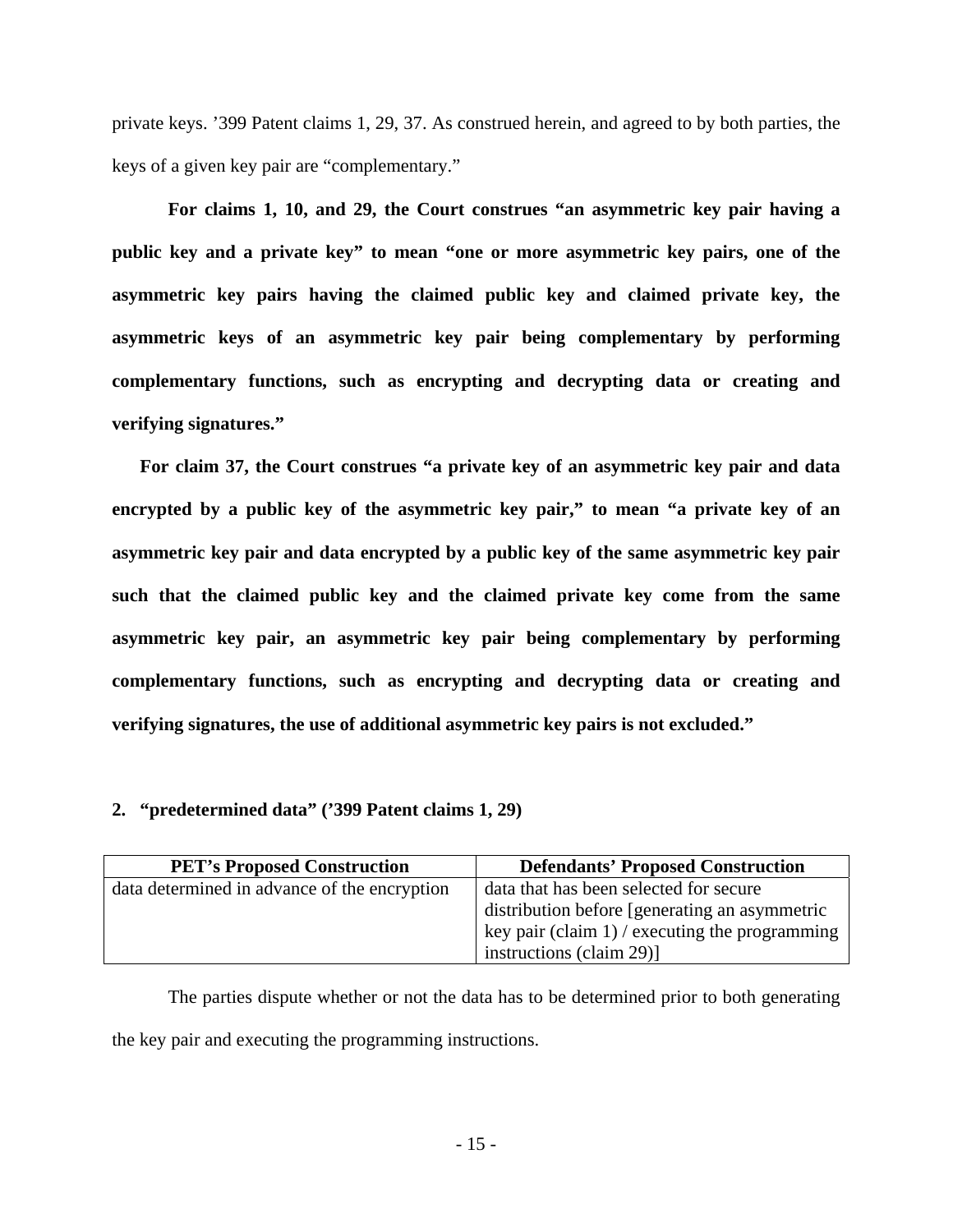#### **Positions of the Parties**

PET states that the relevant claims require "predetermined data" to be encrypted by a public key, and the ordinary meaning of this term requires only that the data be determined in advance of the encryption. PET contends that there is no claim language that requires that the data must be determined prior to the generation of asymmetric key pairs or prior to the execution of any code. (Dkt. No. 78 at 9.) PET further contends that though it does not believe the steps of the claim have a particular order, if an order is required, it normally is the order as claimed. Here, PET notes that claim 1 recites the generating step before the "encrypting the predetermined data step." PET contends that all that is required by the claims is that the data be determined in advance of the encryption with a public key. As to claim 29, PET contends that since the claim is an apparatus claim, including Defendants' order requirement is even more inapt. PET further contends that claim 29 includes no limitation at all that the predetermined data be "distributed" in any fashion, further counseling against Defendants' construction.

Defendants contend that PET's construction effectively reads out the word "predetermined." Defendants contend their construction is required in order to give meaning to "predetermined." Defendants contend that PET bases its arguments on its erroneous contention that the steps of the '399 Patent do not require any particular order. The Defendants contend that the steps must be performed in the claimed order, simply because each step requires the results from the last. (Dkt. No. 86 at 7.) Defendants contend that the second step of encrypting predetermined data with the generated public key cannot occur before an asymmetric key pair having a public key and a private key is generated in the first step. Defendants contend that although claim 29 is an apparatus claim, for the same reasons, the programming instructions must be performed in this same order.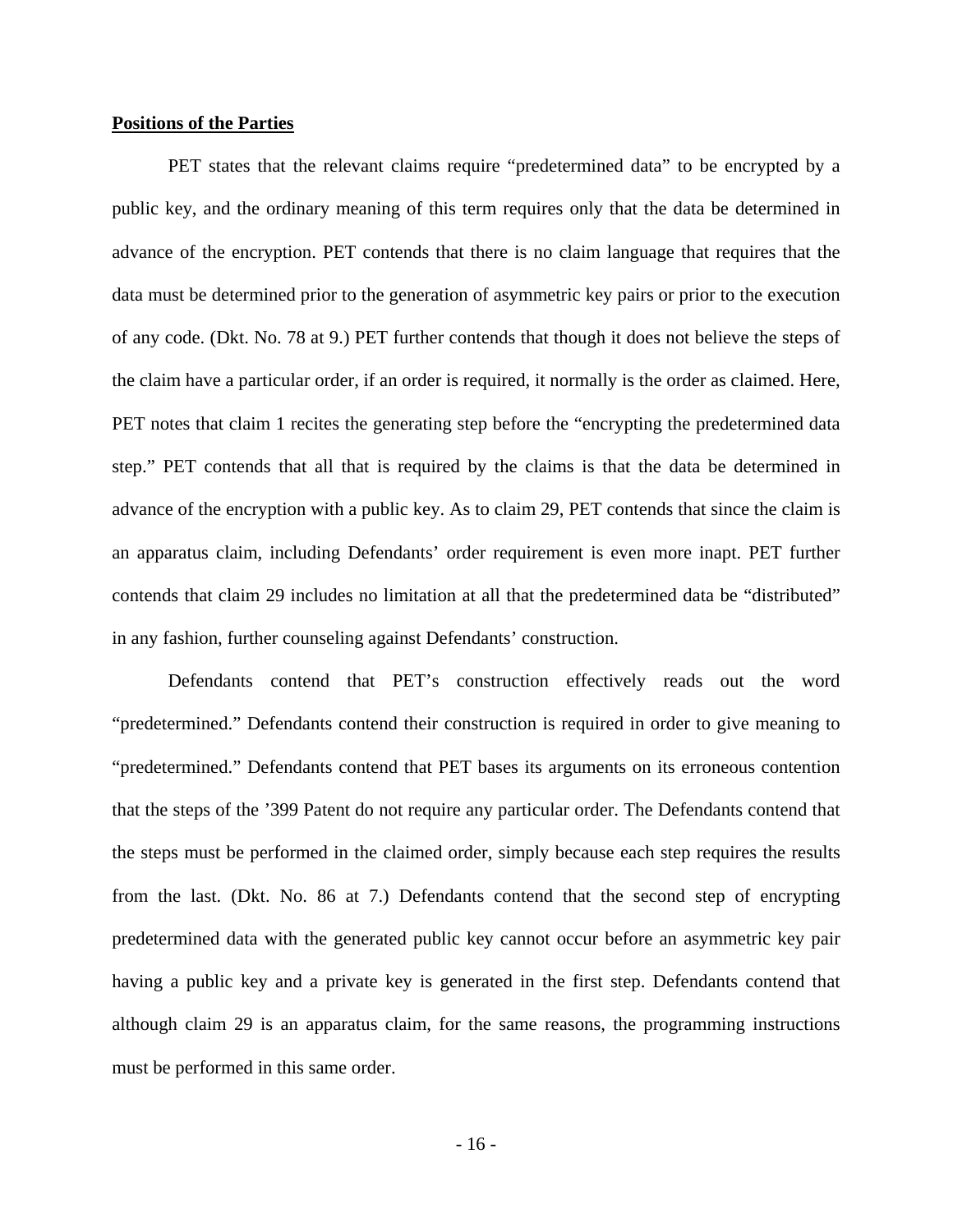Defendants further contend that the only process disclosed in the specification teaches that the data is determined before the key pair is generated. '399 Patent 7:59–8:31, Fig. 4A. In particular, Defendants contend that, in Figure 4A, the asymmetrical key pair is generated in step 108 after the data is stored at step 102. (Dkt. No. 86 at 8.) Defendants contend that nowhere in the specification is it suggested that the data can be determined *after* the asymmetric key pair is generated.

#### **Analysis**

Ordinarily, a method claim is not construed to require that its constituent steps be performed in a particular order unless the claim recites an order. *Interactive Gift Express, Inc. v. Compuserve Inc.*, 256 F.3d 1323, 1342 (Fed. Cir. 2001). A method claim that does not recite an order may nonetheless be construed to require that the claim's steps be performed in a particular order if (1) the claim language, "as a matter of logic or grammar" requires that the steps be performed in a particular order, or (2) the specification "directly or implicitly requires such a narrow construction." *See Altiris, Inc. v. Symantec Corp.*, 318 F.3d 1363, 1369–70 (Fed. Cir. 2003).

Here, Defendants not only seek an order to the claim, but they seek an order that does not match the order of the steps as recited in the claim. In particular, Defendants seek that the "predetermined data" of the second limitation is determined before the generation of the first limitation. But, the claim merely first recites the "generating an asymmetric key pair" step and the second step is "encrypting the predetermined data with the generated public key." To the extent an order is required, the order in the claim would contradict what Defendants seek. Defendants may be correct that inherently the generation step would be performed before the encrypting step because the encrypting is done with the generated public key. However, this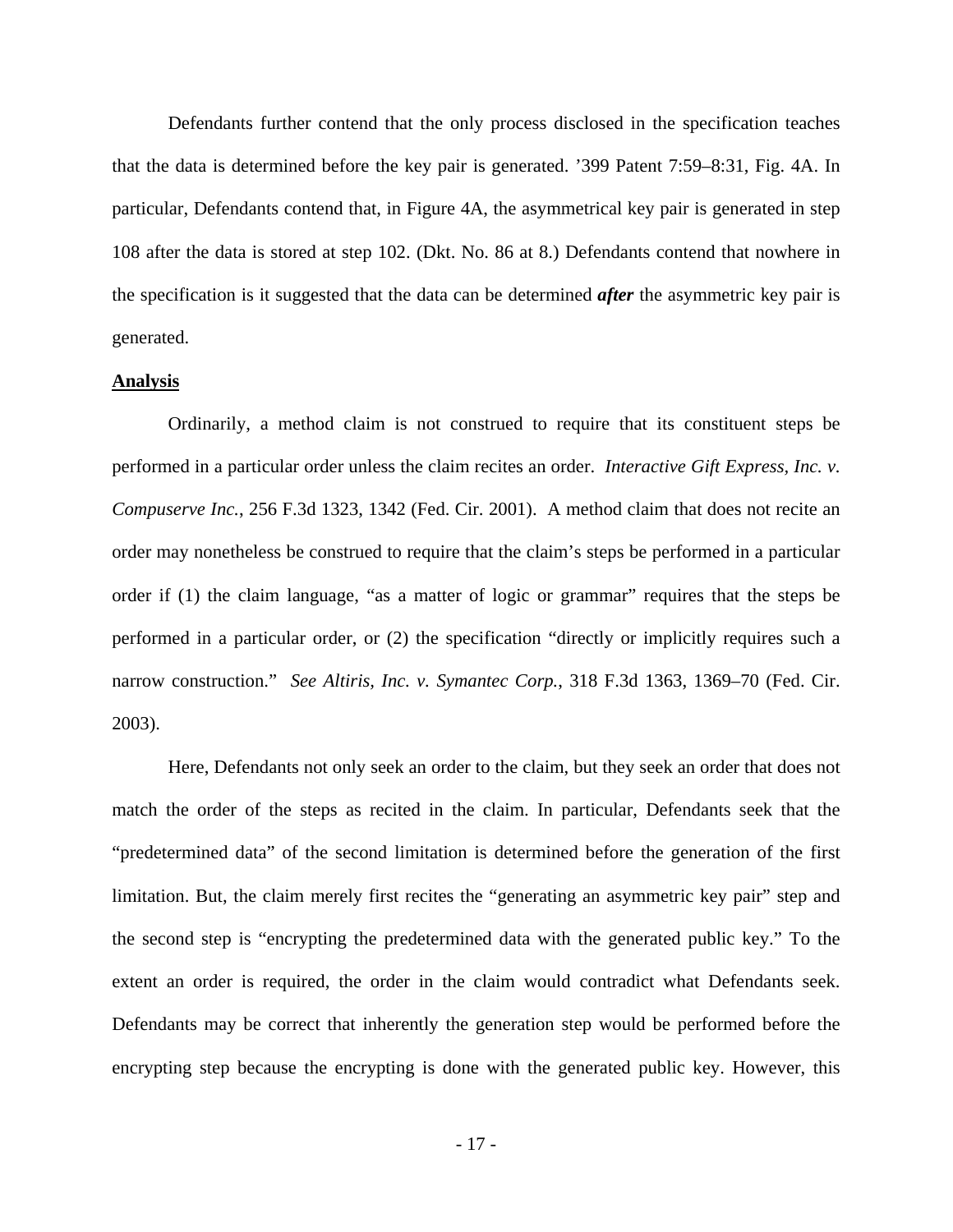speaks nothing to the order of when the data is determined with reference to the timing of the generation of the key pair. At the hearing, Defendants emphasized that the Defendants' construction matches the order of the flow chart in Figure 4A. However, as mentioned above, mere teaching of an embodiment in the specification is not enough to require the embodiment's order in the claims. *See Altiris, Inc.*, 318 F.3d 1370–71 (the specification must require the order).

# **The Court construes "predetermined data" to mean "data determined in advance of the encryption."**

**3. "executable tamper resistant key module"/"executable tamper resistant code module"/"tamper resistant key module" ('399 Patent claims 1, 9, 29, 37)** 

| <b>PET's Proposed Construction</b>              | <b>Defendants' Proposed Construction</b>          |
|-------------------------------------------------|---------------------------------------------------|
| As to '399 Patent terms:                        | a self-contained unit of software that is capable |
|                                                 | of being communicated independently from the      |
| software that is designed to work with other    | selected program, comprising instructions to      |
| software, is resistant to modification and that | check the integrity of the selected program and   |
| includes a plurality of keys used for secure    | itself, that is compiled to be resistant to       |
| communication                                   | observation and modification such that            |
|                                                 | attempts to decipher what the software is         |
| As to '550 Patent terms:                        | doing, or modifications made to the software,     |
|                                                 | will result in the software being unable to       |
| software that is designed to work with other    | execute                                           |
| software and that is resistant to modification  |                                                   |

# **"tamper resistant module"/"module" ('550 Patent claims 14, 15, 16)**

Defendants seek to incorporate a number of terms from the specification. The key disputes include (1) the meaning of "tamper resistant," (2) whether the module has to be communicated independent from a "selected program," and (3) whether any attempts to evade the security will result in the software "being unable to execute."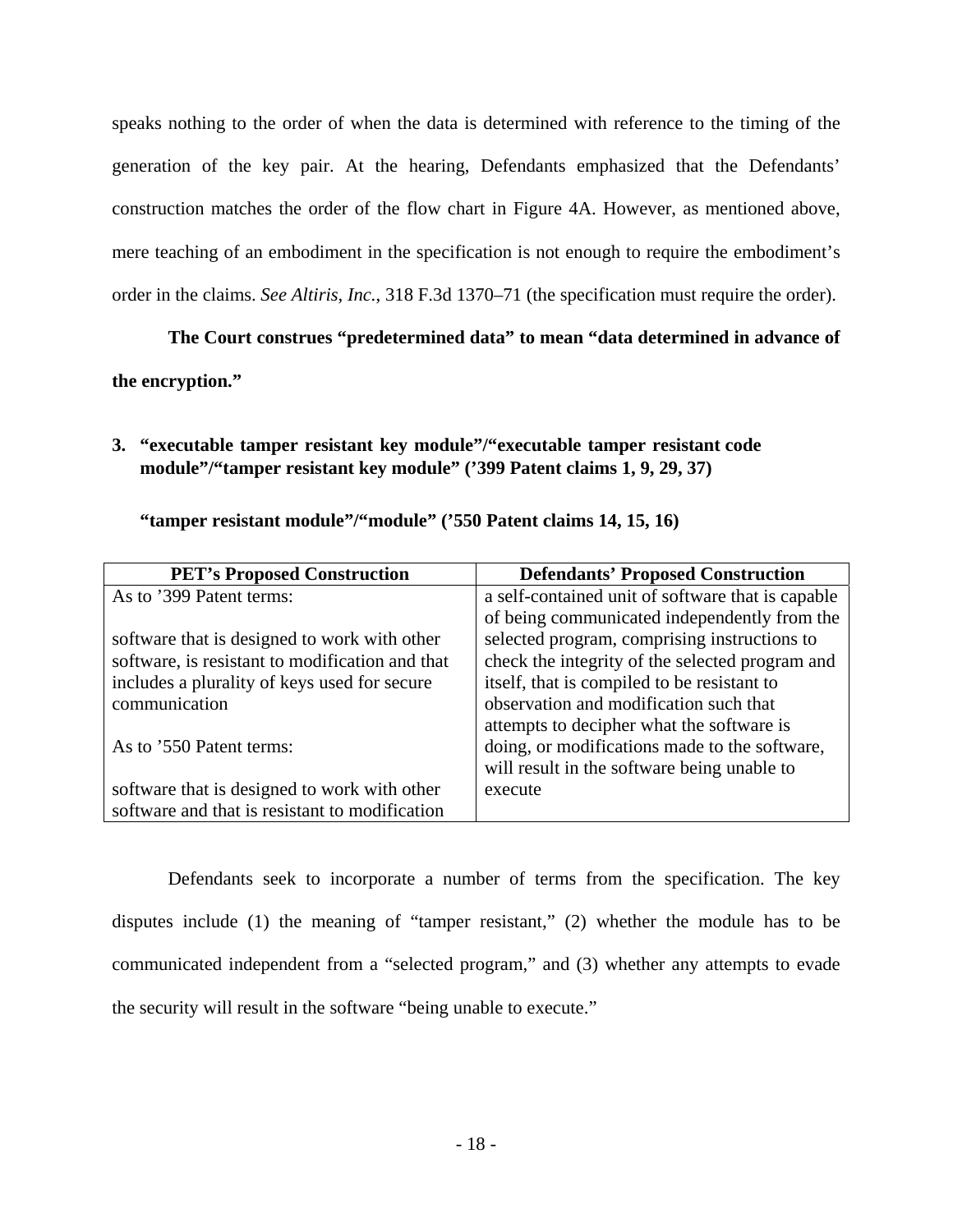#### **Positions of the Parties**

PET notes that the parties all agree that the terms should be construed consistently and all terms relate to software. PET contends that "tamper resistant" also has a well-known ordinary meaning relating to "resistant to modification." (Dkt. No. 78 at 10 (citing 2016 general dictionaries).) PET contends that the claim language has an ordinary meaning and that unless the specification provides disclaimer or redefinition, the construction should stay true to the claim language. (*Id*.)

PET contends that the patent discloses many methods for making the module tamper resistant. (Dkt. No. 78 at 11 (citing '399 Patent at 6:7–16 ("Detailed methods for creating the tamper resistant module ... are disclosed in pending US patent applications ... and are incorporated herein by reference.")).) PET contends there is no reason to read limitations from the specification embodiment into the plain claim language.

PET also objects to Defendants' use of "unable to execute." PET contends this limitation is directly contrary to the specification of the patent. '399 Patent 5:52–55 ("[Tamper resistant software] can be trusted, within certain bounds, to operate as intended even in the presence of a malicious attack."). PET thus contends that "tamper resistance" does not require inoperability in the presence of a detected alteration or modification. PET contends that Defendants' construction would improperly read out of the claim this preferred embodiment.

PET contends that the term "key module" is used broadly in the specification: "[t]he key module contains a plurality of keys." '399 Patent 7:46. Further, PET states that during the prosecution of the '399 Patent, it was specifically argued that the meaning of the word "module," in the specification and the claims, "is consistent with common usage of the word by those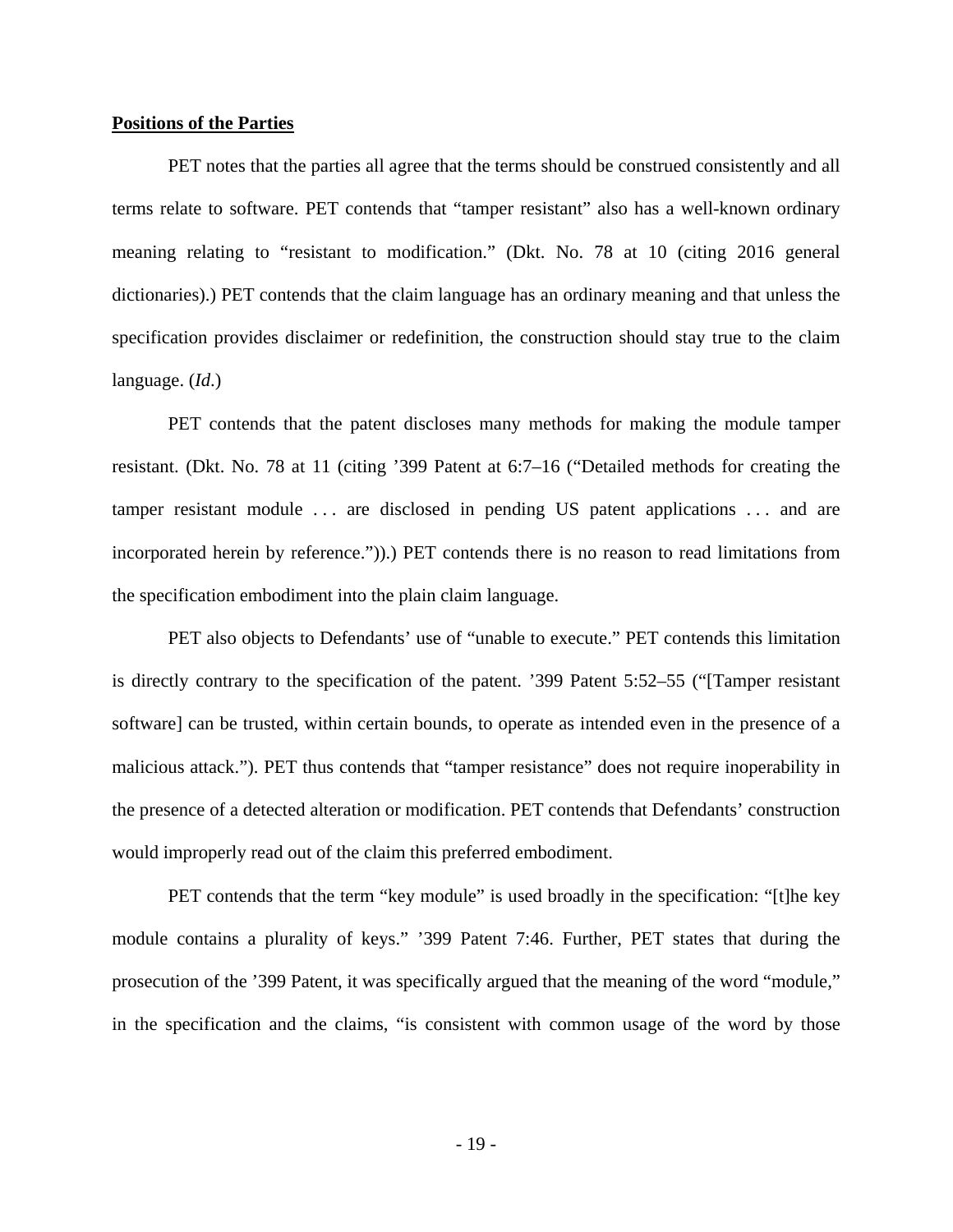skilled in the art" (Dkt. No. 78 Ex. C at  $FH0084$ .)<sup>4</sup> PET contends that the common usage is that it is software designed to work with other software. (Dkt. No. 78 at 11 (citing '399 Patent 7:40–41 ("The key module is forwarded over communications network 34 to client 32. It is a 'plug-in' to executable 44 of trusted player 42.")).)

PET further objects to Defendants' proposed construction of a module as a "selfcontained unit of software" as having no actual technical meaning in the context of software. PET also contends that the added limitation that the module must be "capable of being communicated independently from the selected program" improperly incorporates limitations not provided by the claims. PET contends that the claim language explains which keys are necessary to be included in the module and, thus, PET's proposed construction of the term is clear.

As to the '550 Patent, PET contends that there is no discussion of particular cryptographic keys in the module, but rather an embedded "secret" that is recovered when the module is executed by a processor. PET contends that otherwise the arguments set forth for the '399 Patent apply equally. PET contends that the '550 Patent also discloses that tamper resistant software modules do not necessarily stop executing because tampering is detected. '550 Patent at 2:49–52 ("Tamper resistant software . . . can be trusted, within certain bounds, to operate as intended even in the presence of a malicious attack.").

 Defendants contend their construction is fully supported by the specification and that PET's proposal is so short it provides no aid for actually understanding these terms. Defendants contend that PET ignores the specifications and improperly relies on extrinsic, dictionary definitions for some of the individual constituent terms and links those definitions to arrive at a purported construction for the entire claim term. (Dkt. No. 86 at 10.)

<u>.</u>

<sup>&</sup>lt;sup>4</sup> File history citations for the '399 Patent are made to Dkt. No. 78 Ex. C and for the '550 Patent are made to Dkt. No. 78 Ex. D.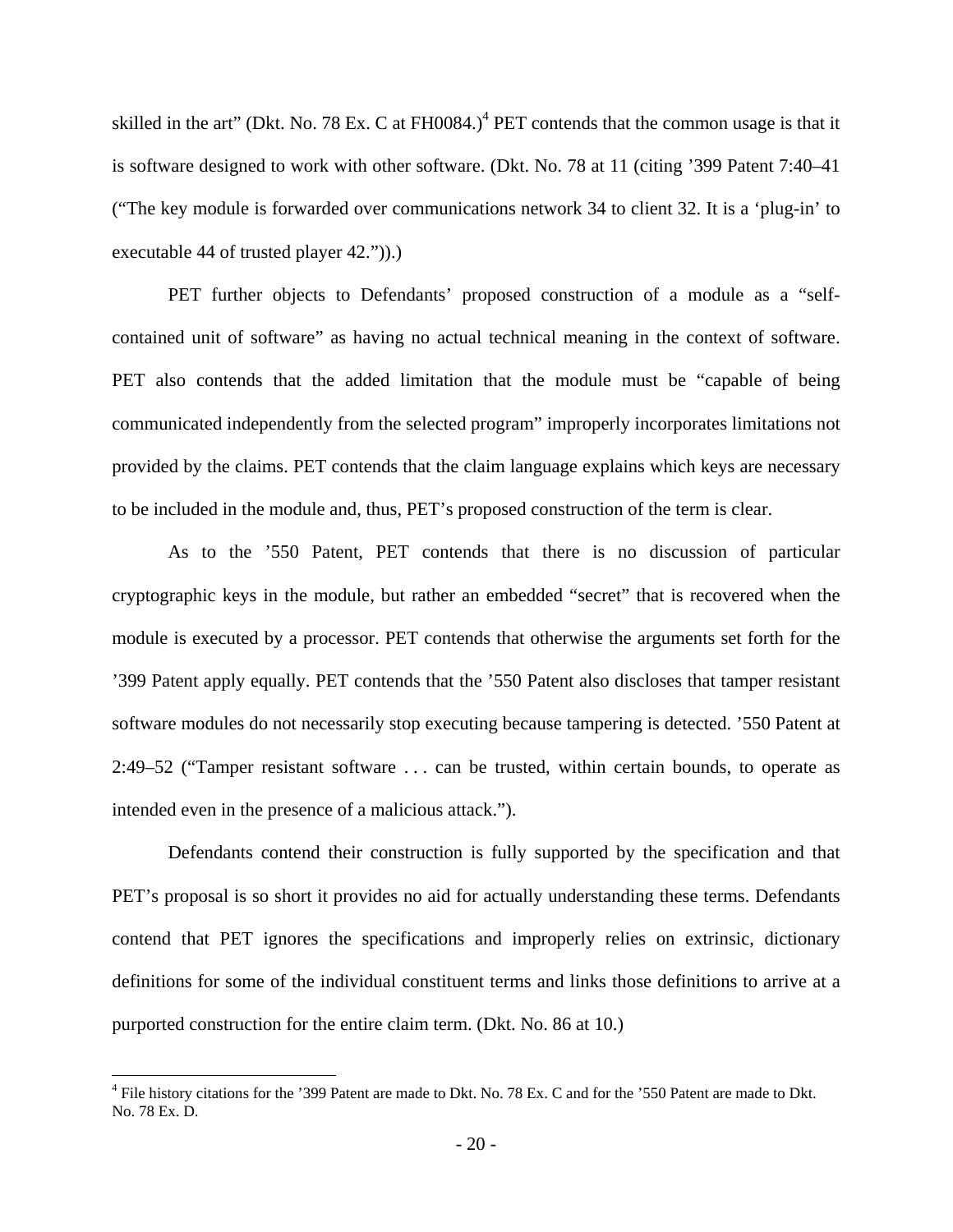Defendants contend that defining "tamper" or "tamper resistant" by relying on nontechnical, present-day online dictionaries fails to take into account what an executable tamper resistant key module is in the context of the Asserted Patents. Defendants contend that the concept of a tamper resistant module was a term coined prior to issuance of the Asserted Patents, as the patentees acknowledged by expressly incorporating by reference other patents' disclosures of the term. '399 Patent 6:7–16. Defendants contend that their construction defines these terms based on their functionality as used by the patents. (*Id*. (citing *Phillips*, 415 F.3d at 1315 ("The best source for understanding a technical term is the specification from which it arose, informed, as needed, by the prosecution history.")).)

Defendants contend that because the terms are "coined" terms, reference to the specification is required. Defendants further state that each element of their construction is found in and supported by the specification of the '399 Patent. Defendants contend that PET provides no basis whatsoever for its omission of the fact that these claim terms are about a "module," which, as understood in the field, is a piece of self-contained software. (*Id*. at 11 (citing technical dictionary).) Defendants assert that PET's "software that works with other software" is meaningless as all software is designed to work with other software. Defendants contend that the specification further establishes that the module is self-contained by the fact that it is both independently communicated and acts as a plug-in. '399 Patent 7:40–41.

 Defendants further assert that in addition to the module being a separate component, the patents disclose that the tamper resistant module is capable of being communicated separately from the selected program:

The storage device reader 16 interacts with a key module 18, which is downloaded from a communications network or otherwise accessed by the storage device reader. '399 Patent 4:45–48.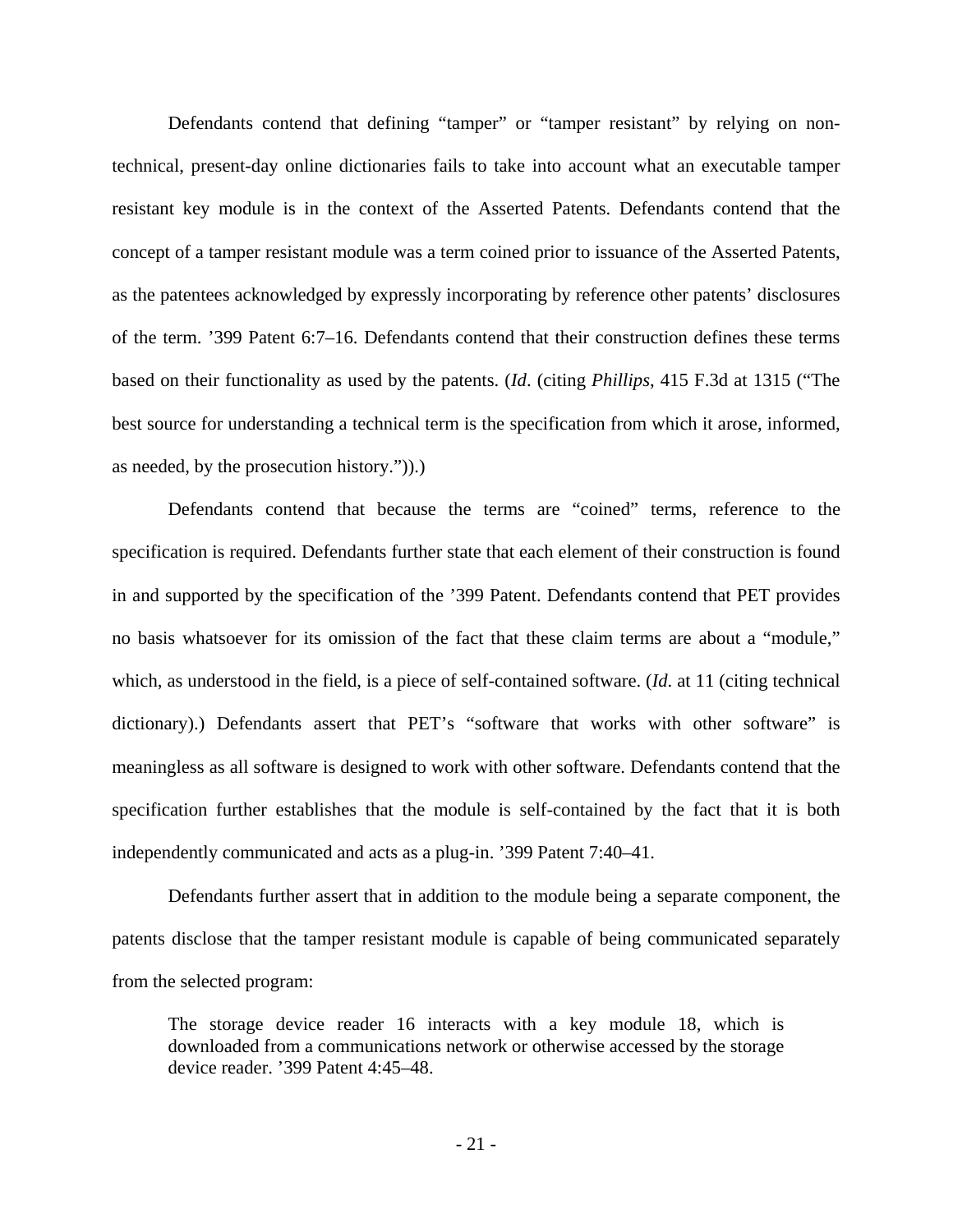Preferably, key module 18 is provided dynamically 60 by a content provider from a remote system over a communications network such as the Internet. *Id*. at 4:59– 61.

The key module is forwarded over communications network 34 to client 32. *Id*. at 7:41–42.

The tamper resistant module is a small piece of executable software that can be easily communicated from one process to another and executed by a receiving system. *Id*. at 2:34–37.

The tamper resistant module can be sent to Process B before the challenge, after the challenge, or simultaneously with the challenge. *Id*. at 3:36–38.

(Dkt. No. 86 at 11–12.) Defendants contend that the '550 Patent file history likewise supports this communication aspect by asserting the tamper resistant module is a "software agent sent to the remote process." (Dkt. No. 78 Ex. D at FH0196–97.)

Defendants further state that the tamper resistant module is comprised of instructions to check the integrity of the selected program and itself: "[t]he tamper resistant key module is then executed on the remote system to check the integrity and authenticity of the program and the integrity of the tamper resistant key module itself." '399 Patent 3:14–17. Defendants state that the '399 Patent further teaches that the key module "ensures that the party requesting" decryption "is authentic and its integrity is verified." '399 Patent 4:46–59.

As to the '550 Patent, Defendants contend that one process seeks to establish the authenticity and integrity of another process. (Dkt. No. 86 at 12 (citing '550 Patent, 2:26–28).) Defendants state that authenticity means the process is actually what it purports to be and integrity confirms the process has not been altered or hacked. (*Id*. (citing '550 Patent, 2:28–31).) Defendants further state that the tamper resistant module "is capable of verifying integrity of" the exemplary Process B. '550 Patent 2:33–34.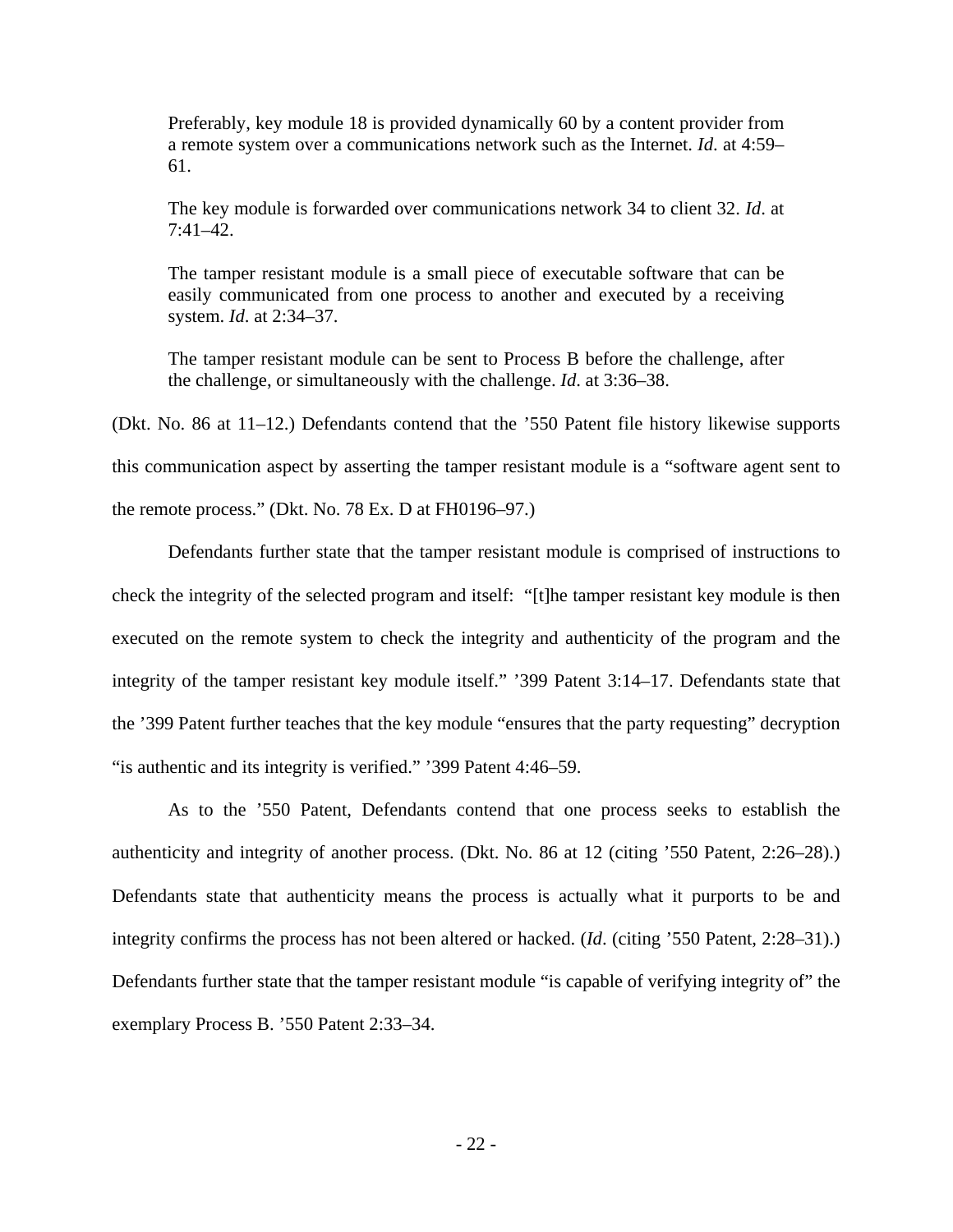Defendants contend that "tamper resistant" in the module terms means the module is compiled to be resistant to observation and modification such that interference with the module will yield it unable to execute. Defendants contend that the specification teaches this: "[t]amper resistant software is software which is resistant to observation and modification" ('399 Patent, 5:52–53) and "[t]his self-decrypting software will only execute properly if no part of the image has been altered from the time it was compiled by the tamper resistant compiler" ('399 Patent 5:59–62).

Defendants contend that contrary to PET's assertions, these characteristics of the terms are not an improper importation of one embodiment. Rather, Defendants contend that the patents carry them, in the context of these modules, from one embodiment to another for all applications of the claimed inventions. Defendants further contend that PET cites to no actual embodiment to the contrary.

Defendants contend that PET provides no intrinsic evidence to limit "tamper resistant" to "resistant to modification" despite the specifications' clear explanation that tamper resistant software "is software which is resistant *to observation* and modification." '399 Patent 5:52–53 (emphasis added). Defendants assert that even as to just "modification," "resistant to" by itself is also insufficient to properly define this term. Defendants contend that not only do the patentees distinguish between digital signatures and tamper resistance, but it is the tamper resistant module that is using the digital signature of the selected program to determine if the program has been tampered with. (Dkt. No. 86 at 13 (citing '399 Patent 4:17–20; 5:11–14 ("The present invention is designed to prevent or obstruct all of these attacks by the combined methods of tamper resistance, authentication, and verification of integrity."); 8:39–46 ("The IVK in the key module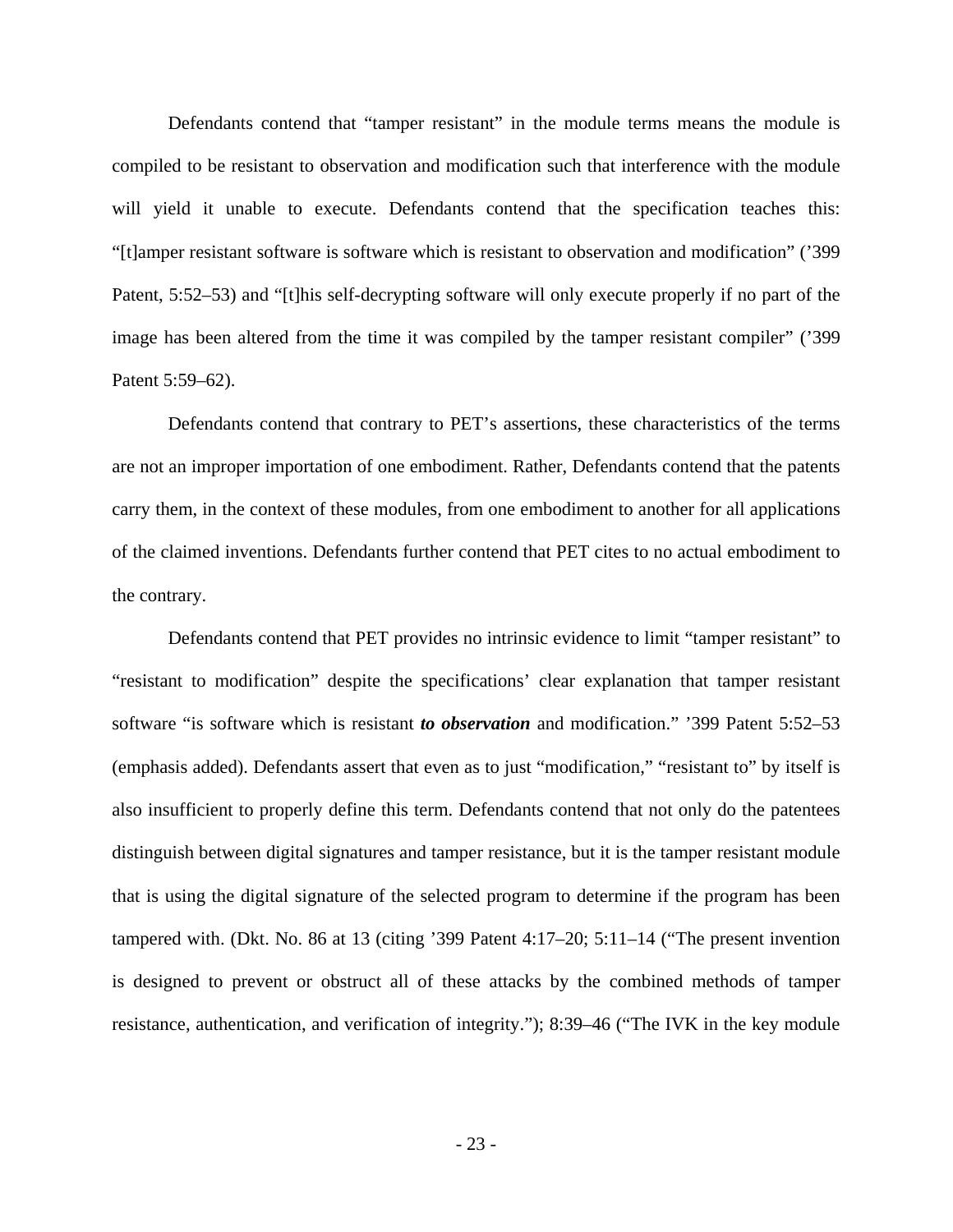verifies that the signature of the trusted player corresponds to the manifest.")).) Defendants contend that for this reason alone, PET's proposed construction should be rejected.

In reply, PET contends that Defendants propose reading "self-contained" into the claim language based on a definition from a computer encyclopedia and that "self-contained" is found nowhere in the intrinsic evidence. PET states that Defendants do not explain what "selfcontained" is supposed to mean, and thus, a term not found in the specification will require further explanation. (Dkt. No. 87 at 3.) PET contends that the Defendants admit that the specification of the '399 Patent is replete with references to the "key module" working in connection with other software, and thus there is no reason to define it narrowly.

 As to the '550 Patent, PET contends that the Defendants ignore that the two patents are separate patents. PET contends that because there is no intrinsic evidence supporting Defendants' restrictive reading in the '550 Patent, Defendants do not address that patent separately. (Dkt. No. 87 at 9.) PET contends that the lack of any evidence supporting a restrictive reading in the '550 Patent is strong evidence that the limitations should not be read into either patent. (*Id*.)

#### **Analysis**

 Defendants seek to incorporate a number of specific embodiments from the specifications into the claim terms. Moreover, Defendants seek to include specific embodiments from one asserted patent into the other patent. Defendants even include certain '399 Patent claim limitations such as "the selected program" into the '550 Patent construction, even though "selected program" is wholly absent from the claims and specification of the '550 Patent. Defendants' constructions are not proper in light of the intrinsic evidence, and further, fail to acknowledge that the two patents are independent patents.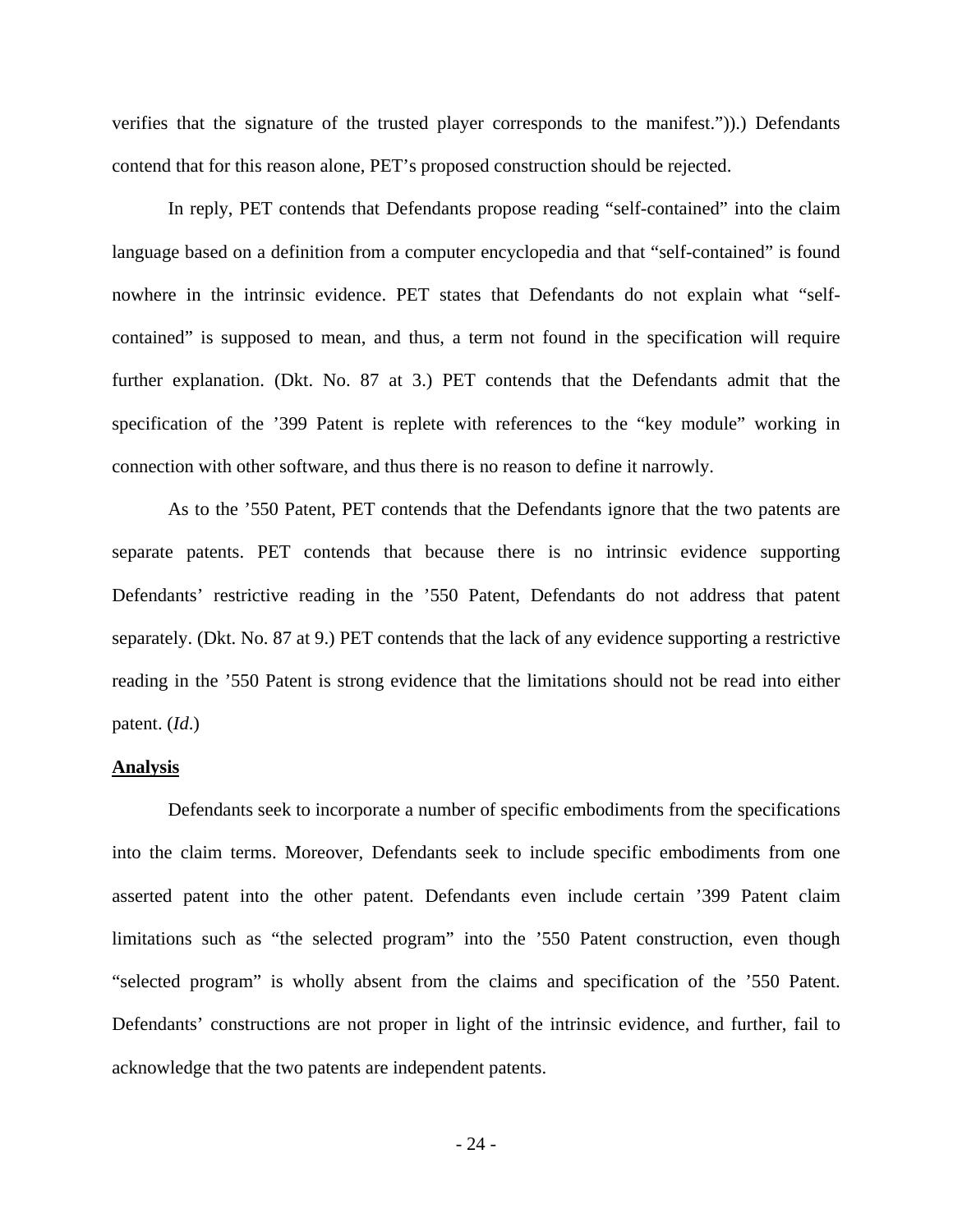The '399 Patent specification provides a broad general meaning as to what is meant by "tamper resistant:" "[t]amper resistant software is software which is resistant to observation and modification." '399 Patent 5:52–53. The '399 Patent specification further explicitly states that detailed methods for creating tamper resistant modules were already known and incorporates by reference U.S. Patent No. 5,892,899 (the "'899 Patent") entitled "Tamper Resistant Methods and Apparatus." '399 Patent 6:7–16. The '899 Patent clearly states that there is a wide range of techniques for rendering a software program tamper resistant: "distributing" the program in "time and space" into "a number of subprograms" that are executed "over a period of time" ('899 Patent 1:35–42, Fig. 1); "obfuscating the program" (*Id*. at 1:46–48, 2:5–6, Fig. 4); "distributing the secret private key in time as well as space" (*Id*. at 1:65–66, 2:5–6); "by providing a system integrity verification program having tamper resistant integrity verification kernels, that jointly deploy an interlocking trust mechanism . . . ." (*Id*. at 2:14–17, Fig. 16.) Defendants seek to incorporate specific embodiments of tamper resistance disclosed in the '399 Patent. However, as noted, the specification describes the term in a broader context. Absent more, specific embodiments will not be read into the claim limitations. *See Phillips*, 415 F.3d at 1323. The more general broad statements of the '399 Patent provide the proper context of "tamper resistant."

 As to Defendants' requirement relating to the result of an attack on a tamper resistant module ("attempts to decipher or modify the software will result in the software being unable to execute"), again the '399 Patent provides explicit teaching otherwise: "[t]amper resistant software is software which is resistant to observation and modification. It can be trusted, within certain bounds, to operate as intended even in the presence of a malicious attack." '399 Patent 5:52–55. Defendants' construction would render the software inoperable, even if an attack was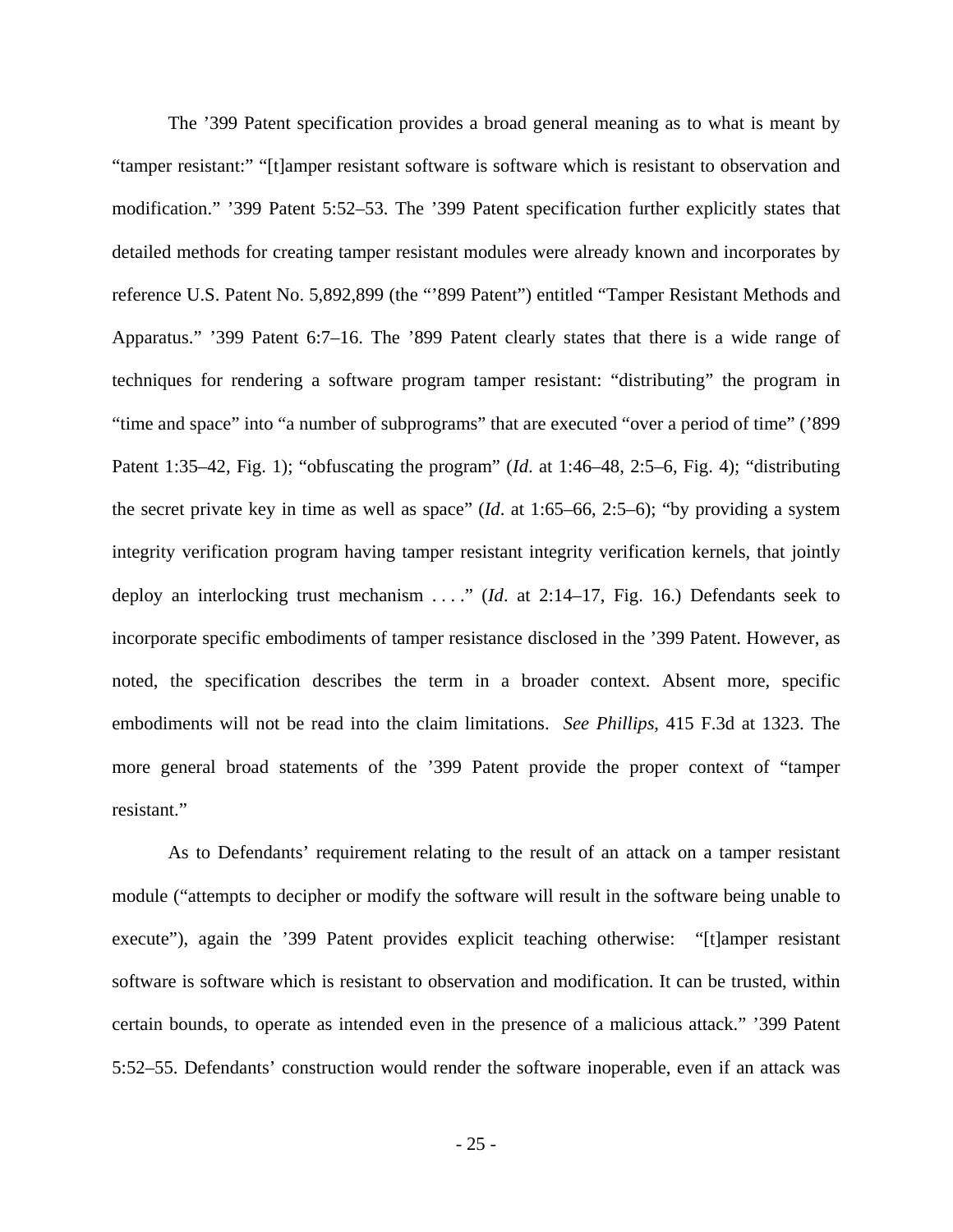repelled. Finally, Defendants seek to include a "self-contained" limitation; again, the intrinsic evidence indicates otherwise as the '899 Patent, explicitly incorporated by reference into the '399 Patent, teaches that the tamper resistant modules can be partitioned in time and space into sub-programs. '899 Patent 1:35–42, 3:48–4:20; Fig. 1.

 The embodiments Defendants seek to incorporate primarily find support from the '399 Patent. But as to those '550 Patent limitations to which Defendants cite, just as with the '399 Patent, the '550 Patent intrinsic evidence provides a broader description countering Defendants' limitations. Just as in the '399 Patent, the '550 Patent states: "[t]amper resistant software is software which is resistant to observation and modification. It can be trusted, within certain bounds, to operate as intended even in the presence of a malicious attack." '550 Patent 2:49–53. Further, the '550 Patent likewise incorporates by reference the patent application that became the '899 Patent (application Ser. No. 08/662,679). '550 Patent 3:21–29. For the reasons recited above with regard to the '399 Patent, the inclusion of Defendants' limitations in the '550 Patent claims is improper.

 The Court also notes that PET's construction does not totally conform to the specification and claims. First, it is clear that tamper resistance, as described in both specifications, provides resistance to observation and modification. '399 Patent 5:52–53; '550 Patent 2:49–53. Second, PET recites "a plurality of keys" for the '399 Patent terms. However, certain claims only reference inclusion of the private key in the module. '399 Patent 3:5–20, Claim 1.

 Finally, it is noted that the terms of the '399 Patent and corresponding asserted claims include "key" whereas the '550 Patent terms to be construed and the corresponding asserted claims do not reference "key."<sup>5</sup>

<sup>&</sup>lt;sup>5</sup> 399 Patent claim 9 which uses the term "the tamper resistant code module" depends from claim 1, which references "an executable tamper resistant key module."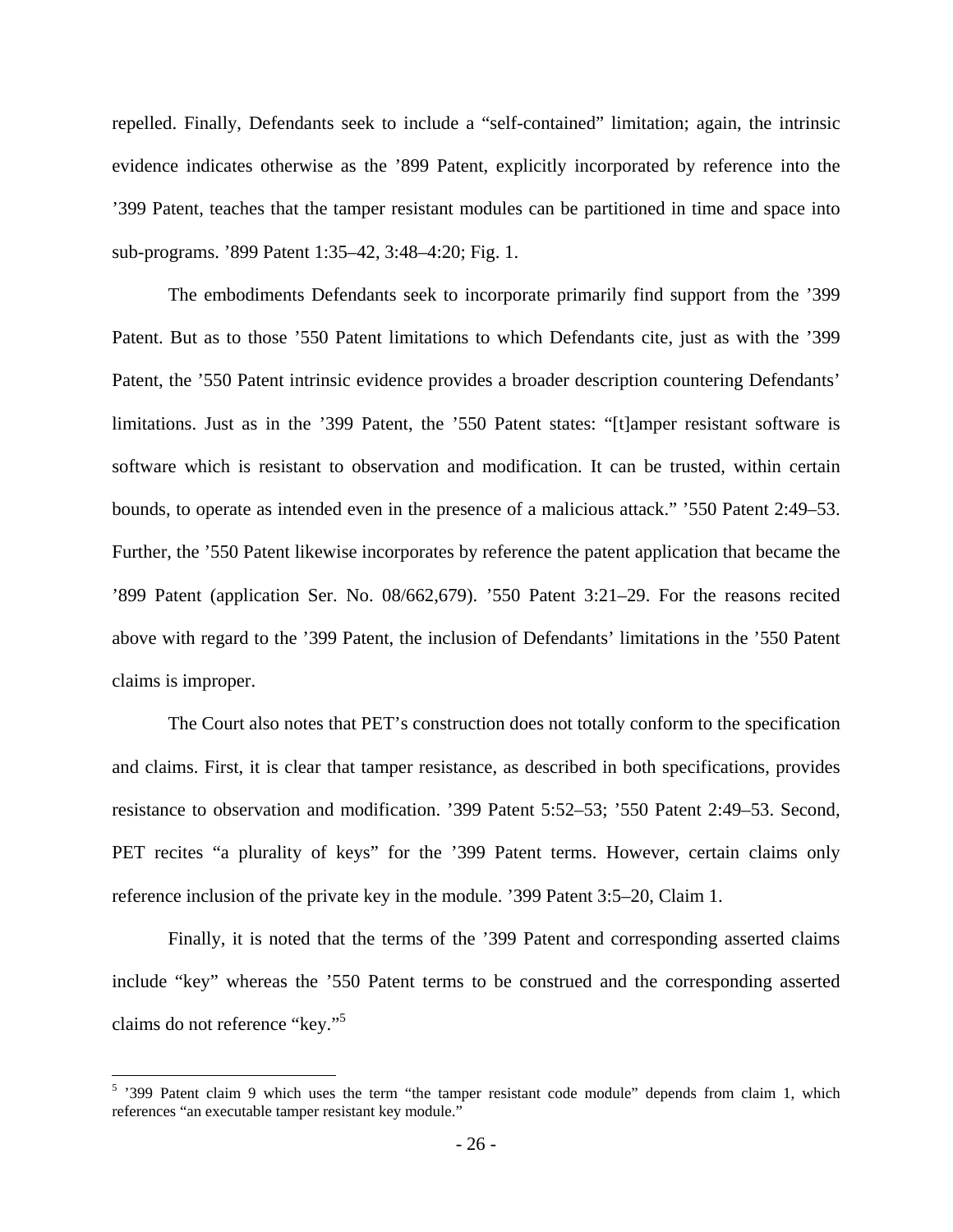**The Court construes "executable tamper resistant key module" / "executable tamper resistant code module" / "tamper resistant key module" ('399 Patent) to mean "software that is designed to work with other software, that is resistant to observation and modification, and that includes a key for secure communication."** 

 **The Court construes "tamper resistant module" / "module" ('550 Patent) to mean "software that is designed to work with other software and that is resistant to observation and modification."** 

**4. "selected program"/"program" ('399 Patent claims 1, 29, 37)** 

| <b>PET's Proposed Construction</b>             | <b>Defendants' Proposed Construction</b> |
|------------------------------------------------|------------------------------------------|
| ordinary meaning; a "program" is a series of   | an application program                   |
| computer instructions; selected program means  |                                          |
| a "particular series of computer instructions" |                                          |

The parties dispute whether or not a prosecution statement limits "program" to "application program."

#### **Positions of the Parties**

 PET contends that the term has a clear ordinary meaning, and that PET's construction is supported by both non-technical and technical dictionaries. (Dkt. No. 78 at 13 (citing 2016 Internet sources).) PET objects to Defendants' construction for limiting the plain meaning of "program" to a particular type of program. PET contends that the specification indicates distinctions between the usage of "application program" and simply "program:" "[c]onsider the situation where an application program running on a user's PC accesses encrypted digital content on a storage medium" ('399 Patent 2:35–37) versus "[a]n embodiment of the present invention is a method of securely distributing data to a program on a remote system" (*Id*. at 3:5–6). PET contends that Defendants are attempting to read an embodiment into the claims.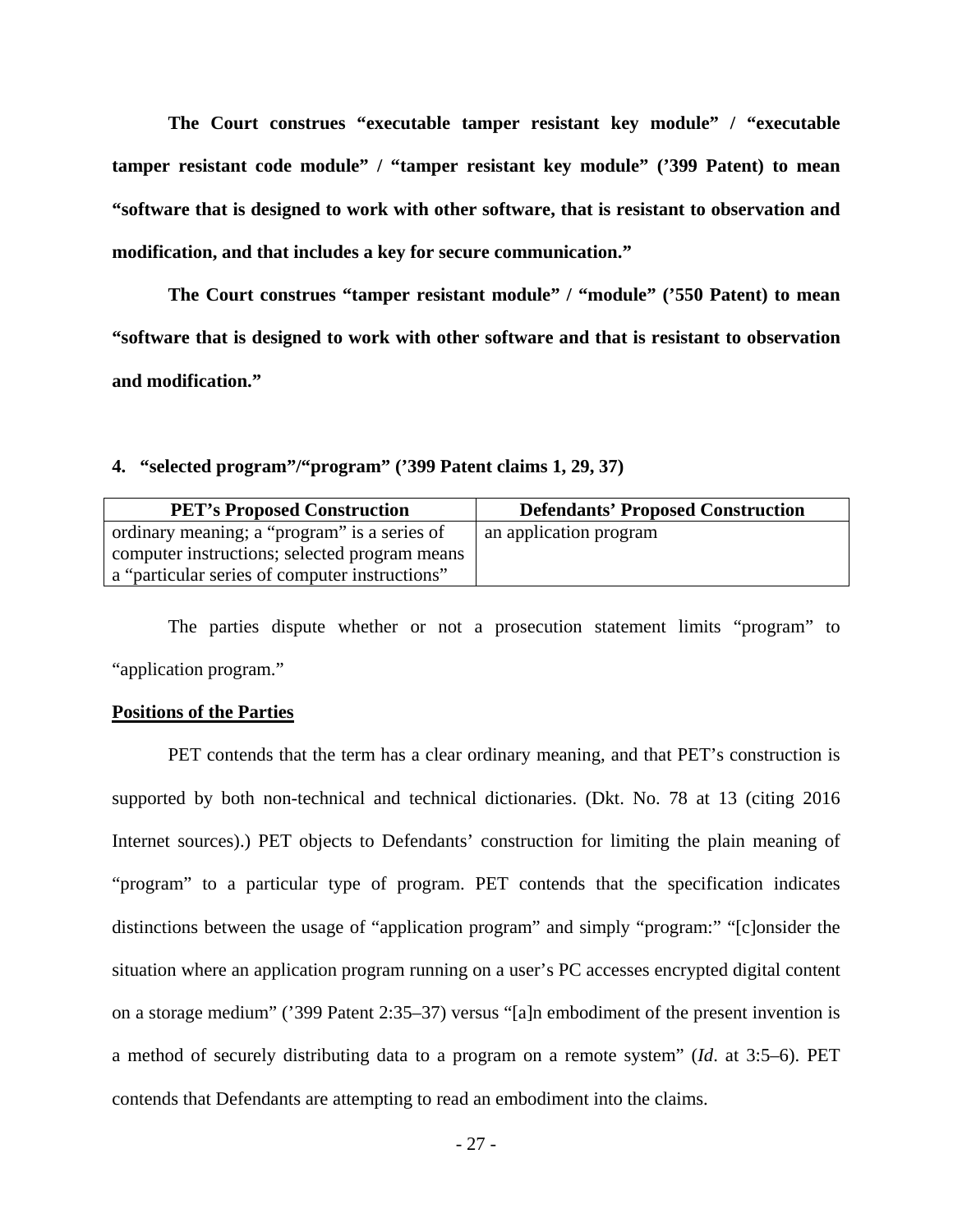Defendants contend that during prosecution, the Examiner objected that "throughout claims 1–33, the uses of the word 'process' are indefinite and unclear." (Dkt. No. 78 Ex. C at FH0072.) In response, the patentees changed "process" to "program" in the claims, and asserted that "[s]upport for this change may be found at page 7, lines 10–15, where the entity for receiving the distribution of the data is discussed as a program." (*Id*. at FH0084.) Defendants quote passage of the specification:

An embodiment of the present invention includes a method of securely distributing a private key to a user's application program (also called a "trusted player" such as a digital versatile disk (DVD) player, compact disk read only memory (CD-ROM) player, or floppy disk device driver, and the like) with conditional access based on verification of the trusted player's integrity and authenticity.

'399 Patent, 3:54–59. Defendants further contend that in prosecution arguments responding to the Examiner's indefiniteness objection to the word "player," the patentees asserted that "at page 7, lines 10–15, the entity receiving the private key for use in decrypting an encrypted digital object is an application program. When the application program has certain functional capabilities, it may also be called a player." (Dkt. No. 78 Ex. C at FH0085.) Defendants contend that the prosecution thus indicates that the term "selected program" means "an application program."

## **Analysis**

Because the file history "represents an ongoing negotiation between the PTO and the applicant, rather than the final product of that negotiation, it often lacks the clarity of the specification and thus is less useful in claim construction proceedings." *Phillips*, 415 F.3d at 1317. Statements will constitute disclaimer of scope only if they are "clear and unmistakable statements of disavowal." *See Cordis Corp. v. Medtronic Ave, Inc.*, 339 F.3d 1352, 1358 (Fed. Cir. 2003). An "ambiguous disavowal" will not suffice. *Schindler Elevator Corp. v. Otis*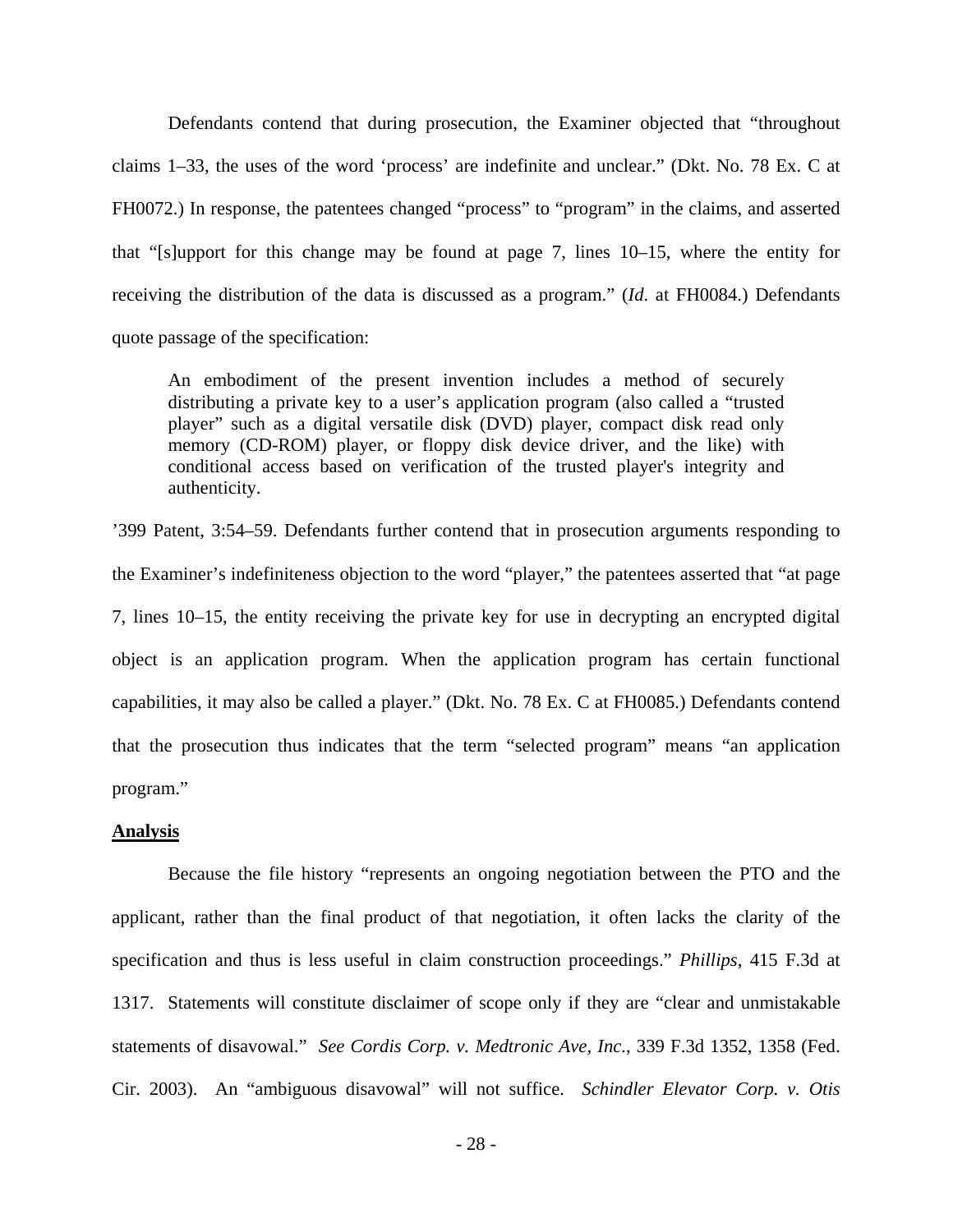*Elevator Co.*, 593 F.3d 1275, 1285 (Fed. Cir. 2010) (citation omitted). On balance, neither the specification nor the prosecution history contain any definitive statement or disclaimer mandating that "program" must be "application program." *See Omega Eng. v. Raytek Corp.*, 334 F.3d 1314, 1324 (Fed. Cir. 2003) ("As a basic principle of claim interpretation, prosecution disclaimer promotes the public notice function of the intrinsic evidence and protects the public's reliance on definitive statements made during prosecution."). Here, the prosecution history indicates that the patentees merely pointed to a portion of the specification to indicate that the specification provided support for use of the term "program." Merely because that portion of the specification referenced a particular program provides no indication that the general meaning of "program" was being disavowed. Defendants are utilizing the prosecution history to improperly import embodiments from the specification. Moreover, the specification repeatedly references the more general usage of just a "program." '399 Patent 3:5–20, 4:35–37, 5:18, 10:40–45.

Having resolved the parties' dispute over whether "program" is limited to "application program," the Court finds that the term needs no further construction. *See O2 Micro Int'l Ltd. v. Beyond Innovation Tech. Co.*, 521 F.3d 1351, 1362 (Fed. Cir. 2008) ("[D]istrict courts are not (and should not be) required to construe every limitation present in a patent's asserted claims."); *Finjan, Inc. v. Secure Computing Corp.*, 626 F.3d 1197, 1207 (Fed. Cir. 2010) ("Unlike *O2 Micro*, where the court failed to resolve the parties' quarrel, the district court rejected Defendants' construction.").

**The Court finds that "program" has its plain and ordinary meaning and that no further construction is necessary.**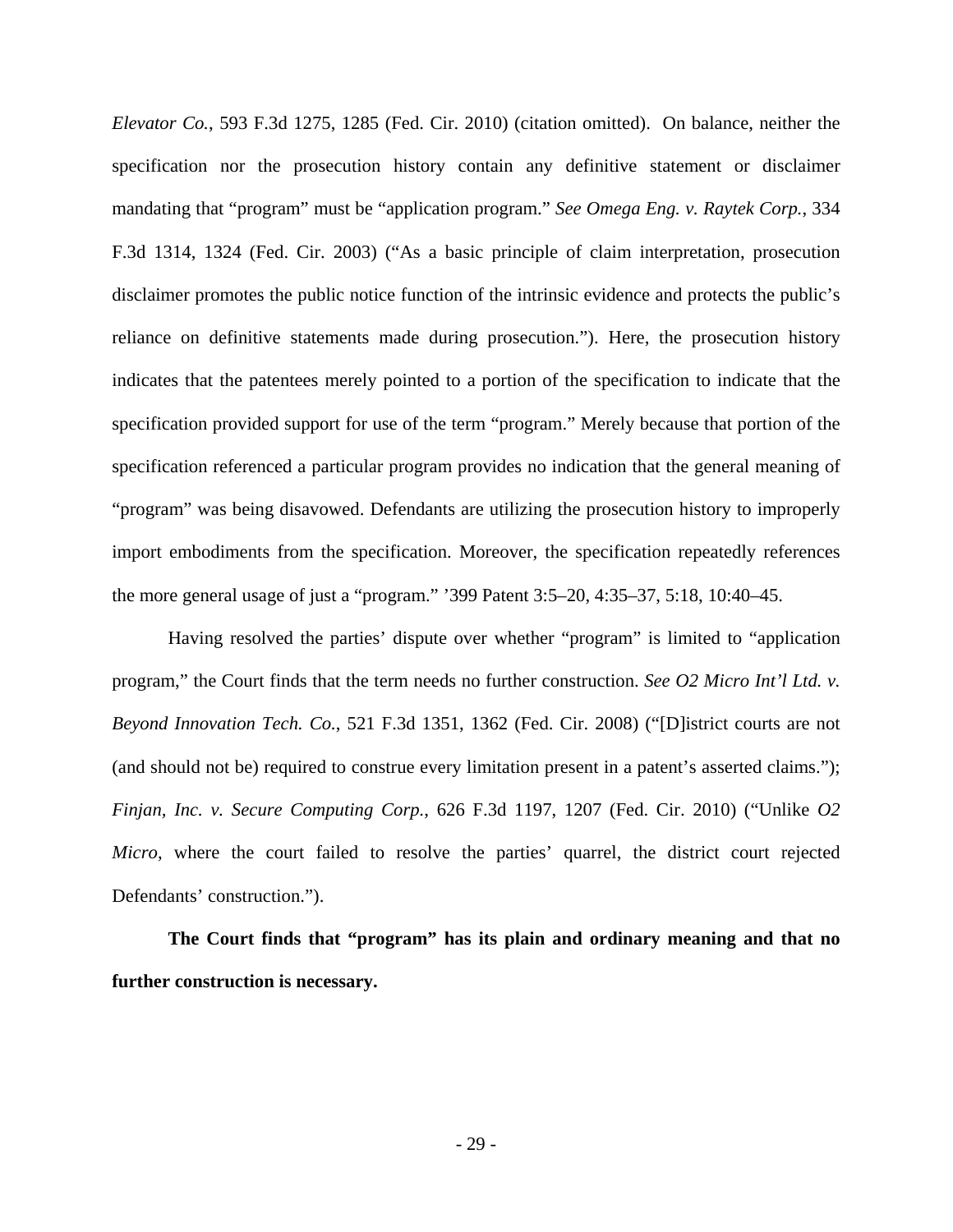# **5. "including the generated private key and the encrypted predetermined data" ('399 Patent Claims 1, 29)**

**"including a private key of an asymmetric key pair and data encrypted by a public key of the asymmetric key pair" ('399 Patent Claim 37)**

| <b>PET's Proposed Construction</b>           | <b>Defendants' Proposed Construction</b>         |
|----------------------------------------------|--------------------------------------------------|
| including one or more of the private keys of | has compiled within itself the encrypted         |
| the one or more asymmetric key pairs and     | predetermined data, and the private key that     |
| encrypted predetermined data                 | can be used to decrypt the encrypted             |
| (Claims 1, 29)                               | predetermined data                               |
|                                              | (Claims 1, 29)                                   |
| including one of the private keys of one or  | has compiled within itself data encrypted by a   |
| more asymmetric key pairs and data encrypted | public key, and the private key that can be used |
| by one of the public keys of one or more     | to decrypt said data                             |
| asymmetric key pairs                         | (Claim 37)                                       |
| (Claim 37)                                   |                                                  |

The parties present several issues for resolution. First, the parties raise the "one or more" issue discussed above with regard to "asymmetric key pair." Included with that first dispute is Defendants' contention that the private key must be used to decrypt the predetermined data. Second, the parties dispute whether "including" must reference "compiled." Third, Defendants object to PET's omission of the use of "the" with reference to the encrypted predetermined data.

# **Positions of the Parties**

PET contends that the Federal Circuit has held that "including" is synonymous with "comprising," and should be given a broad construction. *Hewlett-Packard Co. v. Repeat-O-Type Stencil Mfg. Corp.*, 123 F.3d 1445, 1451 (Fed. Cir. 1997). PET contends that nothing in the '399 Patent's specification or prosecution history explicitly defines the term "including" to mean "compiled within," or disavows its normal broad scope.

As to the private key, PET contends that the claims require nothing more than including a private key. PET contends that multiple uses for private keys are described in the specification, and there is no reason to read a particular embodiment or function into this claim language. (Dkt.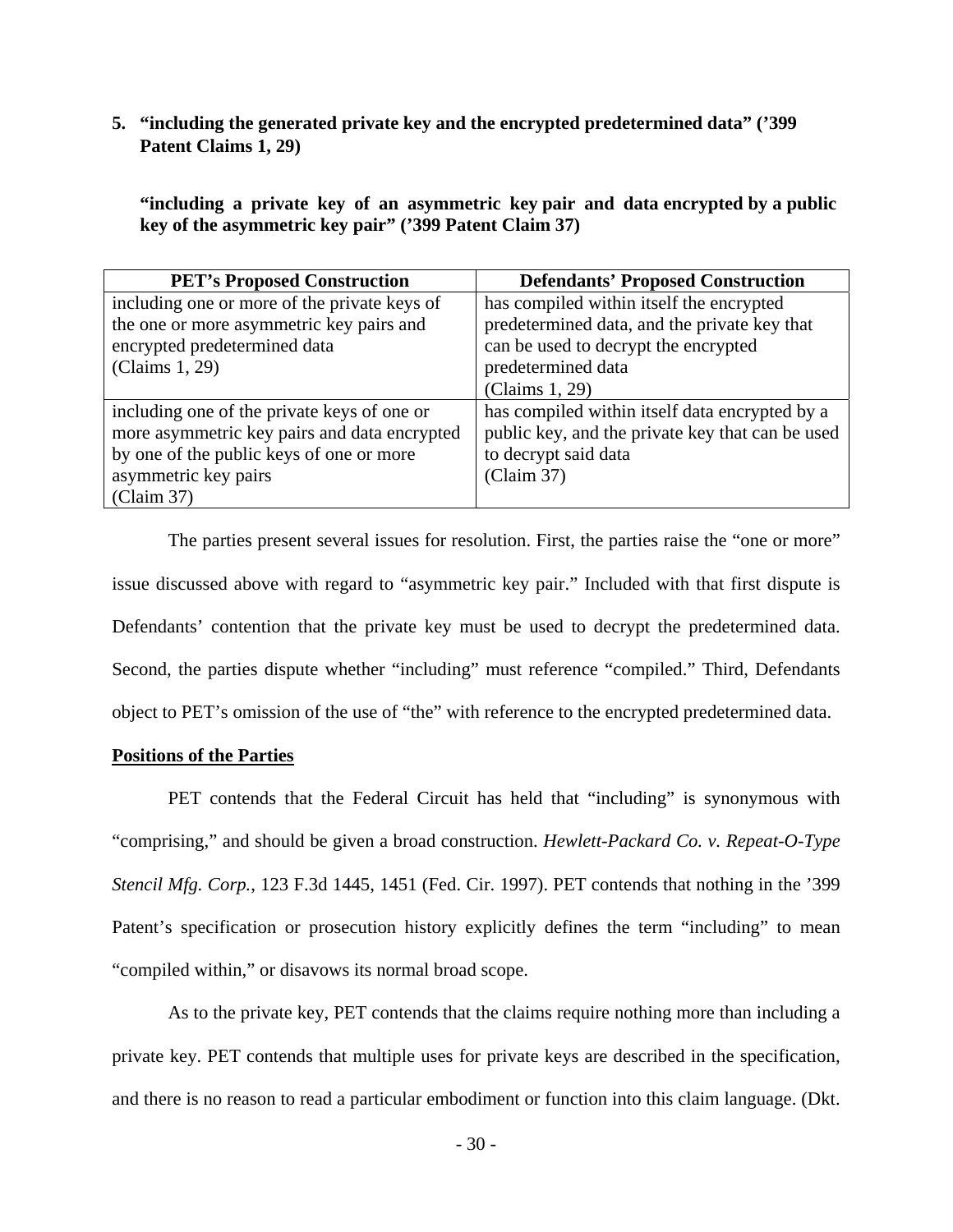No. 87 at 5–6.) PET contends that including a private key to sign the key module as part of the building step is specifically disclosed as preferred embodiments in the specification. (Dkt. No. 78 at 15 (citing '399 Patent 7:46–51 ("The key module contains a plurality of keys. It contains an asymmetric public key for verifying the digital signature of the manifest. The digital signature was created using an asymmetric private key by the manufacturer of the trusted player."); *Id*. at 10:35–39 ("The signature verification engine function is performed on the digest of the specified object using the generated asymmetric private key to generate a signature, which can be validated by the trusted player or other application on the client.")).) PET contends that the use of a private key of a generated asymmetric key pair to sign the software is specifically described by dependent claims such as: "[t]he method of claim 1, wherein building the executable tamper resistant code module comprises generating an integrity verification kernel" (claim 9) and "generating an integrity verification kernel" may comprise "a manifest of the program signed by an asymmetric private key of the predetermined asymmetric key pair" (claim 10). PET contends that while not required by claim 1, certainly using a private key (of one of the generated asymmetric key pairs) to sign a manifest of the program is within the scope of the claims.

PET contends that there are other dependent claims that cover using a private key to decrypt the encrypted predetermined data. (Dkt. No. 78 at 16 (citing dependent claim 4).) PET contends there is no reason to read the decryption limitation into claim 1, much less exclude the embodiments found in claim 10. PET contends that the doctrine of claim differentiation further supports its position.

With respect to "including," Defendants contend that both sides agree that: (1) the tamper resistant key module is executable software; and (2) the private key (and the encrypted data) is included "in" the tamper resistant key module. Defendants contend that their construction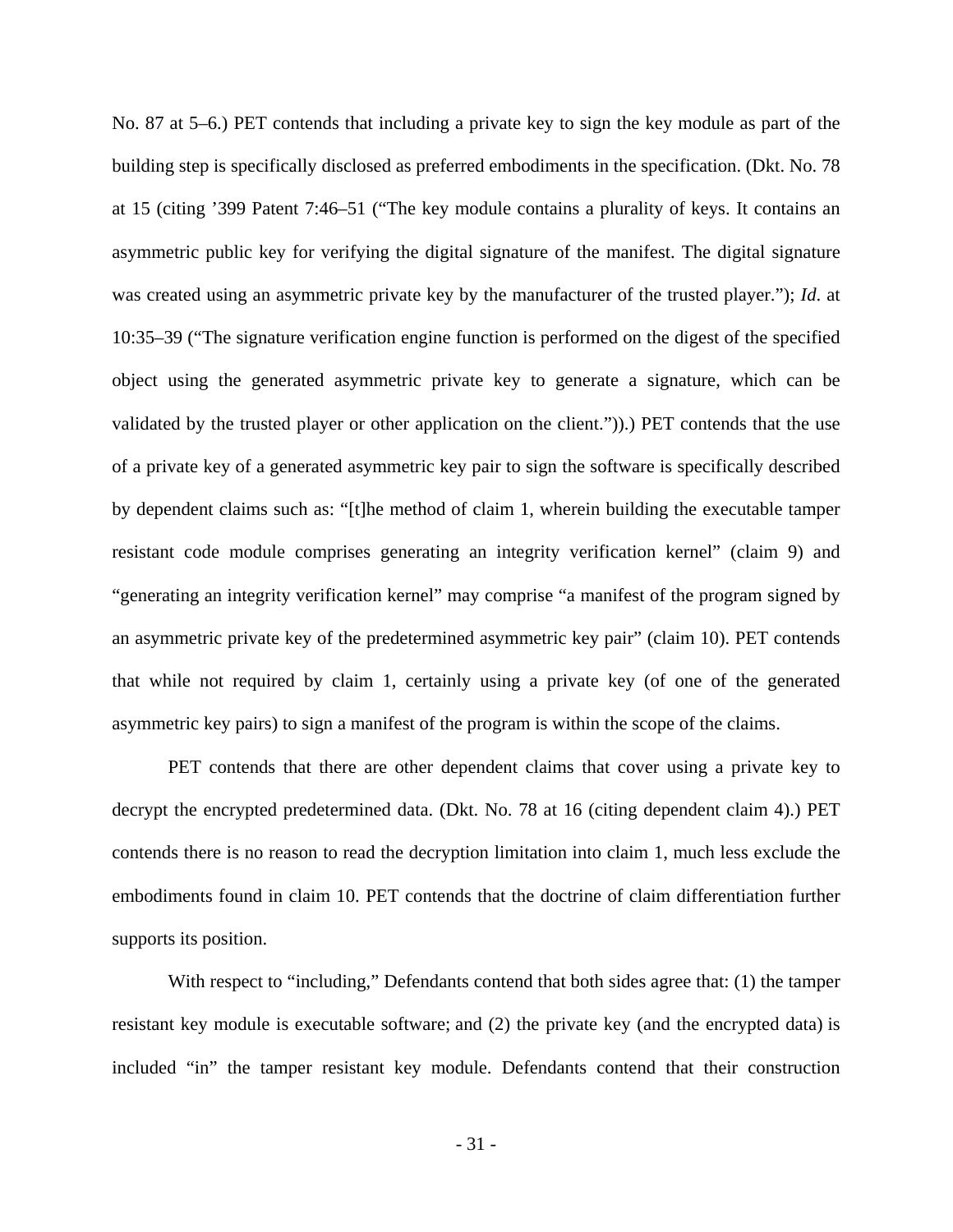correctly explains that to be included in the software means to be "compiled within," consistent with how the patentees describe building the tamper resistant key module:

A key compiler is a program that takes an asymmetric key pair, which is represented as data, and turns it into a piece of executing code such as the key module 18. In this way, the entire key is never assembled at one place in a program at one point in time. Instead, pieces of the key are revealed as they are needed. Thus, the key is distributed in program space. This makes it hard for an attacker to find and change the key.

'399 Patent 5:44–51. Defendants also cite to the passage: "[i]n parallel with IVK generation function processing, the generated asymmetric private key 202 for use in decrypting the encrypted symmetric keys is processed by another instance of key compiler 208." *Id*. at 9:55–58,

Fig. 5; Fig. 4A.

Defendants contend that PET's argument that including a private key to sign the key module as part of the building step is specifically disclosed as a preferred embodiment in the specification is incorrect. Defendants contend that the quoted portion of the specification, relied on by PET, is actually referring to the digital signature of the program (the "trusted player" in the preferred embodiment) to which the tamper resistant key module is being sent in order to check the integrity and authenticity of such program. (Dkt. No. 86 at 17.) Defendants contend that the entirety of the paragraph shows the incorrectness of PET's position:

The key module contains a plurality of keys. It contains an asymmetric public key for verifying the digital signature of the manifest. The digital signature was created using an asymmetric private key by the manufacturer of the trusted player. To create a key module capable of verifying the manifest, key module generation function 50 needs to obtain the corresponding asymmetric public key. The key module also contains one or more symmetric keys for decrypting the encrypted digital content. *Finally, the key module includes an asymmetric private key for decrypting the encrypted symmetric public keys* when the validity of the trusted player on the client is assured.

'399 Patent 7:46–57 (emphasis added). Defendants contend that the patentees are describing the keys included in the tamper resistant key module and that none of the keys described are used to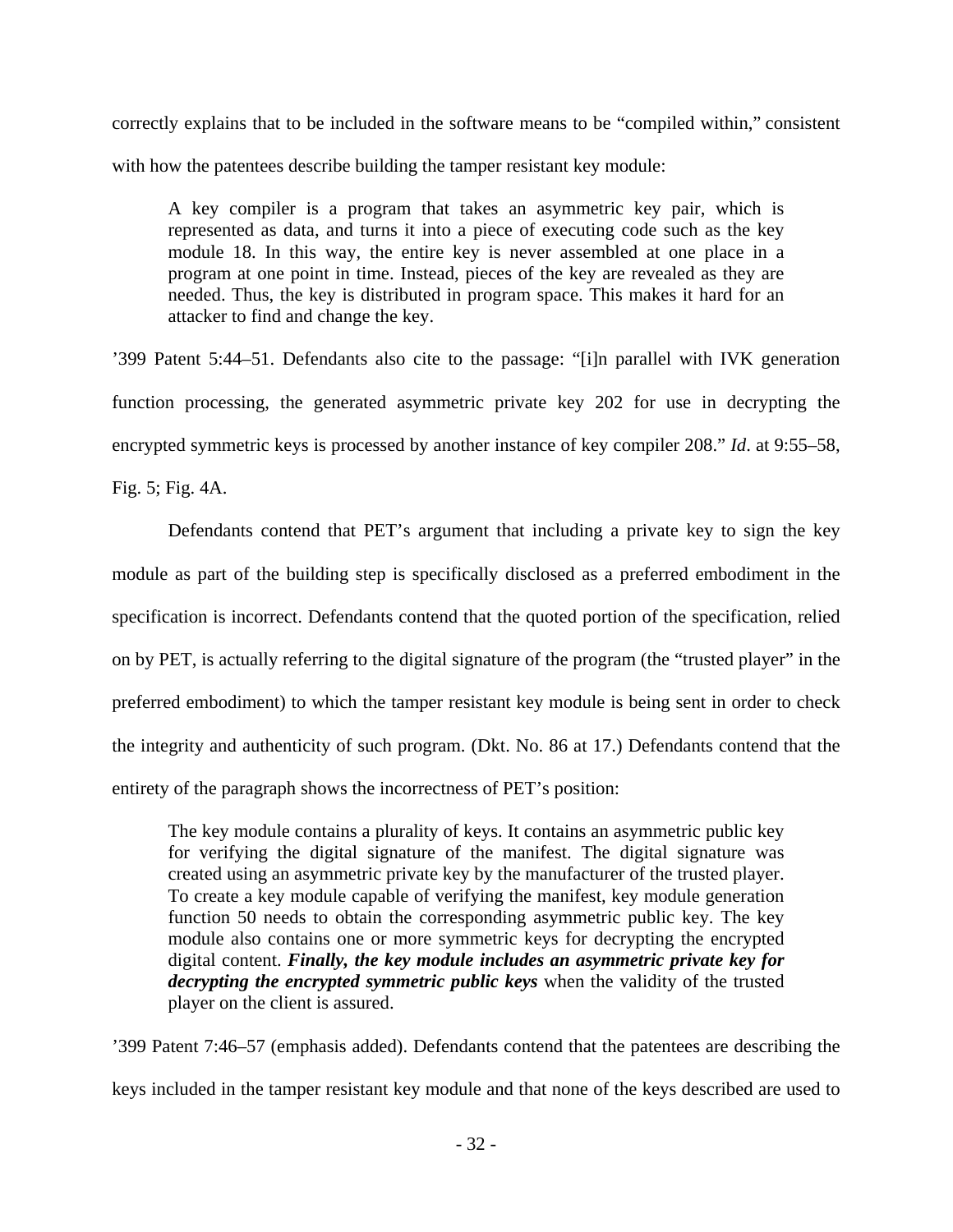"sign" the tamper resistant key module. Defendants contend that PET's arguments demonstrate the need for a construction, rather than relying on the ordinary meaning of the word "including."

Defendants contend that the digital signature of the program (the "trusted player" in the preferred embodiment) to which the tamper resistant key module is being sent in order to check the integrity and authenticity of such program is described and claimed elsewhere. (Dkt. No. 86 at 17, n.12 (citing '399 Patent 8:34–37, claims 3, 10, 11).) Defendants also contend that PET's reliance on the embodiment described at 10:35–39 of the '399 Patent is similarly misplaced. Defendants assert that such embodiment does not supplant the use of the asymmetric key in the tamper resistant key module but merely describes an unclaimed way of also allowing the "trusted player" to confirm the validity of the tamper resistant key module. (*Id*.) Defendants contend this is just another instance showing that the use of digital signatures (or "code signing") is not the claimed tamper resistance.

As to the usage of the private key, Defendants contend their construction explains that the private key complied within the tamper resistant key module is the key that is able to decrypt the encrypted predetermined data which is also compiled within the tamper resistant key module. Defendants contend that the private key is from the same asymmetric key pair (generated in the first limitation) as the public key used to encrypt the predetermined data (recited in the second limitation). Defendants contend that PET's proposed construction for this term further evidences the weakness of PET's proposed construction for "an asymmetric key pair." (*Id*. at 18.)

Defendants further note that PET omits the usage of "the" with reference to the claimed "the encrypted predetermined data" in claims 1 and 29. Defendants contend the data is the prior referenced "encrypted predetermined data" and the use of "the" should be maintained in the construction. (*Id*. at 16, n.7.)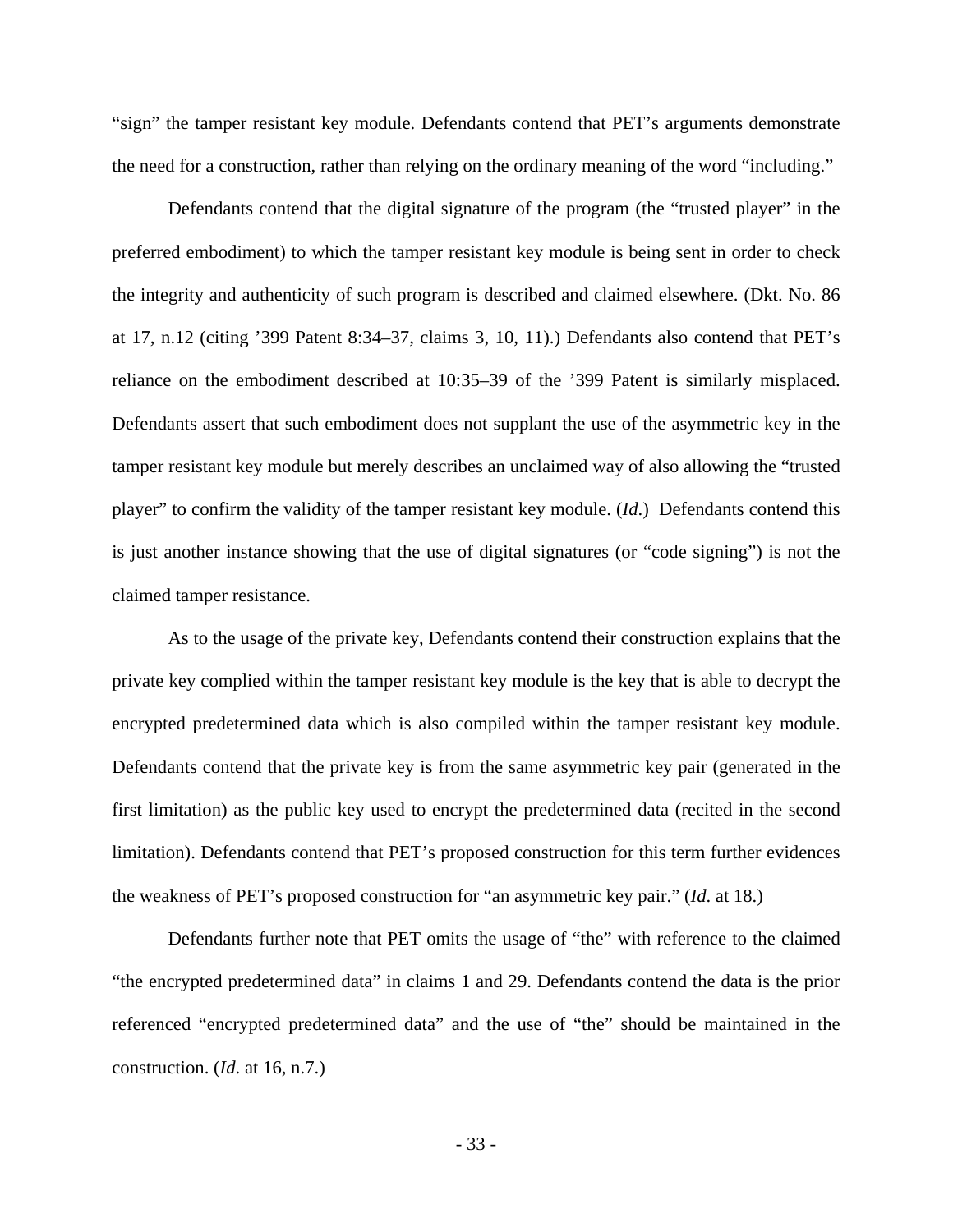#### **Analysis**

PET seeks to allow the particular claimed private and public keys to come from different pairs and not themselves be a "pair." Again, PET seeks to ignore that the claim links a "pair" having a private key and a public key. For the reasons described above with reference to the "asymmetric key pair" term, the Court rejects PET's position. PET argues that dependent claims, such as claim 10, indicate that the private key may be used for signature purposes, thus, contemplating a private key from another pair. Again, as noted above, the Court's construction does not preclude the existence of additional key pairs. In fact, as noted, claim 10 specifically recites another key pair: "a predetermined asymmetric key pair associated with the manifest." This conforms to the specification. '399 Patent Figure 4A, 7:59–66. Finally, PET points to an alternative embodiment described at '399 Patent 10:30–39. However, that embodiment does not include the claimed "encrypting predetermined data with the generated public key." Thus, the use of the generated private key that is complementary to the generated public key is not implicated by that embodiment. '399 Patent 10:30–39.

Similarly, as described above, the Court rejects Defendants' addition of a decryption step to the "including" term. That issue has been resolved in the construction of "an asymmetric key pair." The claim term in question here only references "including" the private key and the encrypted data. Defendants' construction, in this regard, goes beyond the meaning of "including" and instead seeks to add details that are unrelated to the meaning of the "included" phrase. *See Phillips*, 415 F.3d at 1323. Again, the complementary nature of key pairs is described in the construction of "asymmetric key pair."

 As to what it means to "include" a key and data in a tamper resistant module, Defendants point to an embodiment in the specification in which a key compiler is used to turn the key into a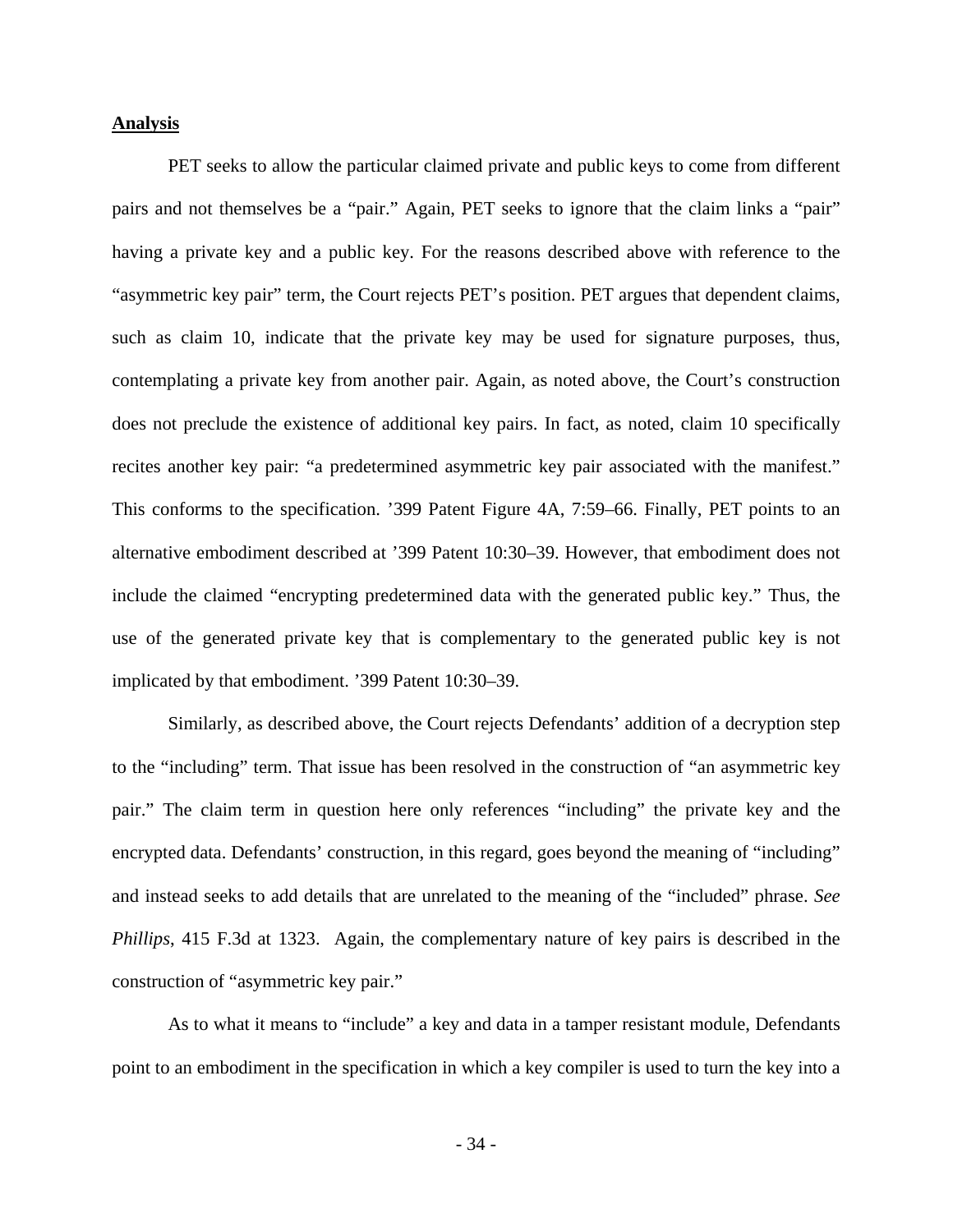piece of executing code that may be included in the module. (Dkt. No. 86 at 16–17 (citing '399 Patent 5:44–56).) The term in question, though, is much broader, merely requiring "including." Defendants have not pointed to any disclaimer or disavowal limiting the meaning of "including." Rather, Defendants merely point to an embodiment of the specification. However, even a single embodiment is not necessarily enough to read a limitation into the claim from the specification. *Arlington Indus., Inc. v. Bridgeport Fittings, Inc.*, 632 F.3d 1246, 1254 (Fed. Cir. 2011) ("[E]ven where a patent describes only a single embodiment, claims will not be read restrictively unless the patentee has demonstrated a clear intention to limit the claim scope using words of expressions of manifest exclusion or restriction.") (citation omitted). In addition, there is at least one usage in the specification referencing "including" the private key and the data without reference to the compiling limitation. '399 Patent 3:7–14.

 As to PET's exclusion of "the" with regard to "the predetermined data" of claims 1 and 29, Defendants raise a proper objection. PET did not provide rebuttal to Defendants' objection in the briefing or at the hearing. The claims recite: "encrypting predetermined data . . . the executable tamper resistant key module including the generated private key and the encrypted predetermined data." '399 Patent claims 1 and 28. What is "included" is the prior referenced encrypted predetermined data. *See NTP, Inc. v. Research in Motion, Ltd.*, 418 F.3d 1282, 1306 (Fed. Cir. 2005) (use of a definite article "the" refers to the antecedent usage of "a"). This is clear from the claim language itself and does not appear to be contested.

The claim terms are found in the context of the surrounding claim language of the "executable tamper resistant key module including . . . ." Having resolved the disputes regarding the parties' additional limitations added to the clear concept of a module "including" the private key and the encrypted data, no further construction is necessary. *See O2 Micro Int'l Ltd. v.*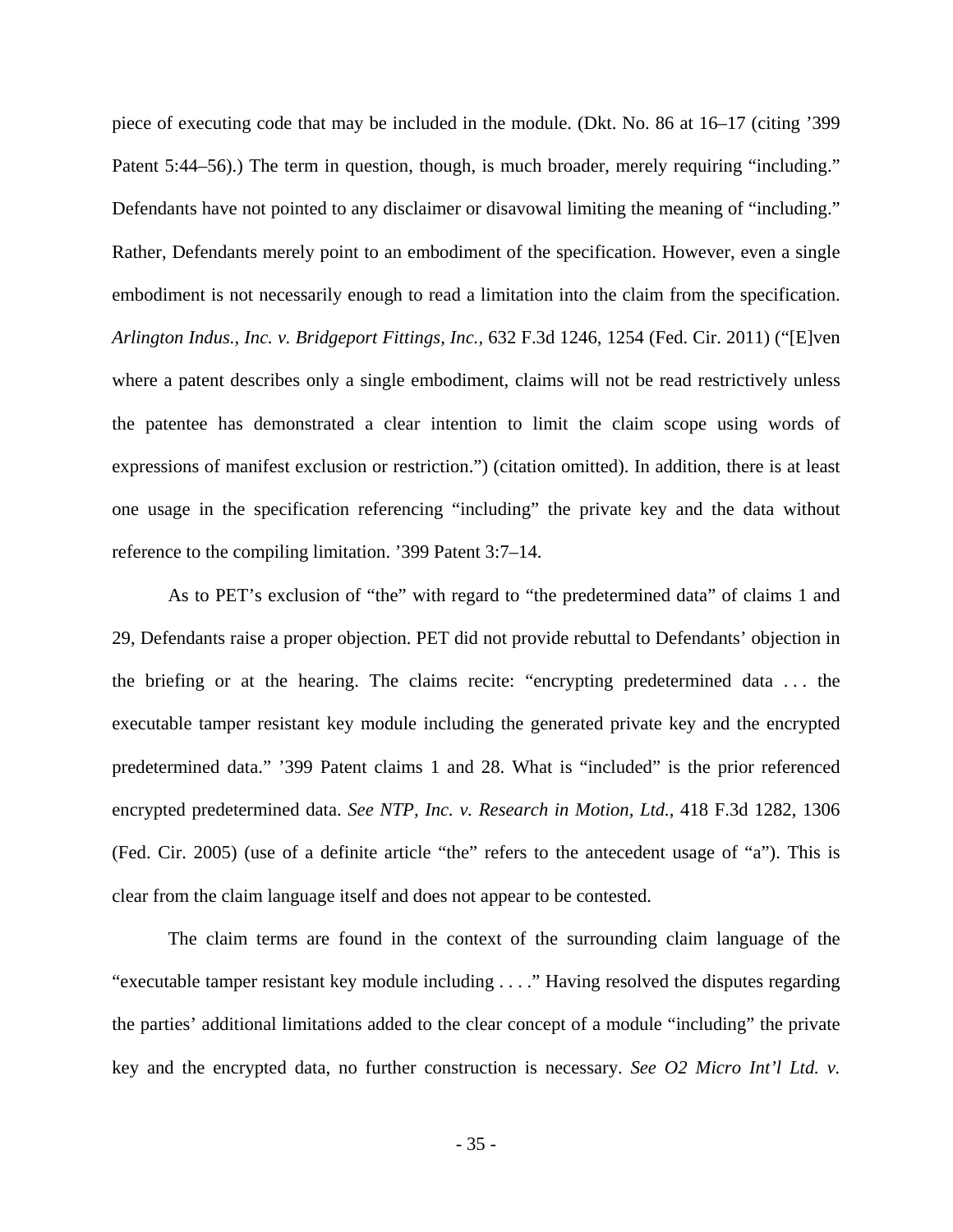*Beyond Innovation Tech. Co.*, 521 F.3d 1351, 1362 (Fed. Cir. 2008) ("[D]istrict courts are not (and should not be) required to construe every limitation present in a patent's asserted claims."); *Finjan, Inc. v. Secure Computing Corp.*, 626 F.3d 1197, 1207 (Fed. Cir. 2010) ("Unlike *O2 Micro*, where the court failed to resolve the parties' quarrel, the district court rejected Defendants' construction."). The constructions of "asymmetric key pair" and the module terms, in conjunction with the Court's rejection of limiting "including" to compiling, resolves the disputes.

**The Court finds that "including the generated private key and the encrypted predetermined data" ('399 Patent Claims 1, 29) and "including a private key of an asymmetric key pair and data encrypted by a public key of the asymmetric key pair" ('399 Patent Claim 37) need no further construction.** 

| <b>PET's Proposed Construction</b>            | <b>Defendants' Proposed Construction</b>        |
|-----------------------------------------------|-------------------------------------------------|
| software that can be used in conjunction with | small code segment that is compiled in a        |
| other software to determine that code has not | manner to make it resistant to observation and  |
| been altered through the use of a digital     | modification, such that attempts to decipher    |
| signature                                     | what the software is doing, or modifications    |
|                                               | made to the software, will result in the        |
|                                               | software being unable to execute and that       |
|                                               | verifies that the image of the program          |
|                                               | corresponds to a supplied digital signature for |
|                                               | that program                                    |

**6. "integrity verification kernel" ('399 Patent Claims 9, 10; '550 Patent Claim 15)** 

The parties contest whether "integrity verification kernel" should be construed based on general ordinary meanings of the constituent elements of the term or based upon the specification disclosures. PET objects to Defendants' inclusion of details of disclosed embodiments.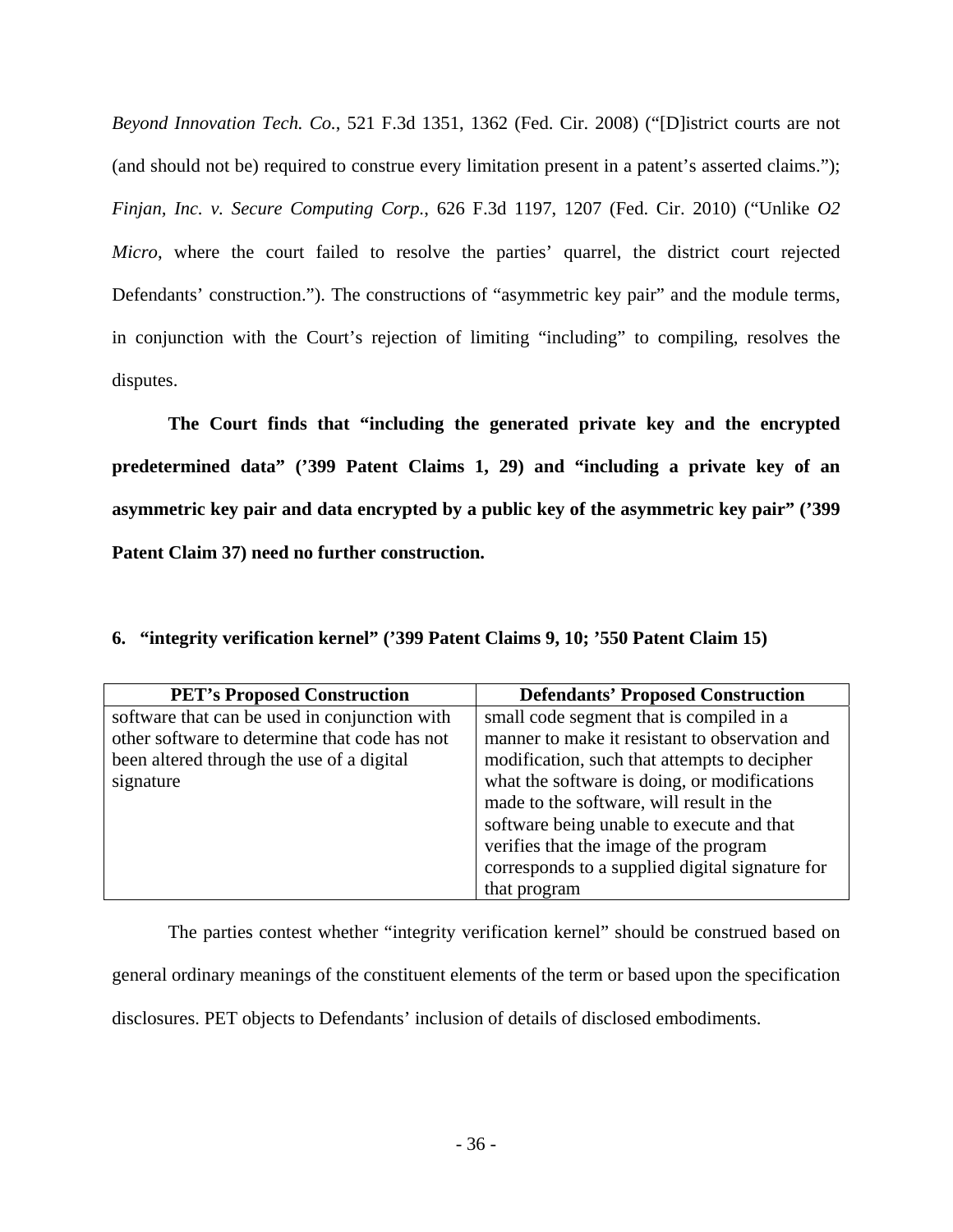# **Positions of the Parties**

<u>.</u>

PET contends that "integrity" has a well-known meaning in the art of encryption relating to the concept that data not being altered or modified as evidenced by 2016 Internet sources. (Dkt. No. 78 at 17 (citing Glossary of Key Information Security Terms, http://infohost.nmt.edu/ ~sfs/Regs/NISTIR-7298 Glossary Key Infor Security Terms.pdf (last visited May 15, 2016) (citing FIPS 140-2); Netlingo Dictionary, http://www.netlingo.com/word/integrity.php).)<sup>6</sup> PET contends this meaning is supported by the specification. (*Id*. (citing '399 Patent at 1:27–29; 2:30–35; 3:14–17; 3:53–59; 4:8–14; 4:18–20; 4:56–59; 5:15–17).) PET also contends that "verification" also has a well-known meaning in the art related to the confirmation of the truth. (*Id*. at 17–18 (citing a variety of 2016 non-technical dictionaries).)

 PET contends that although various embodiments are described in the specification for the "integrity verification kernel" ("IVK"), the specification describes an IVK as "software that verifies that a program image corresponds to the supplied digital signature." '399 Patent 5:18– 20. PET further asserts that the specification also explains that an IVK "can be used alone . . . or it can be used in conjunction with other software. . . ." *Id*. at 5:22–24. PET contends that these aspects of the IVK are incorporated in PET's construction. PET objects to Defendants' construction as incorporating Defendants' construction for the different claim term "tamper resistant" into the construction for the IVK.

Further, PET contends that the remainder of Defendants' proposed construction reads limitations regarding specific IVKs described in the specification into the claims. PET contends there is nothing that requires that the code be unable to operate in the event of a change or "an

<sup>&</sup>lt;sup>6</sup> In its reply, PET contends that the technical meaning of "integrity," proposed by Plaintiff, was supported by a Glossary of Key Information Security Terms compiled by the federal government in 2006, (Dkt. No. 87 Ex. E), but that the definition comes from a federal government information security standard, FIPS 140-2, which was published in May of 2001. (Dkt. No. 87 at 6.)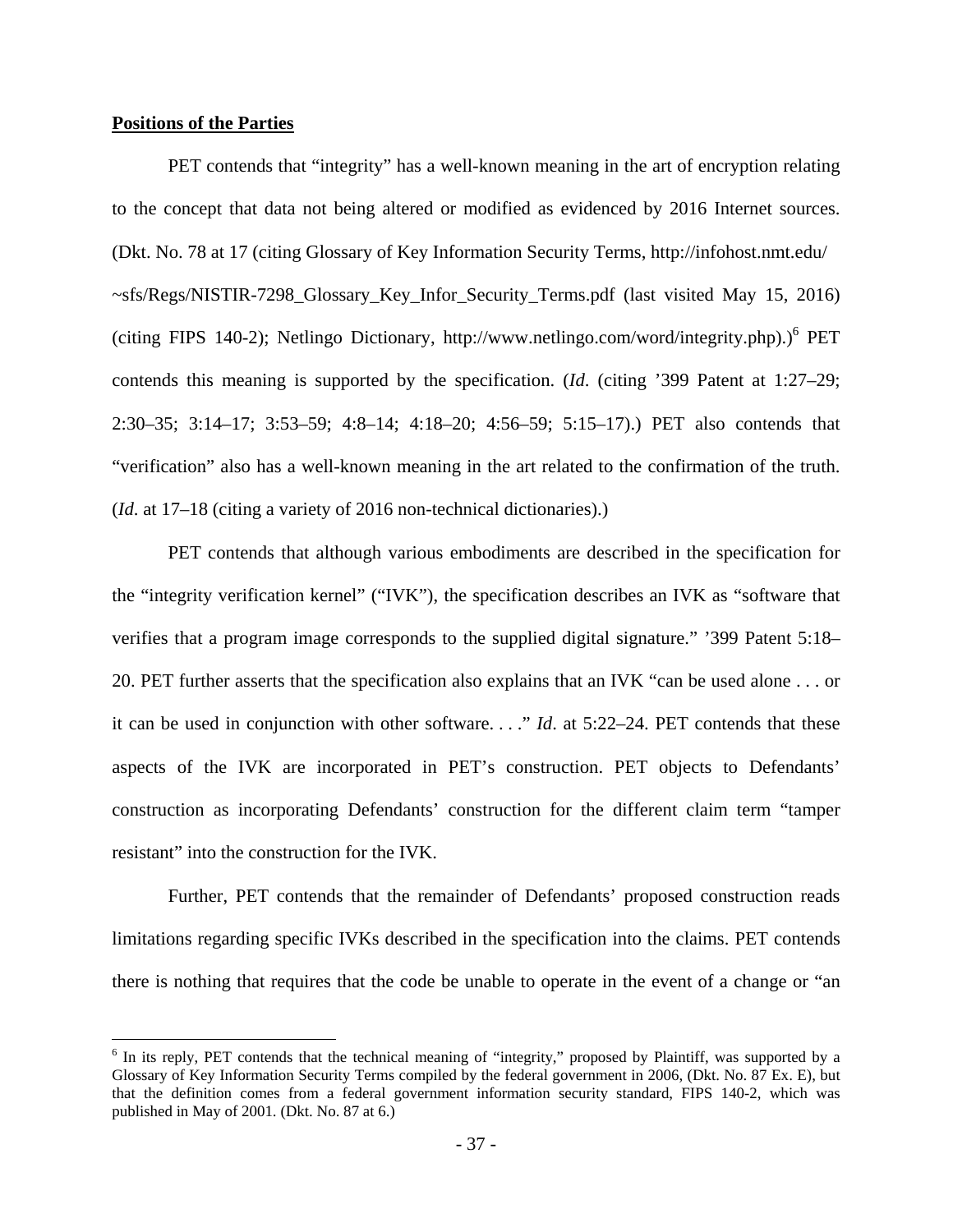attempt to decipher what the software is doing." (Dkt. No. 78 at 18.) PET contends that, to the contrary, the specification teaches that "tamper resistant" software is often designed to continue to operate even in the event of a detected attack, much less when one attempts to decipher what the software is doing. (*Id*. (citing '399 Patent 5:52–55 ("Tamper resistant software . . . can be trusted, within certain bounds, to operate as intended even in the presence of a malicious  $attack.")$ ).)

 PET contends that similar arguments apply to the usage of the term in the '550 Patent. PET points to the '550 Patent specification as describing an IVK as "software that verifies that a program image corresponds to the supplied digital signature." '550 Patent 3:4–6. PET also points to the prosecution history as being consistent: "[t]he present invention also determines the integrity of the remote process, to detect if it has been tampered with, through the use of an integrity verification kernel." (Dkt. No. 78 at 27–28 (quoting Dkt. No. 78 Ex. D at FH0197).)

Defendants contend that PET tries to define the coined claim term "integrity verification kernel" by individually defining words that make up the term. Further, Defendants contend that PET then looks to non-contemporaneous dictionary definitions for the meanings of the words "integrity" and "verification." Defendants contend that non-contemporaneous extrinsic evidence can provide no support for PET's construction. (Dkt. No. 86 at 19 (citing *Brookhill-Wilk 1, LLC v. Intuitive Surgical, Inc.*, 334 F.3d 1294, 1300 (Fed. Cir. 2003)).) Defendants contend that for a coined term like "integrity verification kernel," the patent specifications are the correct first source for IVK's proper construction. (*Id*. (citing *Honeywell Int'l Inc. v. Universal Avionics Systems Corp.*, 488 F.3d 982, 991 (Fed. Cir. 2007)).)

Defendants point to the '550 Patent specification: "[i]ntegrity verification means that [the process] has not been altered or 'hacked' in any way." '550 Patent 2:30–31. Defendants contend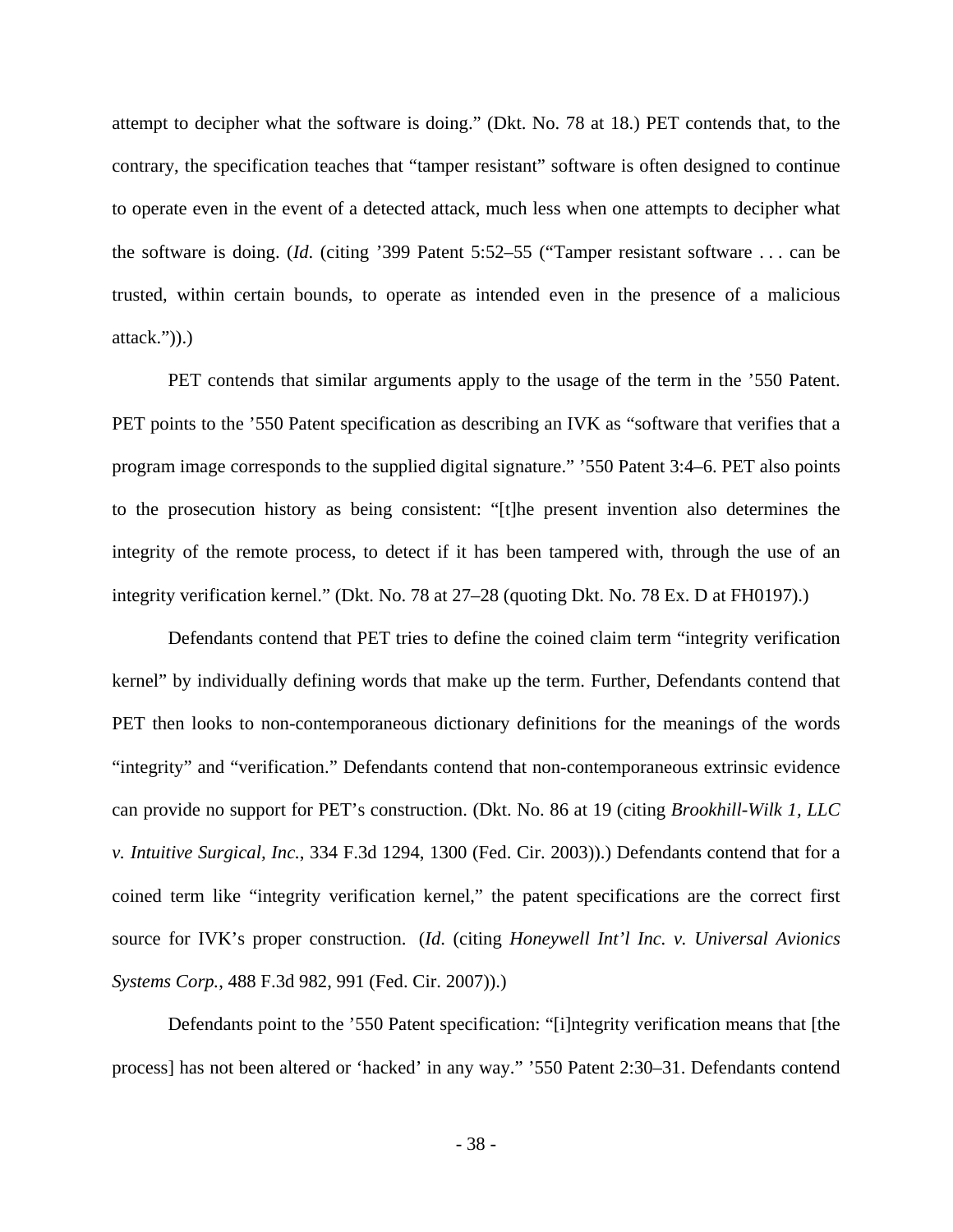that there is no need to look to any extrinsic evidence. Defendants also assert that the patentees argued, during prosecution of the '550 Patent, that the addition of an IVK to determine the integrity of the remote process and to detect if it has been tampered with distinguished the claimed inventions over prior art. (Dkt. No. 86 at 19–20 (citing Dkt. No. 78 Ex. D at FH0197–

98).)

Defendants further contend that their proposed construction is derived directly from the

# specifications:

An integrity verification kernel (IVK) is software that verifies that a program image corresponds to the supplied digital signature. An IVK is a small code segment that has been "armored" using methods to ensure that it is not easily tampered with. An IVK can be used alone, to ensure that its tasks are executed correctly, or it can be used in conjunction with other software to provide the assurance that the other software has executed correctly (that is, they can be used as verification engines).

# '399 Patent 5:18–26.

An IVK is software that verifies that a program image corresponds to a supplied digital signature. This provides a robust mechanism for detecting changes made to executing software, where those changes might be caused by transmission errors or malicious attacks to the software. Any change to the software results in a failure in the verification process. IVKs for tamper resistant software are constructed to perform self-checks of object code, bilateral authentication of partner modules, and checks on local and remote data to verify the integrity of a software module.

'550 Patent, 3:4–13.

Defendants contend that PET's construction, to the contrary, includes that the IVK can be used with other software but then selectively excludes that it can be used alone. Defendants contend that because the IVK can do both, the addition of "with other software" is unnecessarily limiting and does nothing to aid the jury's understanding of the term. (Dkt. No. 86 at 20.)

Defendants further contend that PET's construction then confounds the IVK's role with digital signature. Defendants contend that the passage above shows that the IVK verifies that a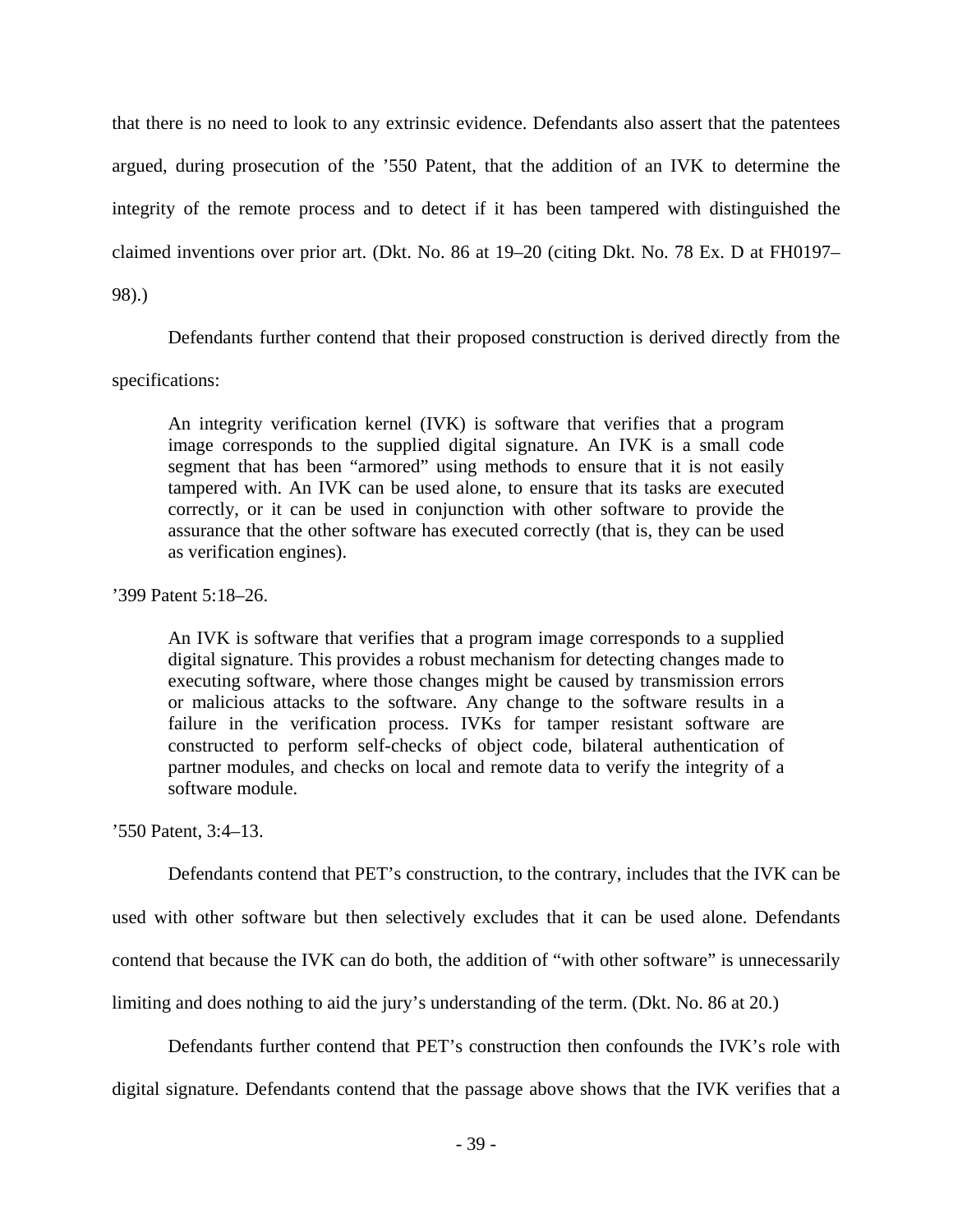program image in memory corresponds to a digital signature by computing a digital signature for a program image and comparing it against a supplied value. (Dkt. No. 86 at 20 (citing '399 Patent, 5:18–20, 5:34–39; '550 Patent, 3:14–19).) Defendants contend that PET's vague "use" of a digital signature not only fails to define what such "use" is but eliminates the essential comparison function of the IVK.

Finally, Defendants assert that the specifications teach that, like the tamper resistant key module, the IVK is tamper resistant as that term is used in the context of these patents: "[a]n IVK is . . . 'armored' using methods to ensure that it is not easily tampered with," which simply means that it is tamper resistant. '399 Patent 5:20–22; *see also id*. at 6:2–3 ("[T]he tamper resistant compiler is applied to the IVKs . . .").

In reply, PET contends that its construction is supported by the specification of both patents. PET further states that any description contained in one patent but not the other would strongly support the notion that such description is merely of a preferred embodiment, and not definitional. PET contends that the '399 Patent states simply that "[a]n integrity verification kernel (IVK) is software that verifies that a program image corresponds to the supplied digital signature" and the '550 Patent states "[a]n IVK is software that verifies that a program image corresponds to a supplied digital signature." '399 Patent 5:18–26; '550 Patent 3:4–13.

PET asserts that both patents also describe a multitude of uses for the IVKs and describe them working in connection with other software. (Dkt. No. 87 at 6.) PET points to Defendants' construction as showing that an IVK can be "a small code segment," indicating that it would often be used in connection with other software. PET contends, however, neither the claim language nor the specification requires that a failure to verify the code necessarily results in the software becoming unable to execute. PET further states that the specification specifically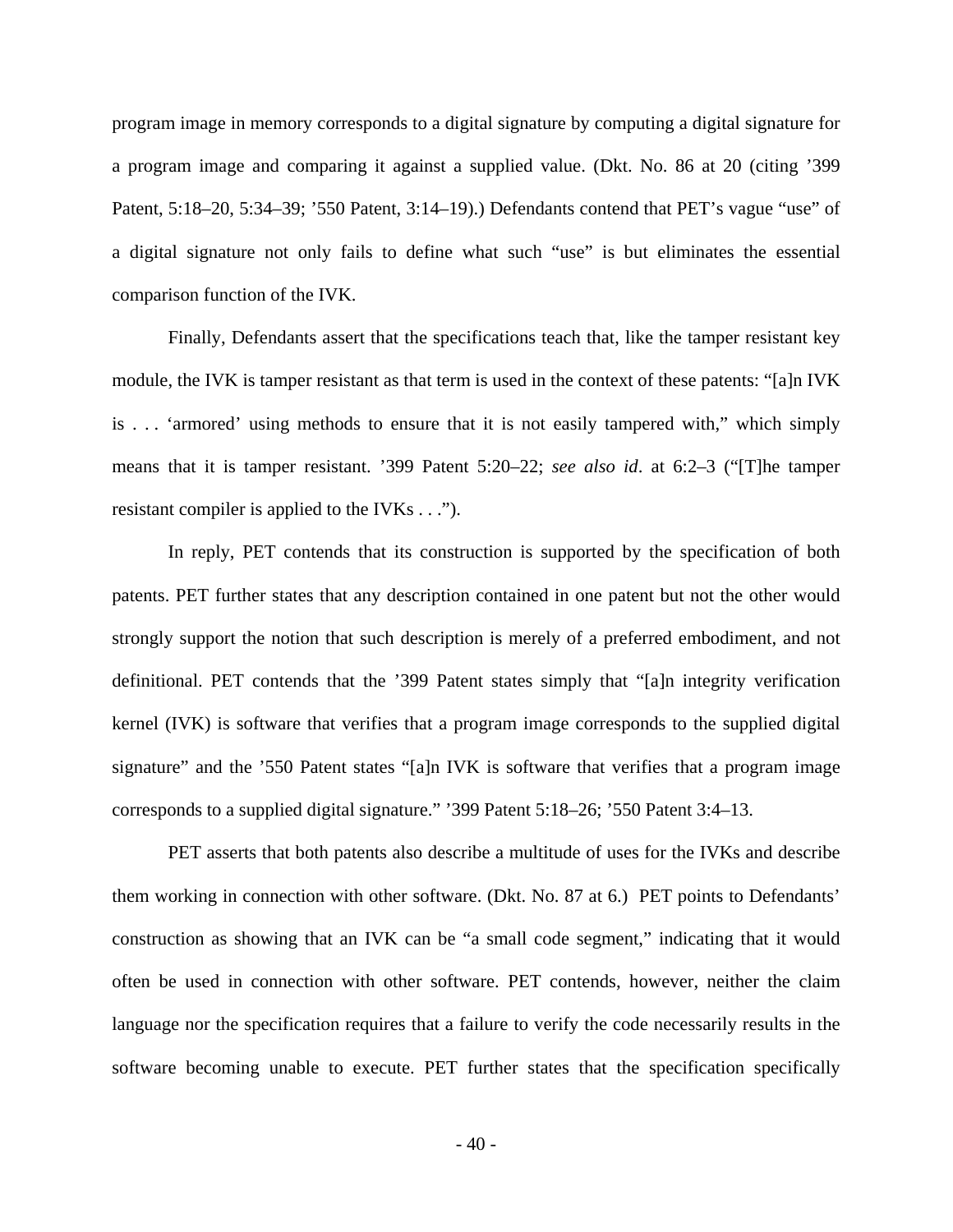describes, as noted above, embodiments where the code continues to operate even while under attack. (Dkt. No. 87 at 6.)

As to the '550 Patent, PET contends the specification of the '550 Patent describes an IVK as "software that verifies that a program image corresponds to the supplied digital signature." '550 Patent 3:4–6. PET further points to the file history for the '550 Patent. (Dkt. No. 87 at 10 (citing Dkt. No. 78 Ex. D at FH0197 ("The present invention also determines the integrity of the remote process, to detect if it has been tampered with, through the use of an  $[IVK]$ .")).

#### **Analysis**

 PET points to extrinsic glossary and dictionary evidence, with regard to a constituent element of the term, to contend that the term has an ordinary meaning known in the art. For example, PET identifies 2016 websites, a 2006 source, and makes mere attorney argument that some of the evidence dates to 2001. The Court finds that PET's extrinsic evidence provides little probative value as to the meaning of the term as a whole to one skilled in the art in 1997. *See Brookhill-Wilk*, 334 F.3d 1299–1300; *See Phillips*, 415 F.3d at 1312–13 ("We have made clear, moreover, that the ordinary and customary meaning of a claim term is the meaning that the term would have to a person of ordinary skill in the art in question at the time of the invention, i.e., as of the effective filing date of the patent application.").

In contrast, the specifications provide clear statements of meaning. *See 3M Innovative Props. Co. v. Tredegar Corp.*, 725 F.3d 1315, 1321 (Fed. Cir. 2013) (noting idiosyncratic technical terms may be best understood by the reference to the specification). The '399 Patent states simply that "[a]n integrity verification kernel (IVK) is software that verifies that a program image corresponds to the supplied digital signature" and the '550 Patent states "[a]n IVK is software that verifies that a program image corresponds to a supplied digital signature." '399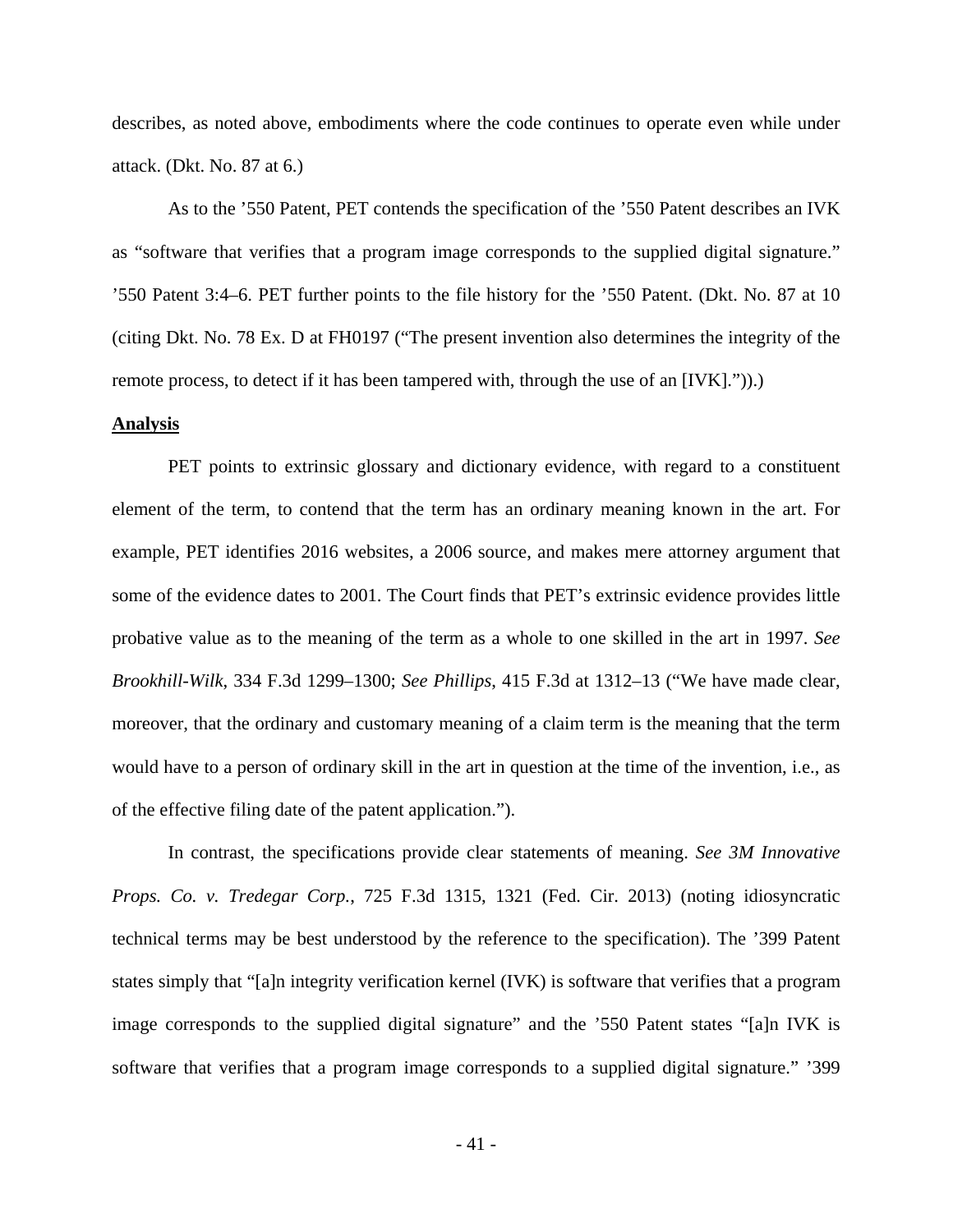Patent 5:18–26; '550 Patent 3:4–13. In fact, both parties identify these passages as definitional. At the hearing, PET agreed to the meaning as stated in '399 Patent 5:18–20 and stated that PET merely wants to make clear that the software can be used with other software. (Dkt. No. 98 at 66–67.) What PET seeks to clarify is explicitly not disputed by Defendants and only serves to make the term more confusing. (Dkt. No. 86 at 20.) At the hearing, Defendants acknowledged the passages at '399 Patent 5:18–26 and '550 Patent 3:4–13, but stated that the rest of the passages further inform the full meaning of IVK. (Dkt. No. 98 at 67–68.)

The full passages in question read:

An integrity verification kernel (IVK) is software that verifies that a program image corresponds to the supplied digital signature. An IVK is a small code segment that has been "armored" using methods to ensure that it is not easily tampered with. An IVK can be used alone, to ensure that its tasks are executed correctly, or it can be used in conjunction with other software to provide the assurance that the other software has executed correctly (that is, they can be used as verification engines).

'399 Patent 5:18–26.

An IVK is software that verifies that a program image corresponds to a supplied digital signature. This provides a robust mechanism for detecting changes made to executing software, where those changes might be caused by transmission errors or malicious attacks to the software. Any change to the software results in a failure in the verification process. IVKs for tamper resistant software are constructed to perform self-checks of object code, bilateral authentication of partner modules, and checks on local and remote data to verify the integrity of a software module.

'550 Patent, 3:4–13. Defendants include in their construction most of the limitations Defendants sought to add with regard to "tamper resistant" module for many of the same reasons. For the same reasons as recited above, the Court declines to include those limitations. The passages described above provide a clear and concise understanding of the terms ("[a]n integrity verification kernel (IVK) is software that verifies that a program image corresponds to the supplied digital signature" and "[a]n IVK is software that verifies that a program image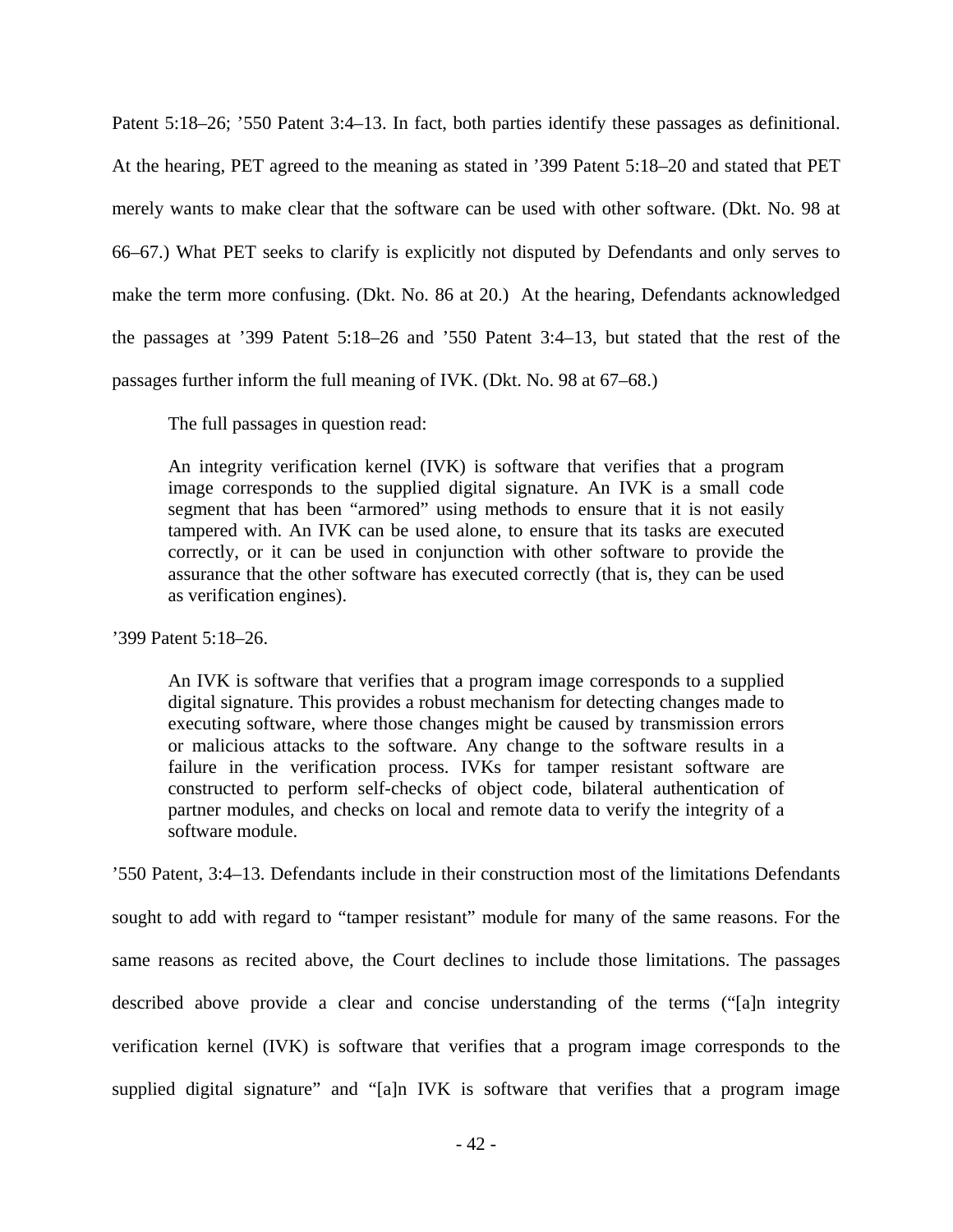corresponds to a supplied digital signature"). In addition, both passages make clear the IVK software is tamper resistant. The discussion, with regard to the meaning of "tamper resistant," is thus relevant to the use of IVK in both patents. In context of the specifications, an integrity verification kernel is software that verifies that a program image corresponds to a supplied digital signature and software that is tamper resistant.

**The Court construes "integrity verification kernel" to mean "software that verifies that a program image corresponds to a supplied digital signature and that is resistant to observation and modification."** 

# **7. "integrity verification kernel code" ('399 Patent Claim 10)**

| <b>PET's Proposed Construction</b>             | <b>Defendants' Proposed Construction</b>       |
|------------------------------------------------|------------------------------------------------|
| source code that can be used in conjunction    | source code for calculating digital signatures |
| with other software to determine that code has | that is generated using the asymmetric public  |
| not been altered through the use of a digital  | key for the manifest of the selected program   |
| signature                                      |                                                |

 The principal issue is whether or not the addition of "code" to "integrity verification kernel" requires additional construction beyond "integrity verification kernel."

# **Positions of the Parties**

PET contends that all parties agree that "integrity verification kernel code" is source code for the IVK. PET contends that incorporating "code" at the end of "integrity verification kernel," does not alter the meaning of the IVK. PET contends that once the meaning of "integrity verification kernel" is determined by the Court, addition of the word "code," a common word in the art of computer programming, should not require resorting to the specification to resolve any ambiguity. PET also asserts that the mere addition of "code" should not cause the term to be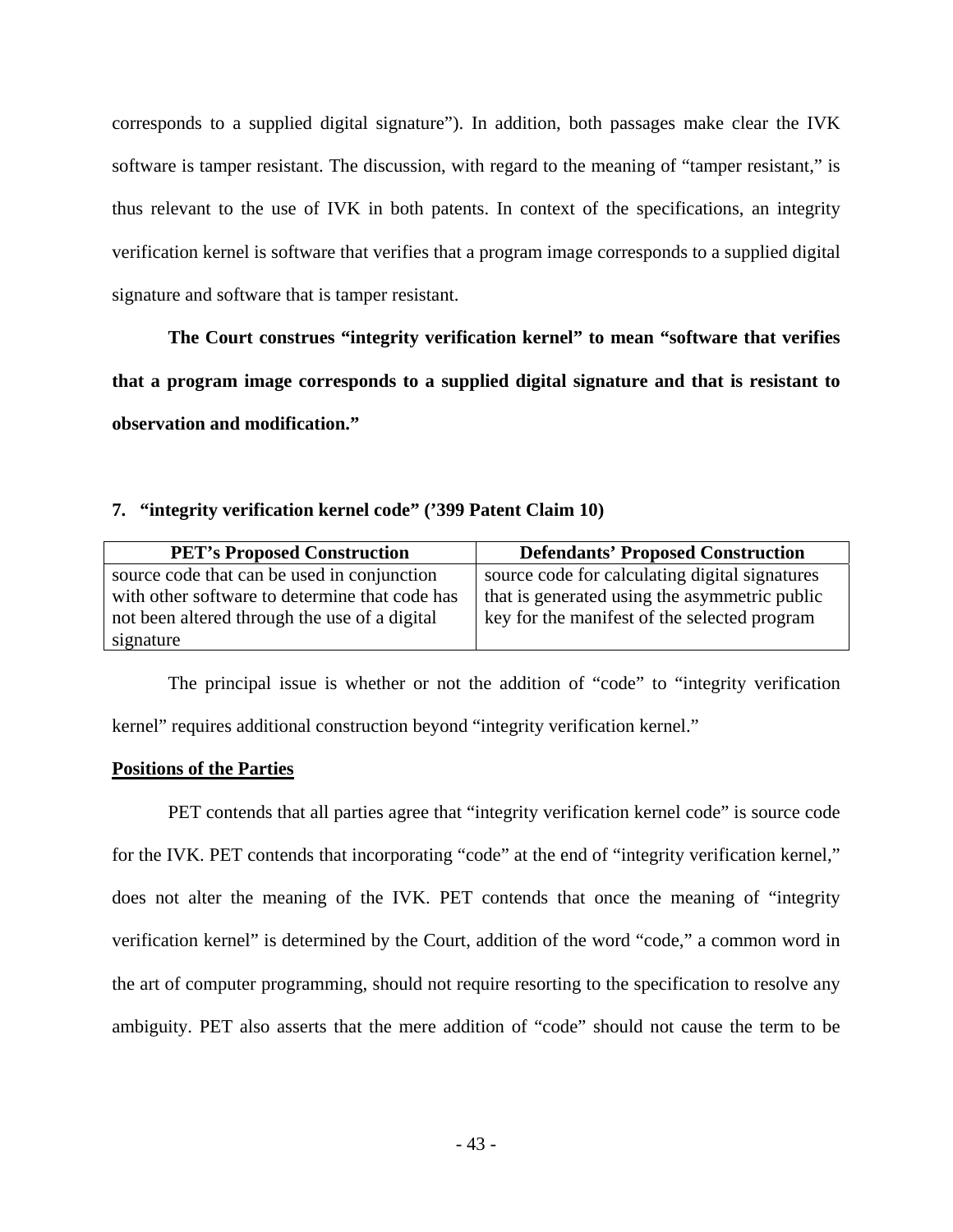rewritten to read on Defendants' interpretation of one of the preferred embodiments. (Dkt. No. 87 at 7.)

PET asserts that the specification describes creating digital signatures using private keys. '399 Patent 1:59–62 ("The second use is digital signatures where the public key is used to verify the digital signature while the private key is used to create the signature."). PET objects to Defendants' construction as requiring that the digital signature is generated using "an asymmetric public key for the manifest of the selected program" and not a private key. PET contends that this, thus, excludes this embodiment of the disclosed invention. (Dkt. No. 78 at 19.)

Defendants contend their construction is the meaning given to this coined term by the patentees (acting as their own lexicographer), as expressed in the '399 Patent specification. Defendants assert that claim terms, like the term "integrity verification kernel code," that do not have a customary meaning within the art are to be construed by reference to the specification. Defendants point to the specification: "key compiler 208 computes the Montgomery components of the asymmetric public key 200 for the manifest and generates IVK source code for key module 210 for calculating digital signatures using those components." '399 Patent 9:33–36.

Defendants contend that, thus, the IVK source code is code for calculating digital signatures and is generated by using the asymmetric public key for the manifest of the selected program, which is Defendants' proposed construction. Defendants assert that PET's proposal nullifies the element of claim 10 requiring "combining manifest parser generator code and the integrity verification kernel code to produce the integrity verification kernel." '399 Patent, 11:30–32. Defendants also point to the specification for such requirements: "[t]he generated 'C' IVK source code for the key module 210 and the manifest parser generator source code 212 are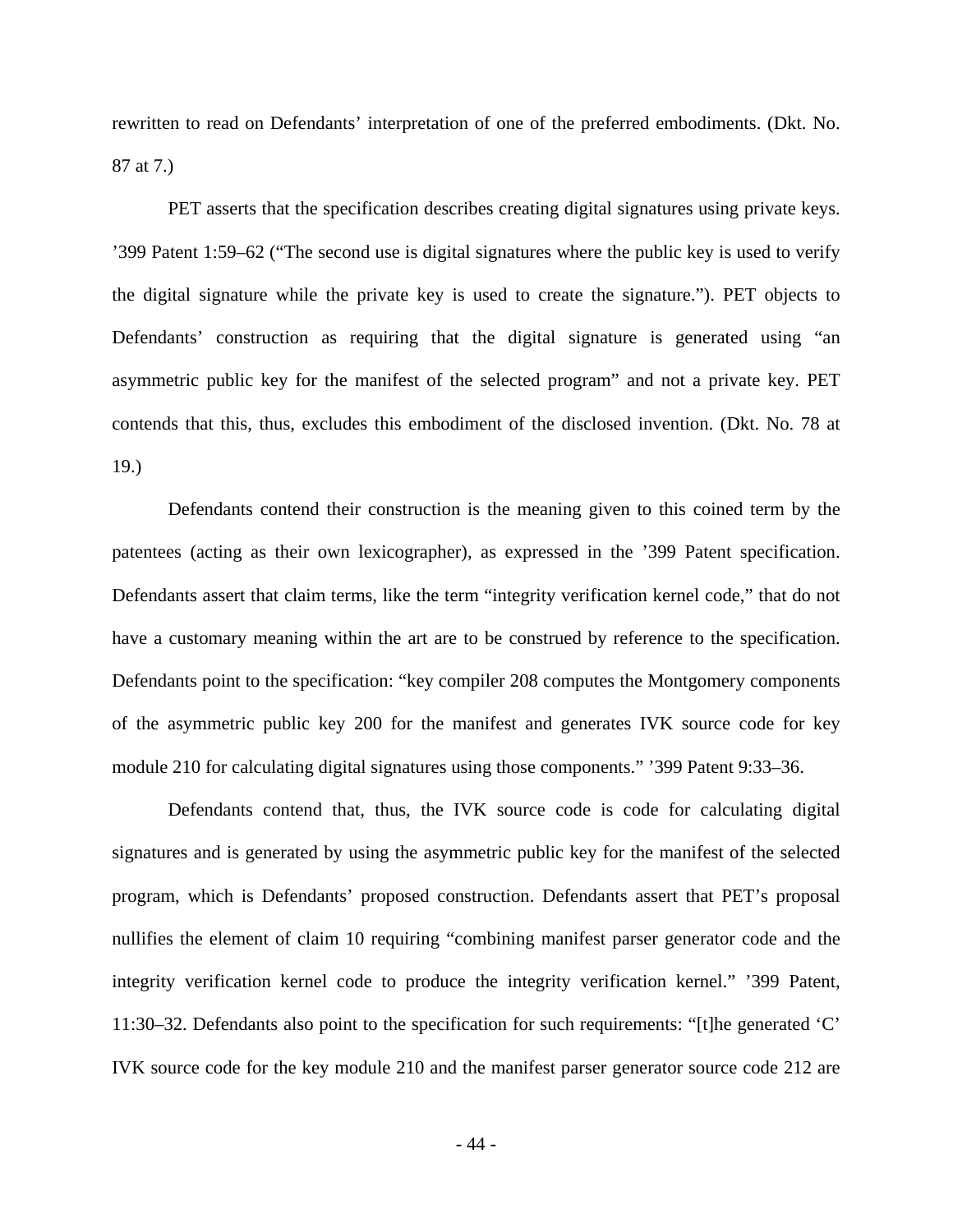combined into the single IVK source code module 206." *Id.* at 9:51–54. Defendants assert that PET's proposal also conflates the purpose of the IVK code with that of the IVK itself, of which the IVK code is merely a part. At the hearing, Defendants pointed to Figure 5 as demonstrating that the IVK code is limited to just a portion of the IVK because the IVK generation function 204 includes multiple types of code. (Dkt. No. 98 at 73.)

Defendants also state that PET's allegation that Defendants' construction excludes creating digital signatures using private keys is incorrect, because digital signatures and IVK code are two separate and distinct items.

#### **Analysis**

The Court has construed the term "integrity verification kernel" above. The context of the usage of "integrity verification kernel code" within the asserted claim is indicative that merely adding "code" does not require changing the construction for "integrity verification kernel." PET acknowledged to the Court at the hearing that, having construed "integrity verification kernel," the addition of "code" does not mandate further construction. (Dkt. No. 98 at 70–71.)

Claim 10 begins by stating that the "generating an integrity verification kernel" step of claim 9 comprises a collection of steps. The first recited claim 10 step references "accessing an asymmetric public key of a predetermined asymmetric key pair associated with a manifest." The second recited claim 10 step includes "producing integrity verification kernel code with the asymmetric public key for verifying the signed manifest." It is clear from the claim language that the code is merely code of the integrity verification kernel. Further, the claim itself provides the details as to the production of the code: "with the asymmetric public key for verifying the signed manifest." Defendants' proposed construction adds needless confusion, and the claim language itself best describes the claimed requirements for how the code is produced. *See Phillips*, 415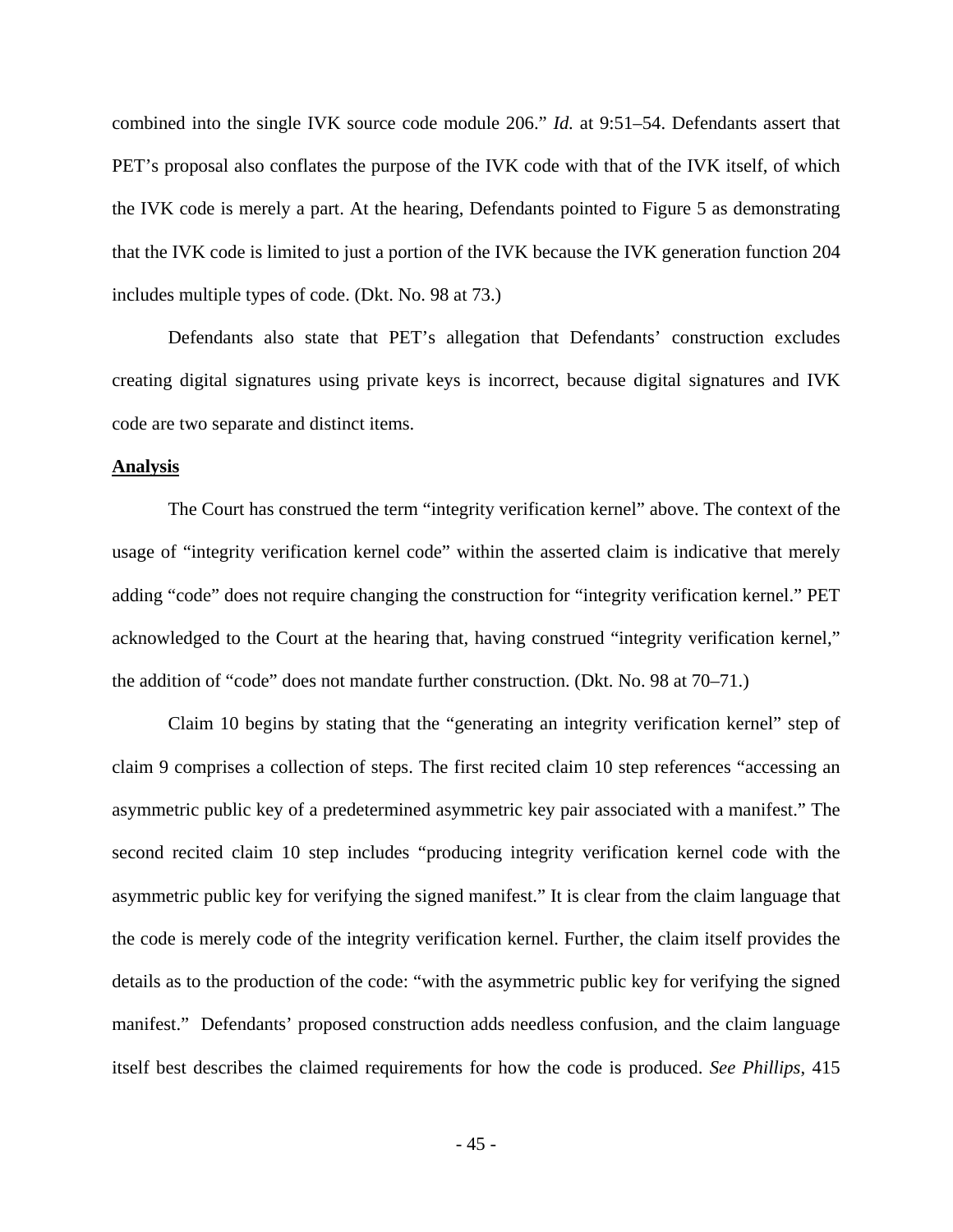F.3d at 1314 (the claims themselves can provide substantial guidance in determining the meaning of particular claim terms). Having construed "integrity verification kernel," no further construction is needed for "integrity verification kernel code." It is clear that the term recites code of the "integrity verification kernel" and, elsewhere, the claim provides the limitations regarding producing the code. Finally, as to Defendants' argument that Figure 5 limits the IVK code to just a portion of the source code of the IVK module, the Court does not find that the specification creates such a fine distinction. Defendant is correct that block 210 of Figure 5 is referenced as "IVK source code for key module." However, block 206 entitled "IVK source code module" encompasses all of the output of "integrity verification generation function 204." This reference to "IVK source code module" is broader than the distinction Defendants attempt to make. '399 Patent 9:17–31, Fig. 5.

**The Court finds that "integrity verification kernel code" needs no further construction.** 

|  |  | 8. "manifest" ('399 Patent Claim 10; '550 Patent Claim 16) |  |  |  |
|--|--|------------------------------------------------------------|--|--|--|
|--|--|------------------------------------------------------------|--|--|--|

| <b>PET's Proposed Construction</b>      | <b>Defendants' Proposed Construction</b>           |
|-----------------------------------------|----------------------------------------------------|
| code and/or data that contains metadata | a data file containing a statement regarding the   |
| describing other code                   | integrity and authenticity of a specific           |
|                                         | installation of the selected program comprising    |
|                                         | a unique identifier for that specific installation |
|                                         | and its corresponding digital signature            |

The parties disagree as to what the term's ordinary meaning is, whether that meaning should apply, and if not, whether the specification is limited as asserted by Defendants.

# **Positions of the Parties**

PET contends that "manifest" has a well-known meaning in the software art, citing 2016 online dictionaries. (Dkt. No. 78 at 19 (citing http://www.yourdictionary.com/manifest ("A file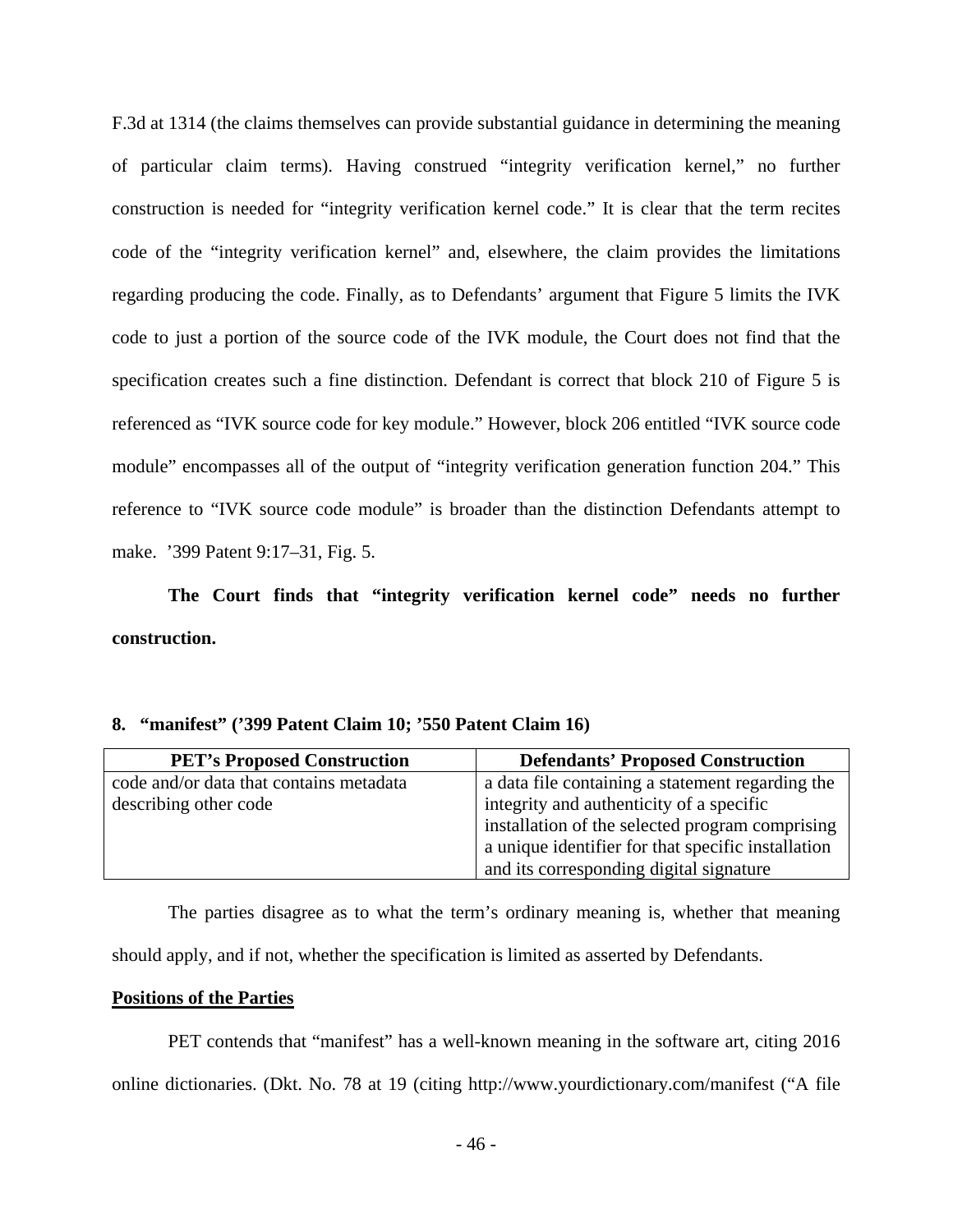containing metadata describing other files.") and https://en.wikipedia.org/wiki/Manifest\_file ("A manifest file in computing is a file containing metadata for a group of accompanying files that are part of a set or coherent unit.")).) PET contends that in software, a "manifest" is like a ship's manifest—it describes what is inside the code, the way a ship's manifest describes what is inside the ship. PET contends that although the specification describes various attributes of embodiments of the manifest in the invention, there is no reason to read these limitations from the specification into the claims.

Defendants contend that the '399 Patent specification states what a manifest is:

The manifest is a statement of the integrity and authenticity (i.e., a signature) of the trusted player software. The manifest is generated by the manufacturer of the trusted player or other provider of the trusted player software. Generally, the manifest is a credential about the trusted player including a digital signature of the trusted player software. Signed manifests describe the integrity of a list of digital objects of any type and associate arbitrary attributes with those objects in a manner that is tightly binding and offers non-repudiation.

The trusted player and its signature are freely distributable. However, there is no secret (such as a decryption key) embedded in the trusted player. In contrast, the manifest 46 is unique for each trusted player 42. It contains a unique identifier relating to the trusted player. For example, the unique identifier could be a number randomly generated by the manufacturer or other provider, a serial number, a credit card number, etc.

'399 Patent 6:46–7:15. Defendants also point to the '550 Patent specification:

. . .

. . . the tamper resistant module will only reveal the secret if Process B's credentials and actual image in memory agree. Process B's credentials may be sent along with the tamper resistant module if Process A learns of Process B's credentials beforehand, or they may be examined at Process B's system by the tamper resistant module (i.e., the location of the credentials on process B's system could be passed as an argument to the tamper resistant module before it is executed). The credentials typically will be a predetermined signed manifest of Process B's code image.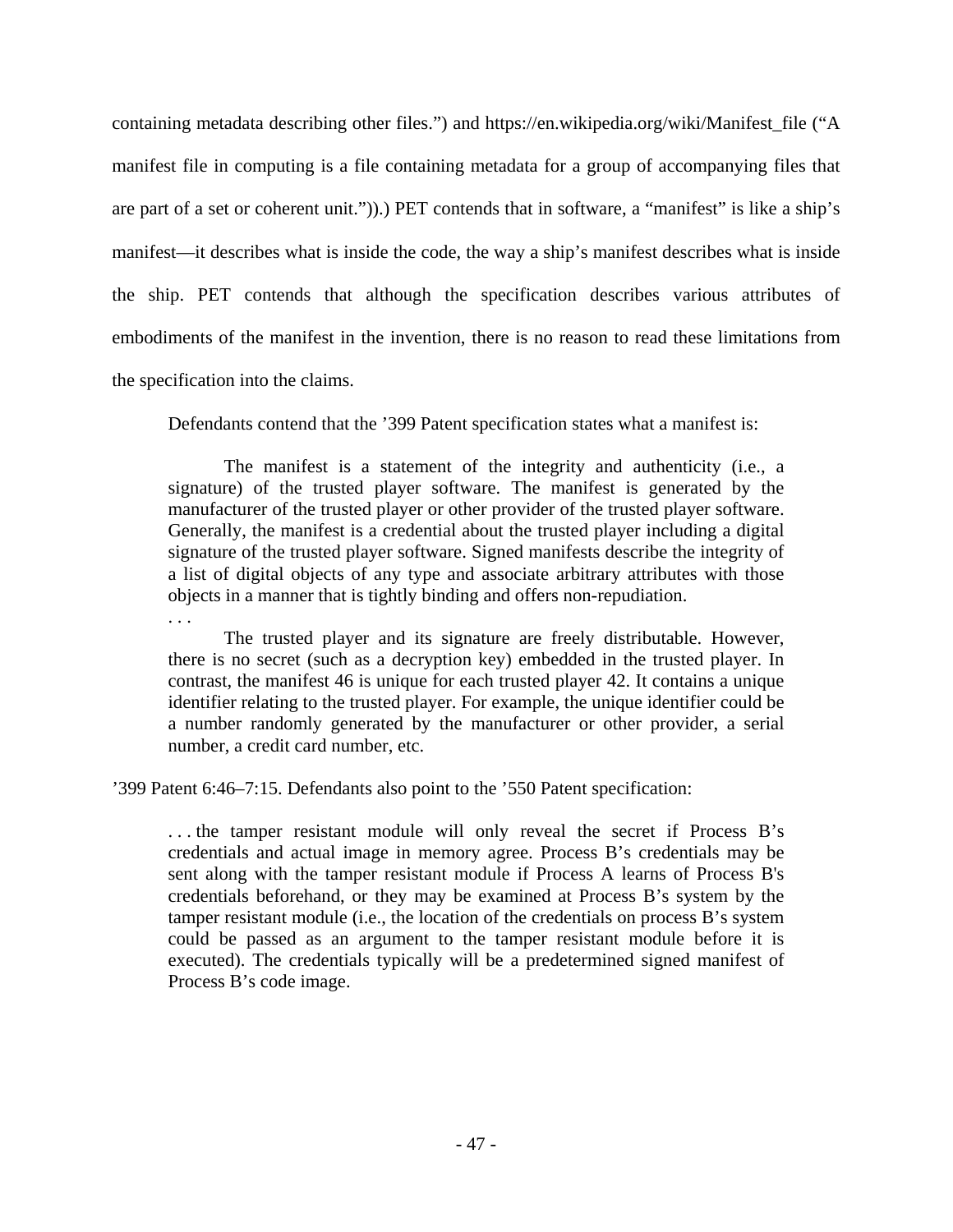'550 Patent 2:39–48. Defendants contend that PET's proposed construction ignores what the patentees said about the manifest and, instead, is based entirely on non-contemporaneous extrinsic evidence.

PET contends that even if one assumes, *arguendo*, that "manifest" has no ordinary meaning, there is still simply no reason to incorporate a plethora of limitations from the specification. (Dkt. No. 87 at 7.) PET contends that the claims explain in detail the various requirements of what needs to be included in the manifest. PET points to claim 10 of the '399 Patent:

. . . accessing an asymmetric public key of a predetermined asymmetric key pair associated with a manifest of the program signed by an asymmetric private key of the predetermined asymmetric key pair, producing integrity verification kernel code with the asymmetric public key for verifying the signed manifest of the program . . . .

'399 Patent Claim 10. PET contends that this requires that the manifest for the program be digitally signed with a private key, which would be an unnecessary limitation if the construct of "manifest" alone required everything proposed by Defendants. Further, PET contends there is nothing in the claim about the "integrity and authenticity of a specific installation" of the program, much less "a unique identifier for that specific installation." (Dkt. No. 87 at 7.) PET contends that Defendants are "mixing and matching" intrinsic evidence between the two separate patents asserted in order to read limitations into one patent that do not even appear in the specification for that patent. PET contends that claim 16 of the '550 Patent only requires that "the first process is verified when a digital signature of the first process determined by the module corresponds to a predetermined signed manifest of the first process." PET contends that there is no reason to read limitations from the '399 Patent into the '550 Patent, and the broad description in the '550 Patent only supports a broader reading of the term. (*Id*. at 7–8 (citing '550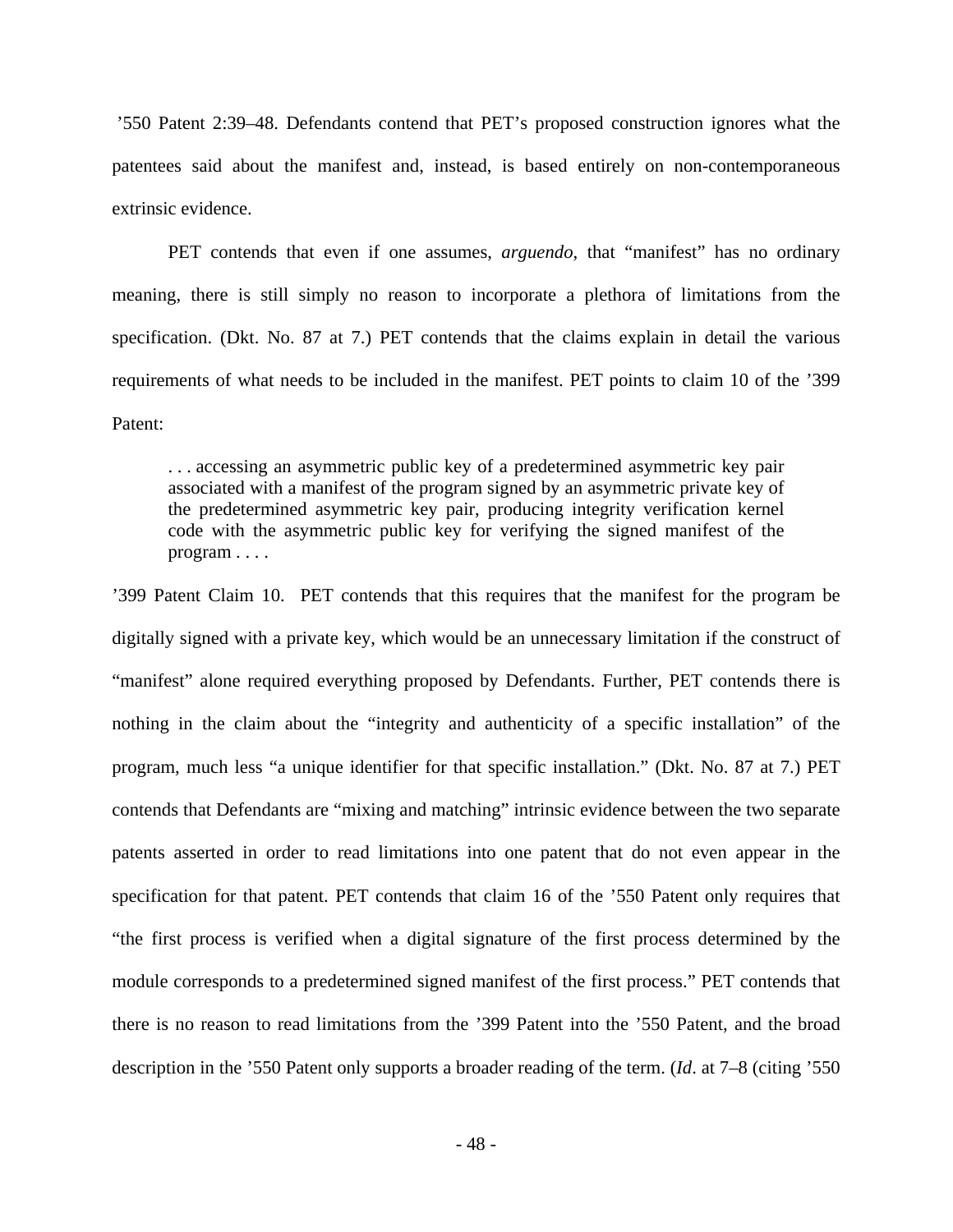Patent at 2:47–48 ("The credentials typically will be a predetermined signed manifest of Process B's code image.")).)

# **Analysis**

. . .

PET points to 2016 extrinsic online dictionary evidence to contend that the term has a well-known meaning in the art and that such meaning relates to metadata. The Court finds that PET's extrinsic evidence provides little probative value as to the meaning of the term as a whole to one skilled in the art in 1997. *See Brookhill-Wilk*, 334 F.3d 1299–1300; *See Phillips*, 415 F.3d at 1312–13 ("We have made clear, moreover, that the ordinary and customary meaning of a claim term is the meaning that the term would have to a person of ordinary skill in the art in question at the time of the invention, i.e., as of the effective filing date of the patent application."). At the hearing, Defendants noted that the term does carry an ordinary meaning. Defendants then stated that, in context of the patent, the term is described as "a statement of the authenticity and the integrity of a program." (Dkt. No. 98 at 75–76.)

The '399 Patent specification provides meaning to the term in conformance with Defendants' acknowledgement:

The manifest is a statement of the integrity and authenticity (i.e., a signature) of the trusted player software. The manifest is generated by the manufacturer of the trusted player or other provider of the trusted player software. Generally, the manifest is a credential about the trusted player including a digital signature of the trusted player software. Signed manifests describe the integrity of a list of digital objects of any type and associate arbitrary attributes with those objects in a manner that is tightly binding and offers non-repudiation.

The trusted player and its signature are freely distributable. However, there is no secret (such as a decryption key) embedded in the trusted player. In contrast, the manifest 46 is unique for each trusted player 42. It contains a unique identifier relating to the trusted player. For example, the unique identifier could be a number randomly generated by the manufacturer or other provider, a serial number, a credit card number, etc.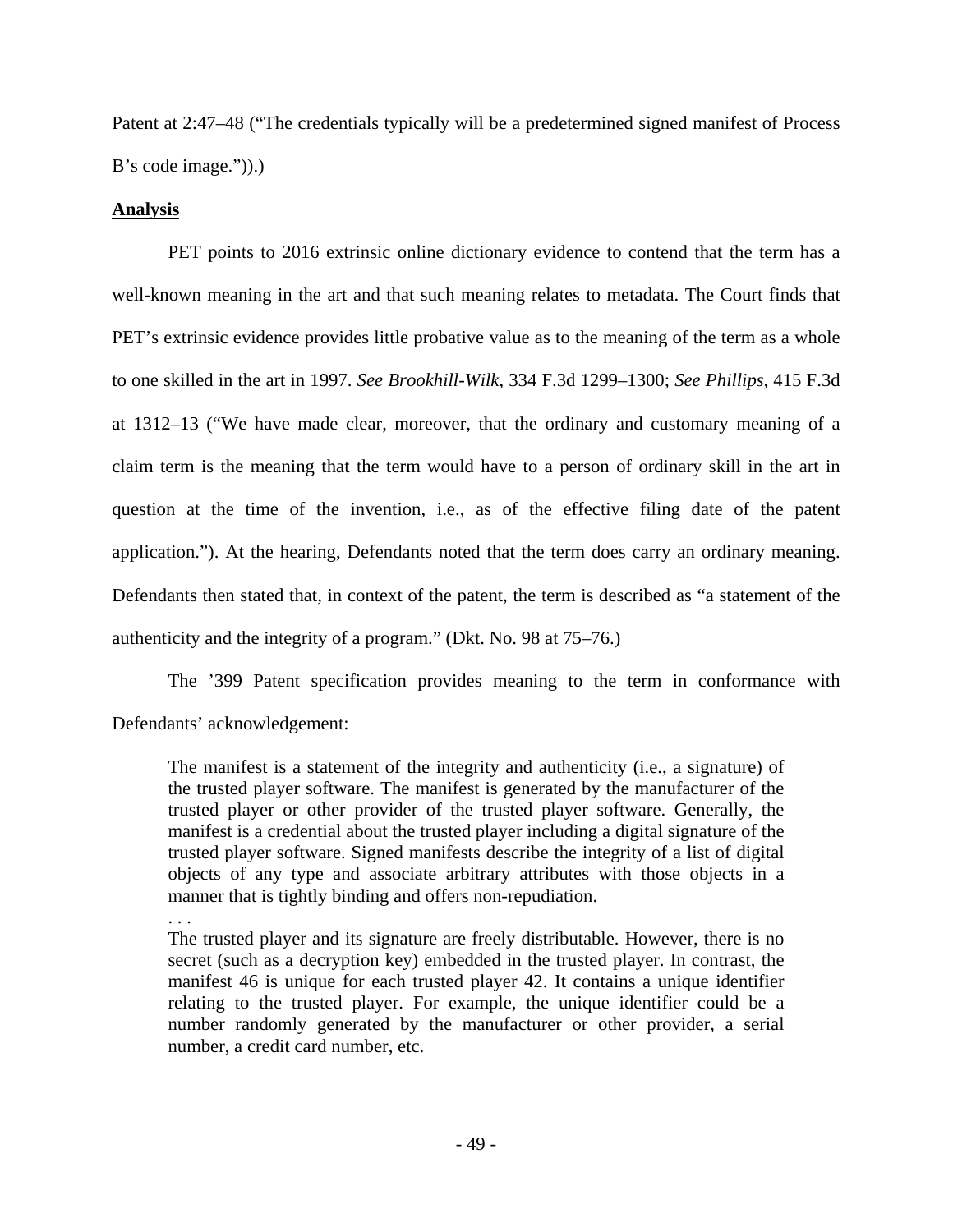'399 Patent 6:46–7:15. Figure 3 provides a diagram of an example manifest containing data such as version number, cryptographic algorithm, signature version, and a digital signature. '399 Patent 7:4–7. As noted, the manifest is a "statement of the integrity and authenticity (i.e., a signature)" of a trusted program. '399 Patent 6:46–47. "Generally, the manifest is a credential about the trusted player including a digital signature of the trusted player software." *Id*. at 6:50– 52. Thus, as described in the '399 Patent, a manifest is a credential of the integrity and authenticity (i.e., a digital signature) of software. Though Defendants seek to include specific further embodiments from the '399 Patent passage in question, it is clear that the passage provides a broader disclosure not limited to all the elements of Defendants' construction.

Similarly, the '550 Patent references a signed credential for software:

. . . the tamper resistant module will only reveal the secret if Process B's credentials and actual image in memory agree. Process B's credentials may be sent along with the tamper resistant module if Process A learns of Process B's credentials beforehand, or they may be examined at Process B's system by the tamper resistant module (i.e., the location of the credentials on process B's system could be passed as an argument to the tamper resistant module before it is executed). The credentials typically will be a predetermined signed manifest of Process B's code image.

 '550 Patent 2:39–48. In the context of the specification in each patent, the term relates to a credential of the integrity and authenticity of software. This also conforms to the language surrounding the term in the claim of each patent.

**The Court construes "manifest" to mean "a credential of integrity and authenticity."**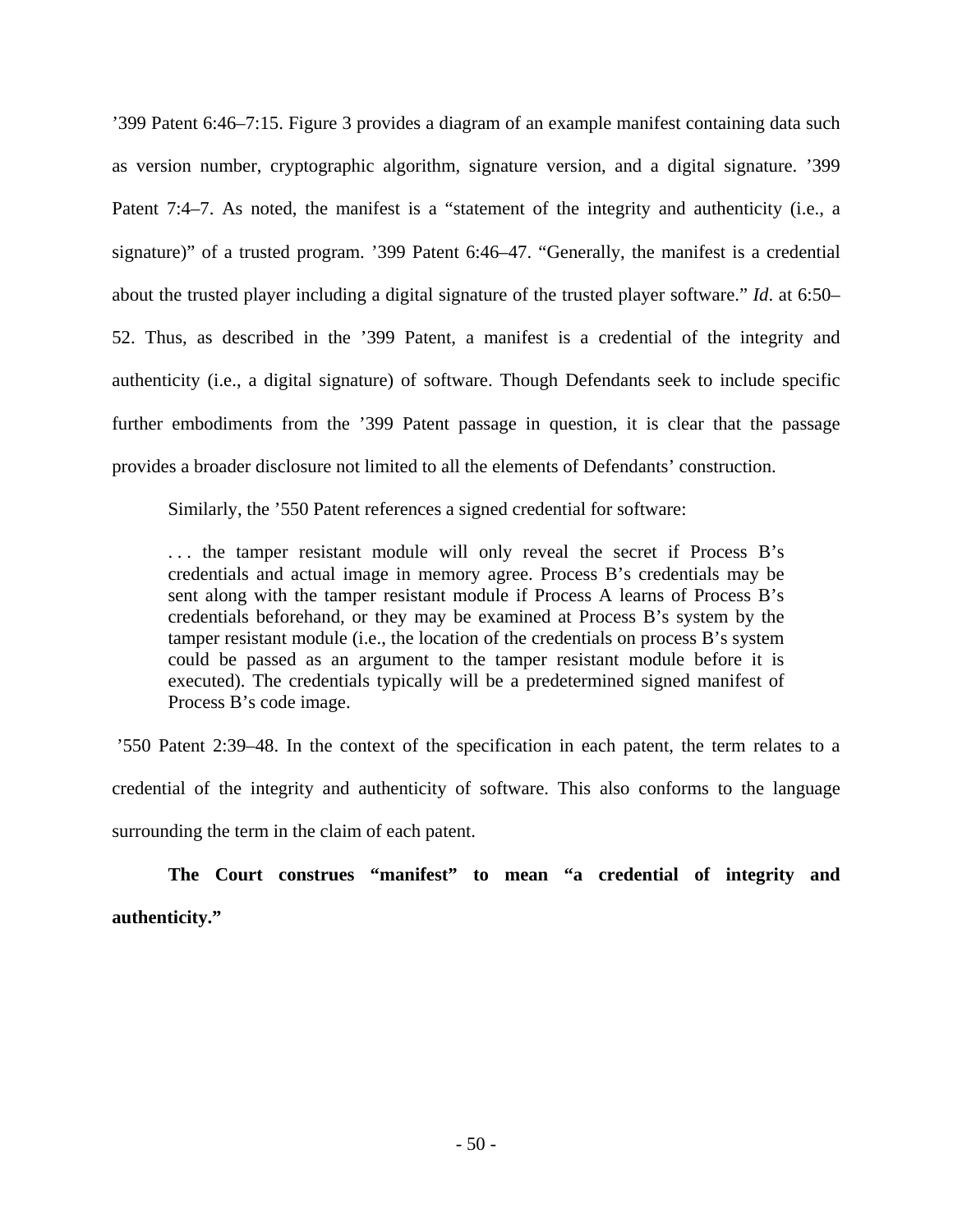| <b>PET's Proposed Construction</b>         | <b>Defendants' Proposed Construction</b>       |
|--------------------------------------------|------------------------------------------------|
| manifest source code which can be compiled | static source code that includes the integrity |
| so the manifest can be used                | verification kernel's entry code, generator    |
|                                            | code, accumulator code, and other code for     |
|                                            | tamper detection                               |

#### **9. "manifest parser generator code" ('399 Patent Claim 10)**

PET contends the term is self-explanatory. Defendants contend the term is coined in the specification.

# **Positions of the Parties**

PET contends the term is self-explanatory. (Dkt. No. 78 at 20.) PET contends that the purpose of the manifest is to describe code and while there must be code which can be compiled so that the manifest can perform its function, there is no claim requirement limiting that code to any particular type. (Dkt. No. 78 at 20 (citing '399 Patent 9:51–54 ("The generated 'C' IVK source code for the key module 210 and the manifest parser generator source code 212 are combined into the single IVK source code module 206.")).) PET contends that in this example, the code is described as being in the "C" programming language in the preferred embodiments, but there is no reason to read this limitation from the specification into the claims. PET contends that the rest of Defendants' limitations are also merely adding embodiments from the specification.

Defendants contend that the term is a term "coined by the patentee [that is] best understood by reference to the specification," as the patentees again acted as their own lexicographers. *3M*, 725 F.3d at 1321. Defendants contend their construction is consistent with the specification definition that "[t]he manifest parser generator source code 212 *is* static source code that includes the IVK's entry code, generator code, accumulator code, and other code for tamper detection." '399 Patent 9:43–46 (emphasis added). Defendants contend that as "manifest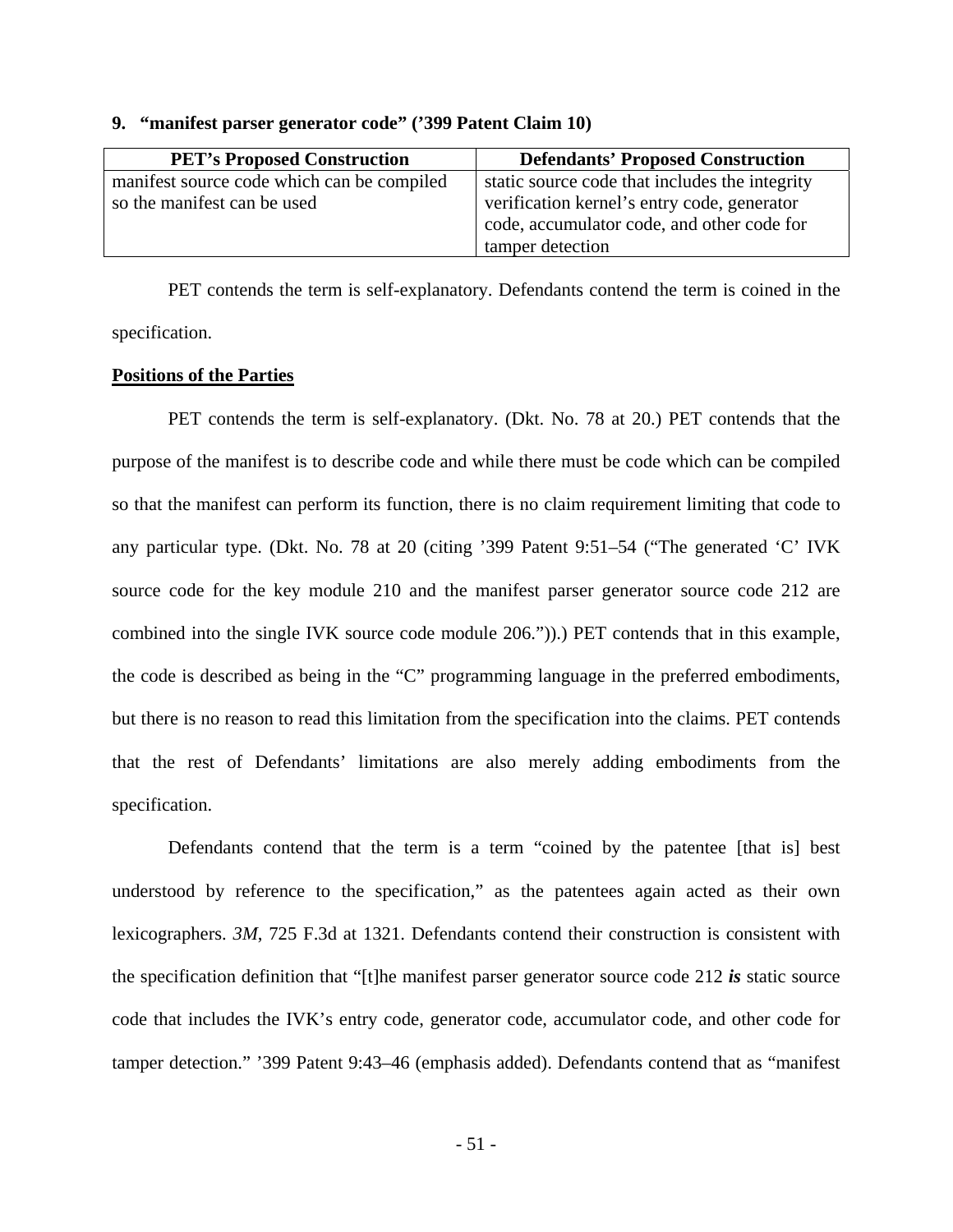parser generator code" is a coined term, it is neither self-explanatory, nor does it have an established meaning in the art.

#### **Analysis**

Though PET contends the term is self-explanatory, the Court disagrees. PET has not pointed to any evidence that the Court finds sufficient to establish that this term has a selfexplanatory meaning to a person of ordinary skill in the art. PET cites to a specification passage: "[t]he generated 'C' IVK source code for the key module 210 and the manifest parser generator source code 212 are combined into the single IVK source code module 206." '399 Patent 9:51– 54. One passage somewhat corresponds to the end of claim 10: "combining manifest parser generator code and the integrity verification kernel code to produce the integrity verification kernel." '399 Patent 11:29–31. Though the specification passage and the claim both describe that the manifest parser generator code and the integrity verification kernel code are combined, neither provides guidance as to what the "manifest parser generator code" is. Elsewhere, the specification provides clear guidance: "[t]he manifest parser generator source code 212 *is* static source code that includes the IVK's entry code, generator code, accumulator code, and other code for tamper detection." '399 Patent 9:43–46 (emphasis added). The specification description controls.

**The Court construes "manifest parser generator code" to mean "static source code that includes the integrity verification kernel's entry code, generator code, accumulator code, and other code for tamper detection."**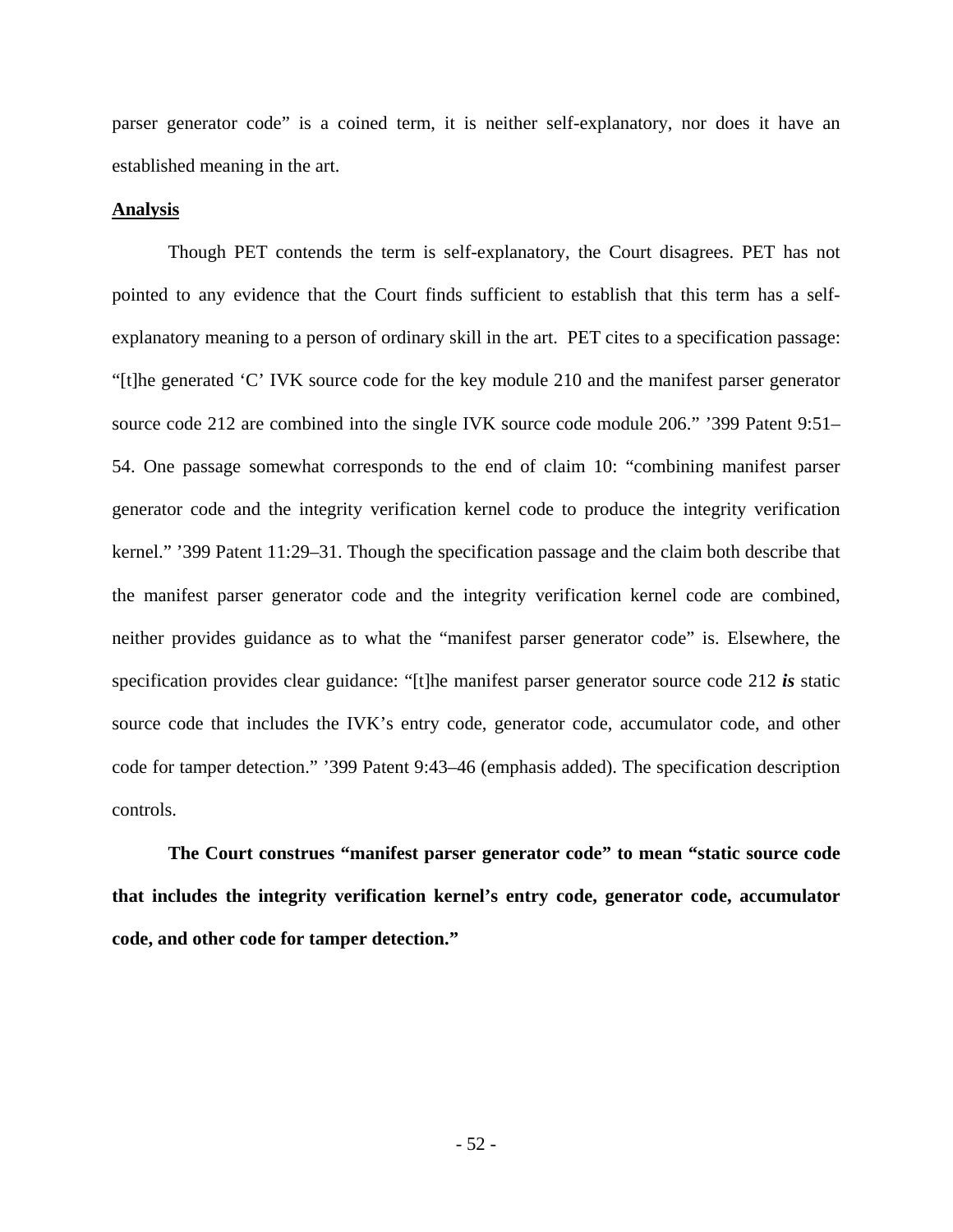# **10. "address space" ('550 Patent Claim 14)**

| <b>PET's Proposed Construction</b>      | <b>Defendants' Proposed Construction</b>    |
|-----------------------------------------|---------------------------------------------|
| memory used by one or more processor(s) | all memory locations available to a process |
| during operation                        |                                             |

PET contends that the claim merely requires that the two processes operate in different address spaces. Defendants contend that the claim requires that all the memory locations available to the first process must be different than all the memory locations available to the second process.

## **Positions of the Parties**

PET contends that the ordinary meaning of the term "address space" is "the range of memory [a processor] uses while running." (Dkt. No. 78 at 21 (citing 2016 online technical dictionaries).) PET contends that the invention of the '550 Patent involves a first and second process that are running on different memory spaces during operation, in accordance with the ordinary meaning of the term, as confirmed by the specification. (*Id*.) PET points to the specification:

It would be better if one party could authenticate the other party to ensure that the other party has not be [sic] tampered with or "hacked", as opposed to just validating that the other party shares the secret. This can be done when the parties share the same address space by checking the contents of memory of the other party, computing its digital signature, and verifying its integrity. However, this cannot be accomplished across different process address spaces unless the memory is shared.

'550 Patent 1:25–34. PET contends that an address space is not the entire range of memory potentially "available" to a process as Defendants contend. Instead, PET contends it is the memory actually used by a process. (Dkt. No. 78 at 21 (citing '550 Patent 2:18–20 ("These processes do not share an address space and may or may not exist on the same processor or computer system.")).) PET points to the hardware of Figure 3 of the '550 Patent for a computer system: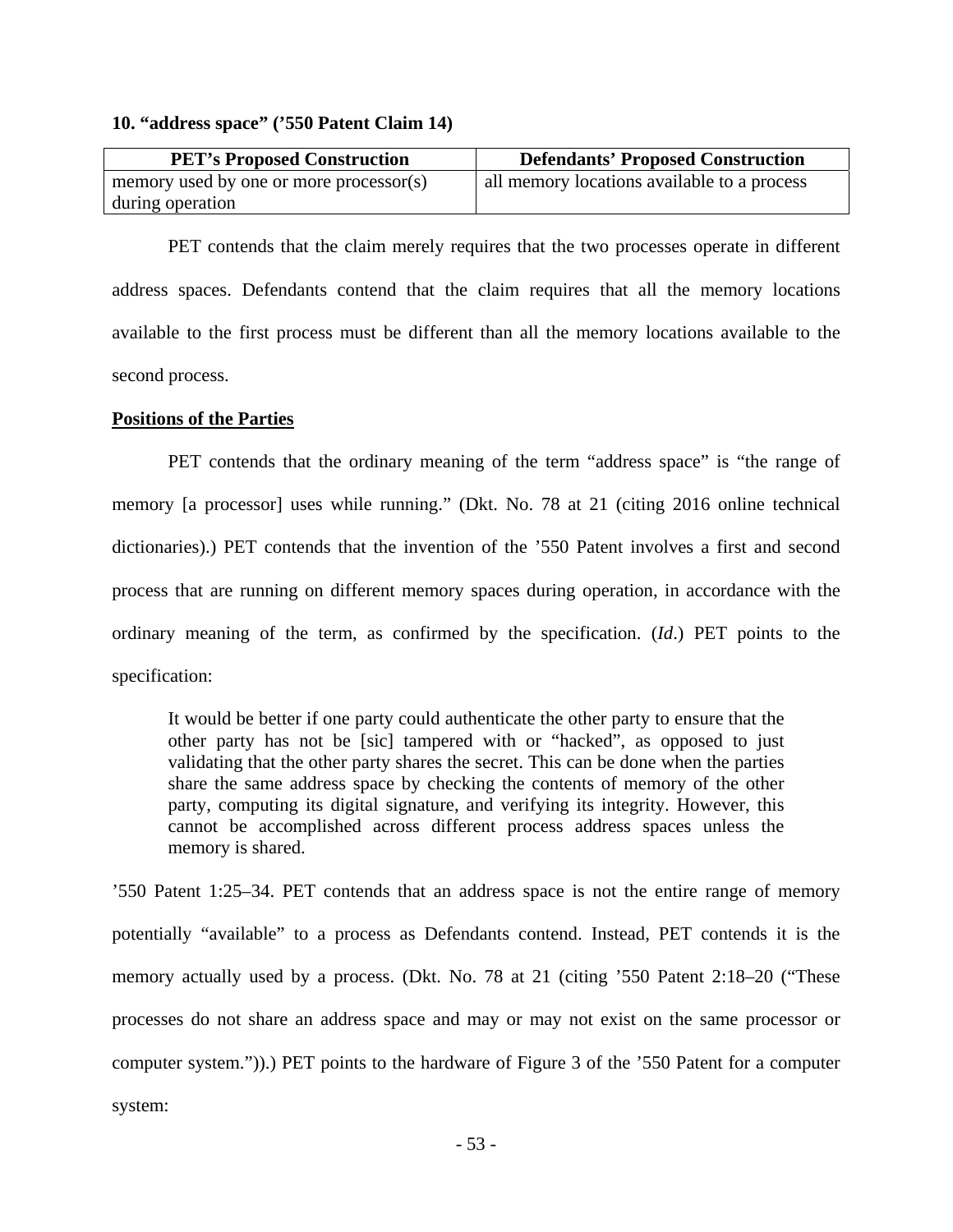

'550 Patent Fig. 3. PET states that the '550 Patent explains:

FIG. 3 illustrates a sample computer system suitable to be programmed with the authentication method in accordance with embodiments of the present invention. Sample computer system 200 may be used to execute processing steps described above for Process A, Process B, or both. When Process A and Process B are on systems remote from each other, Process A is executing on a first sample computer system and Process B is executing on a second sample computer system connected to the first sample computer system via a network.

*Id*. at 4:61–5:3.

PET states that the patent, thus, discloses that the same computer system sharing the same potentially available range of memory may be used to execute processing steps for both Process A and Process B. PET states that with respect to Figure 3 of the '550 Patent, the memory attached to the processor would clearly be "accessible" to both the first and second processes. PET contends that what is required is that the first and second processes be actually running in different memory spaces during operation, not that the first and second process could not (in theory) access the memory of the other. PET contends that otherwise, it would not be possible to describe different processes running on the same computer as being in different address spaces,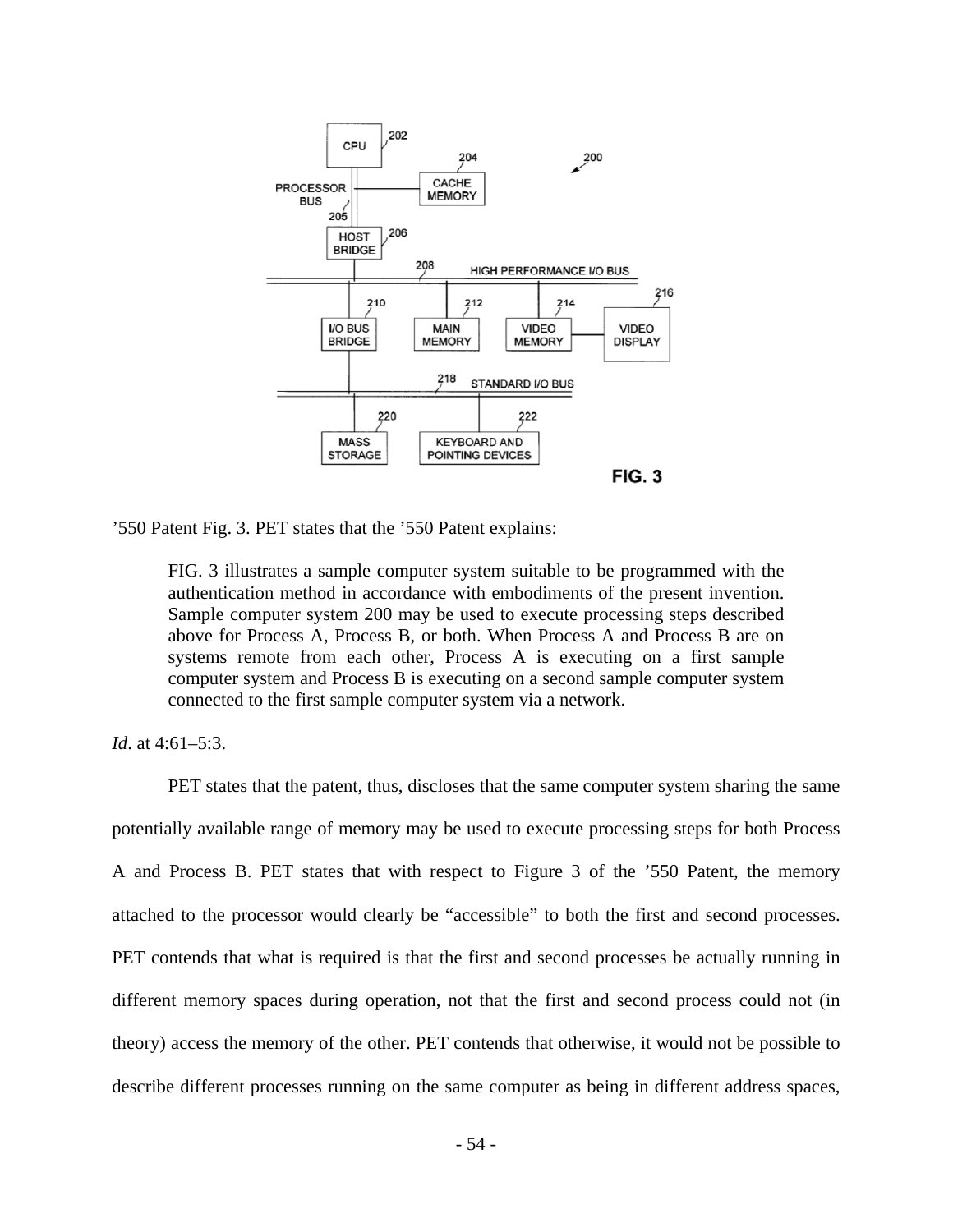since all the memory for the computer would be "available" to the processes. (Dkt. No. 78 at 22– 23.)

Defendants contend that if the memory locations of the first process are available to the second process, there is no need for the claimed invention—the second process can verify the first process by accessing the first process's memory locations directly. In particular, Defendants contend that, in the Background of the Invention section of the '550 Patent, the patentee indicates the ability to verify that another party has not been modified is simple, if the two parties share an address space. (Dkt. No. 86 at 25 (citing '550 Patent at 1:25–32 ("[Verification] can be done when the parties share the same address space by checking the contents of memory of the other party, computing its digital signature, and verifying its integrity.")).) Defendants assert that from this passage alone, it is clear that "share the same address space" simply means that the first party can access the memory locations where the second party is loaded, in order to "check the contents" and "comput[e] its digital signature." (*Id.*)

Defendants also contend that it is unclear whether the "processor(s)" introduced in PET's construction is the "processing unit" recited later in the claim, or some other processor(s). (Dkt. No. 86 at 25.)

#### **Analysis**

The term in question is merely "address space." Both parties add additional limitations to this relatively clear term beyond the meaning of the term. The context of usage in the claim provides guidance: "a first process operating in an address space different than that of a second process." '550 Patent Claim 14. Defendants would have the term "address space" require that all possible memory locations available to the first process be different from all possible memory locations available to the second process. However, that is not what is claimed. The claim itself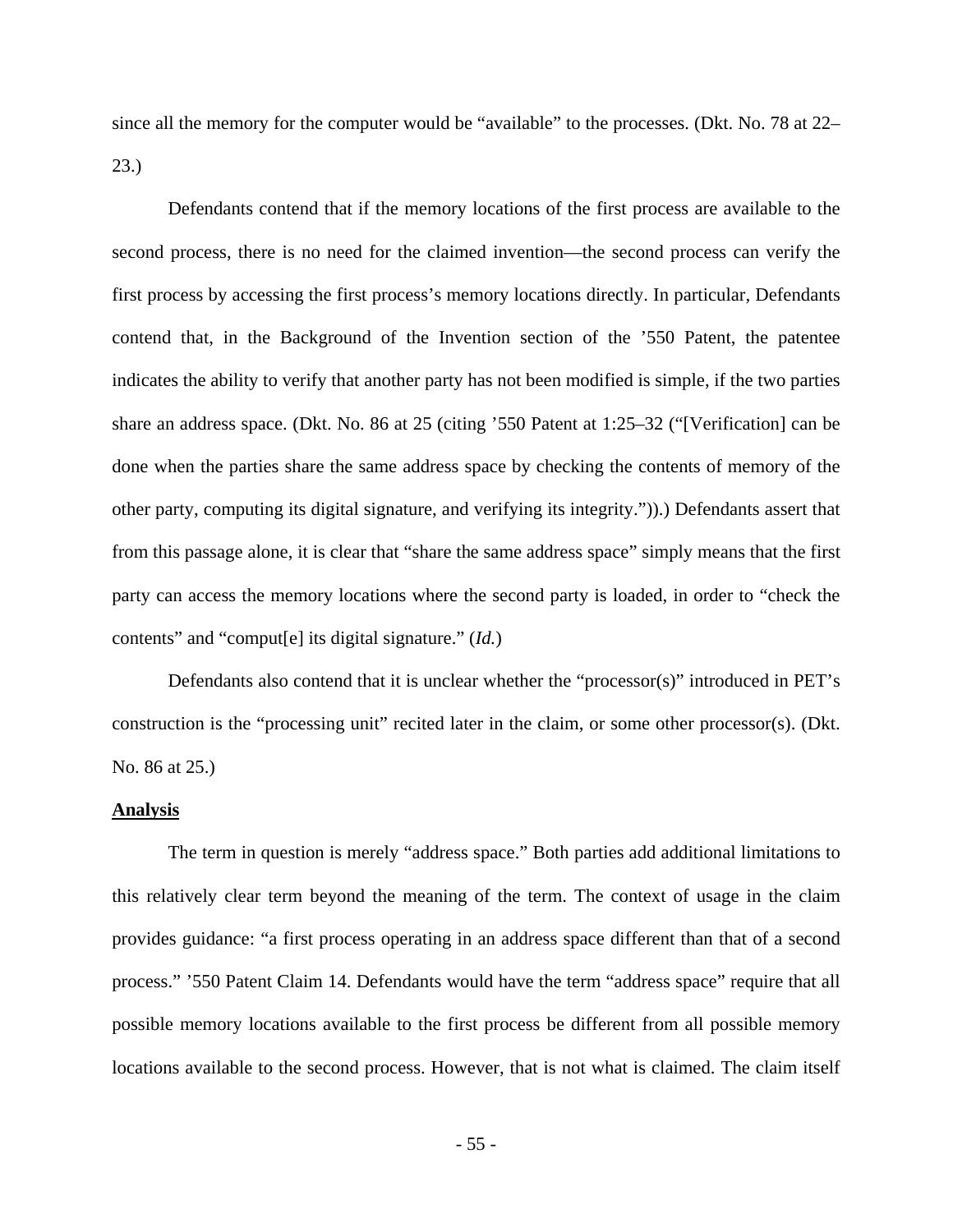focuses on the address space that the process is "operating in." This is not the entire possible address space that a process could operate in. *See Phillips*, 415 F.3d at 1314 (the claims themselves provide substantial guidance in determining the meaning of particular claim terms).

Moreover, the specification provides further guidance contradicting Defendants' construction. *See Accent Packaging, Inc. v. Leggett & Platt, Inc.*, 707 F.3d 1318, 1326 (Fed. Cir. 2013) (holding that a construction that excludes the preferred embodiment "is rarely, if ever, correct."). First, the patent describes that the processes are not required to be within separate systems but could in fact be in the same processor: "these processes do not share an address space and may or may not exist on the same processor or computer system." '550 Patent 2:18– 20. Again, the focus is on whether the processes are sharing space during operation not what the processes could be capable of using. Two processes running on the same processor counsels against Defendants' construction. Further, with regard to Figure 3, the specification also makes clear that the two processes could be performed on the same computer system: "Sample computer system 200 may be used to execute processing steps described above for Process A, Process B, or both." '550 Patent 4:63–65. As to the memory where the processes operate the specification explicitly states:

These elements perform their convention functions well known in the art. In particular, mass storage 220 is used to provide permanent storage for the executable instructions of the authentication and tamper resistant programs/applications, whereas main memory 212 is used to temporarily store the executable instructions of authentication and tamper resistant programs/applications during execution by CPU 202.

'550 Patent 5:14–21. Thus, it is clear that for the embodiment in which "computer system 200" executes "both" processes, the memory available for storage of the processes may be mass storage 220 (permanent storage) and main memory 212 (temporary storage during execution).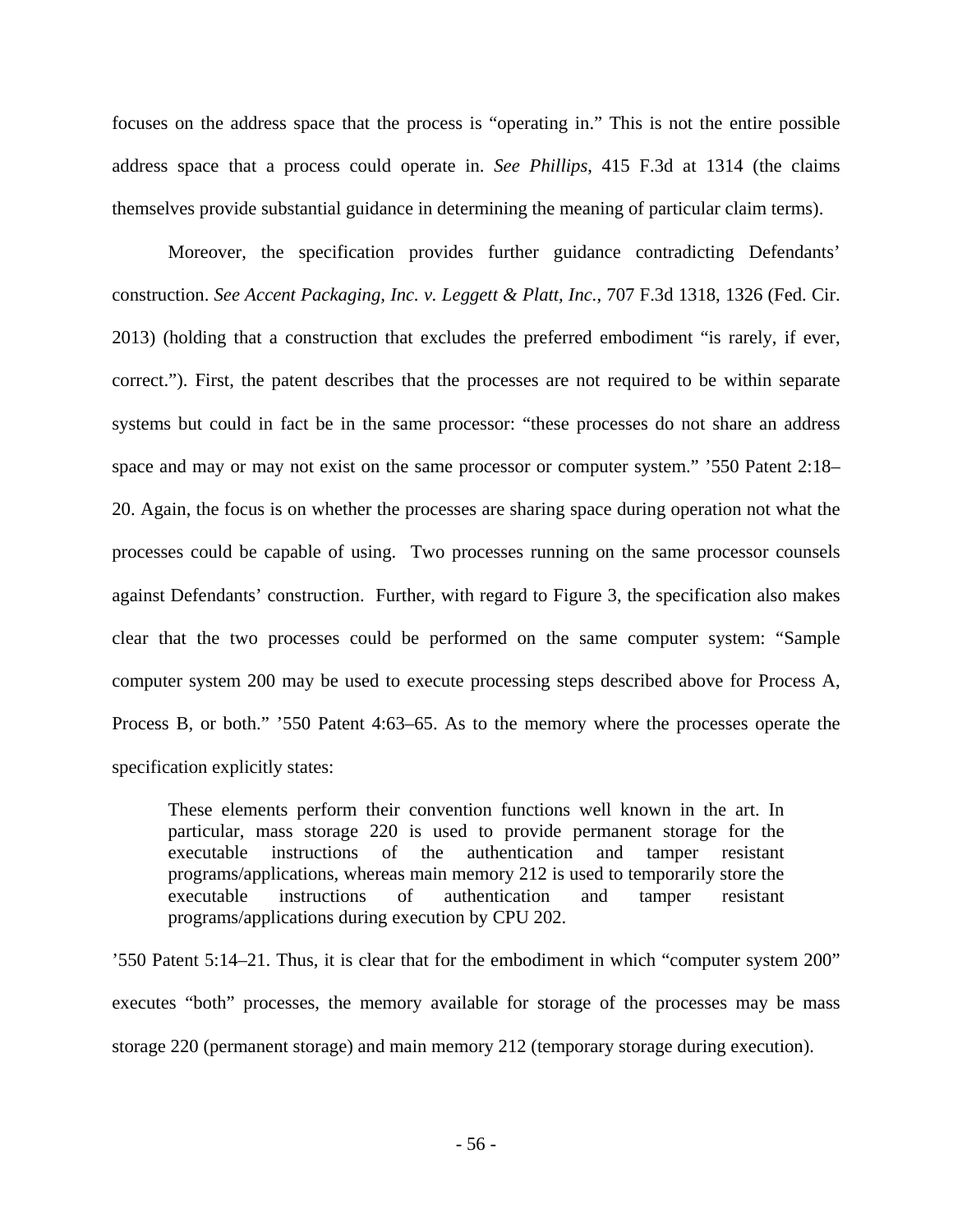PET's construction, on the other hand, has potential to interject confusion and ambiguity into the term as PET adds "one or more processor(s)." Elsewhere, claim 14 calls out "a processing unit" and the "first process to be executed by the processing unit." '550 Patent 6:21– 25. PET's construction would create confusion as to whether the newly injected "processor(s)" include the claimed "processor unit." Further, PET adds the concept of the memory that is "used" "during operation." This is not an inherent limitation of "address space" but rather a result of the surrounding claim language which describes "a first process operating in an address space." The surrounding claim language itself is understandable. The parties agree that "address space," at its base, references memory. This also conforms to the usages in the specification cited by both parties. At the hearing, PET further agreed that the term references memory "locations." (Dkt. No. 98 at 79.) Having rejected the extraneous limitations sought by both parties, the proper construction need only reference the memory concept.

**The Court construes "address space" to mean "memory locations."** 

| 11. "first process" ('550 Patent Claims 14–17) / "second process" ('550 Patent Claim 14) |  |  |  |  |  |
|------------------------------------------------------------------------------------------|--|--|--|--|--|
|------------------------------------------------------------------------------------------|--|--|--|--|--|

| <b>PET's Proposed Construction</b>                | <b>Defendants' Proposed Construction</b>       |
|---------------------------------------------------|------------------------------------------------|
| "first process:" <sup>7</sup>                     | "first process:"                               |
| a series of actions or steps running in different | an instance of a computer program that is      |
| address spaces from the second process            | executing within a specific address space that |
|                                                   | is different from the address space of the     |
|                                                   | second process                                 |
|                                                   |                                                |

 PET objects to Defendants limiting each "process" to a single computer program. Defendants object to PET's construction as being divorced from computer software.

 $\overline{a}$ 

 $<sup>7</sup>$  Both parties utilize the same construction for "second process" except they replace the word "second" with "first."</sup>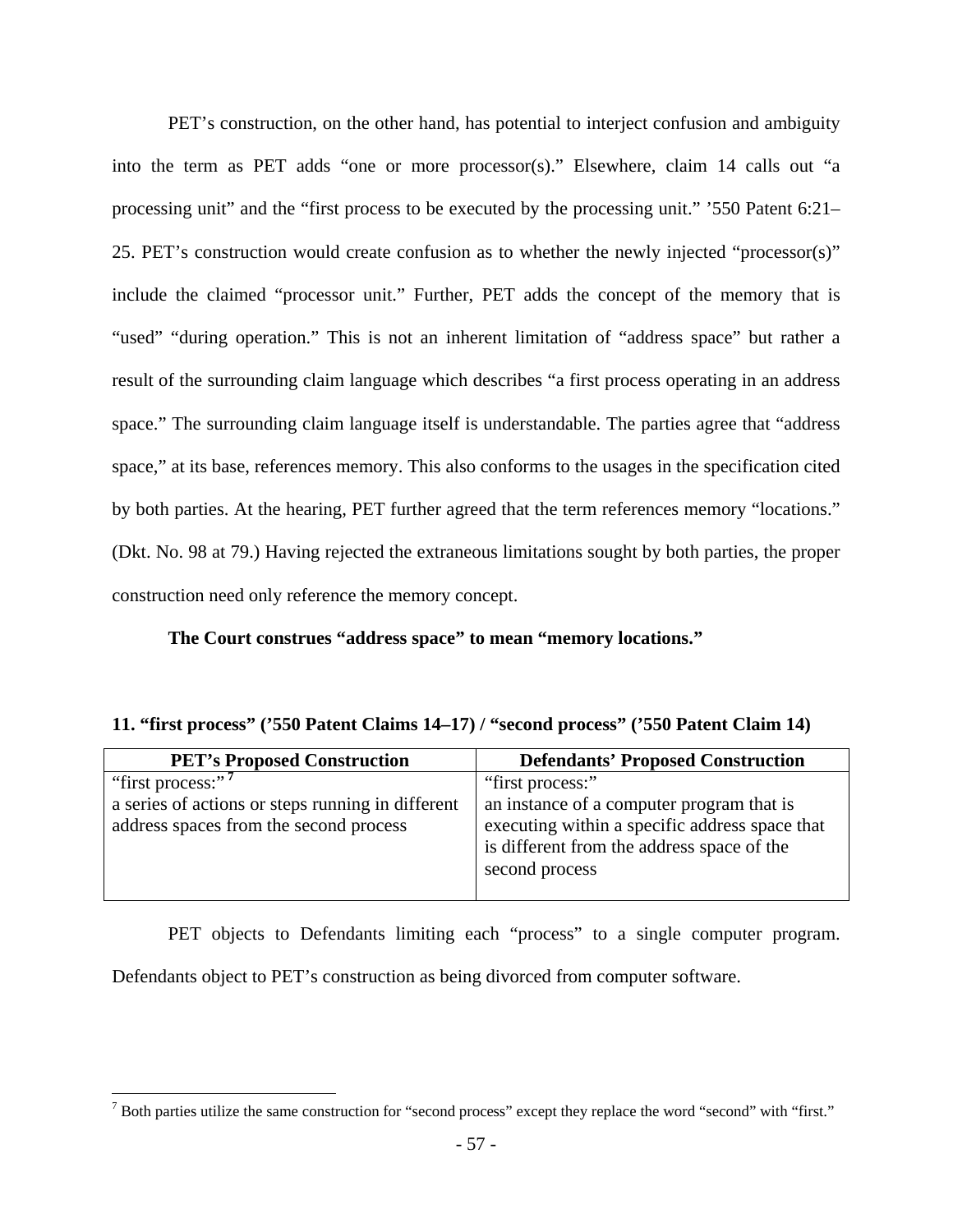## **Positions of the Parties**

PET contends that the claim term "process" is intended to be conceptually different from a "program." PET contends that if the inventors of the '550 Patent had wanted to limit the claims to an instance of a computer program, this language would have been readily available and known to them. Instead, the inventors used the term "process," and the ordinary meaning of that term should apply. PET states that while the steps of the claimed first and second processes must run on processors, they need not be part of a single "program." (Dkt. No. 78 at 23.)

PET states that the '550 Patent specification rejects the notion that a process must be an instance of a single computer program:

In particular, mass storage 220 is used to provide permanent storage for the executable instructions of the authentication and tamper resistant programs/applications, whereas main memory 212 is used to temporarily store the executable instructions of authentication and tamper resistant programs/applications during execution by CPU 202.

'550 Patent 5:15–21. PET contends that, thus, the specification explicitly discloses that the series of steps that make up the first process and the second process need not be limited to a single computer program, much less an instance of only one, but can come from multiple "programs/applications" so long as the steps of the process are met.

Defendants contend that the parties' dispute on these terms reflects a fundamental disagreement of whether the word "process," in the meaning of the '550 Patent, is a software process or a broader process (i.e., any sequence of steps). Defendants point to the claim language of "a storage medium having therein a plurality of programming instructions of the first process to be executed by the processing unit" and "a digital signature of the first process." '550 Patent Claims 14, 16. Defendants contend that both of these limitations reference computer software and neither of these limitations have meaning if the "process" is simply an abstract set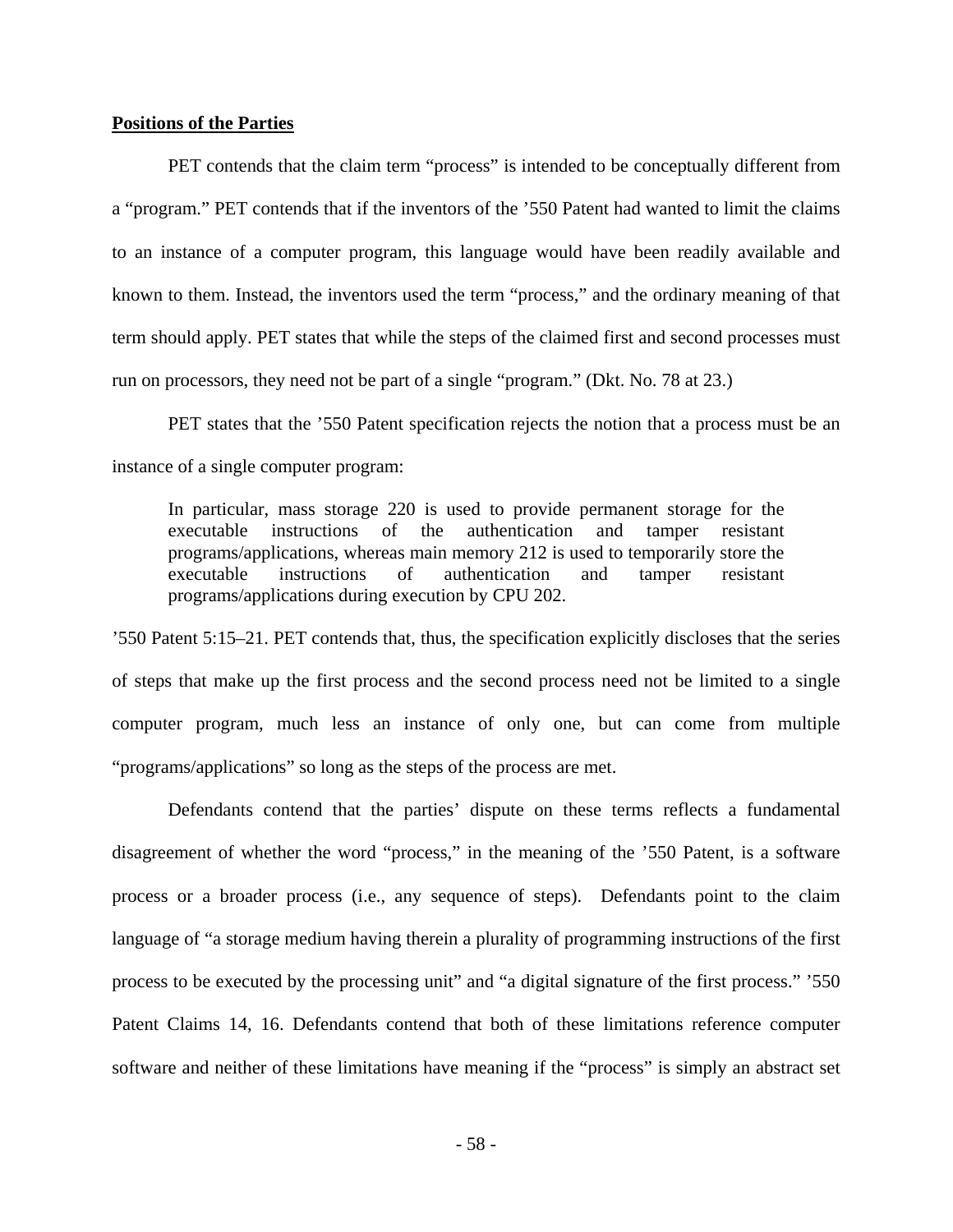of steps. Defendants contend that "process" clearly has its ordinary meaning within the computer arts—an executing computer program. (Dkt. No. 86 at 26 (citing 1992 technical publication).)

Defendants contend that the specification language identified by PET does not mention "process" at all but simply describes the general purpose hardware used to convert method claims into apparatus claims. (*Id*. at 27 (citing '550 Patent 5:14–15 ("These elements perform their conventional functions well known in the art.")).)

#### **Analysis**

At the hearing, PET acknowledged that the meaning of the claim term references programming instructions. (Dkt. No. 98 at 82–83.) In context of the specification and claims, it is clear that "process" references computer software, and it is clear that neither party disputes this. The remaining dispute focuses on whether the process must be a single instance of a computer program. The '550 Patent specification does not limit a "process" to a single computer program. Rather, a broader context is described: "the parties or processes performing the [challengeresponse] protocols" '550 Patent 1:12–14. Figure 1 is described with relation to two processes interacting, Process A and Process B, without any limitation that each must be only a single computer program. '550 Patent 2:15–48. Similarly, the interaction of Process A and Process B, as described with relation to Figure 2, makes no limitation on either process being a single computer program. *Id*. at 4:1–37. Moreover, the specification provides indication that the "process" may be more than a single computer program. For example, Process B is referenced as having an "operating system," indicating that the process may additionally include an operating system. *Id*. at 4:45. Additionally, as noted by PET, in describing the hardware environment for the authentication techniques, "programs/applications" (plural) are referenced for the system of each process: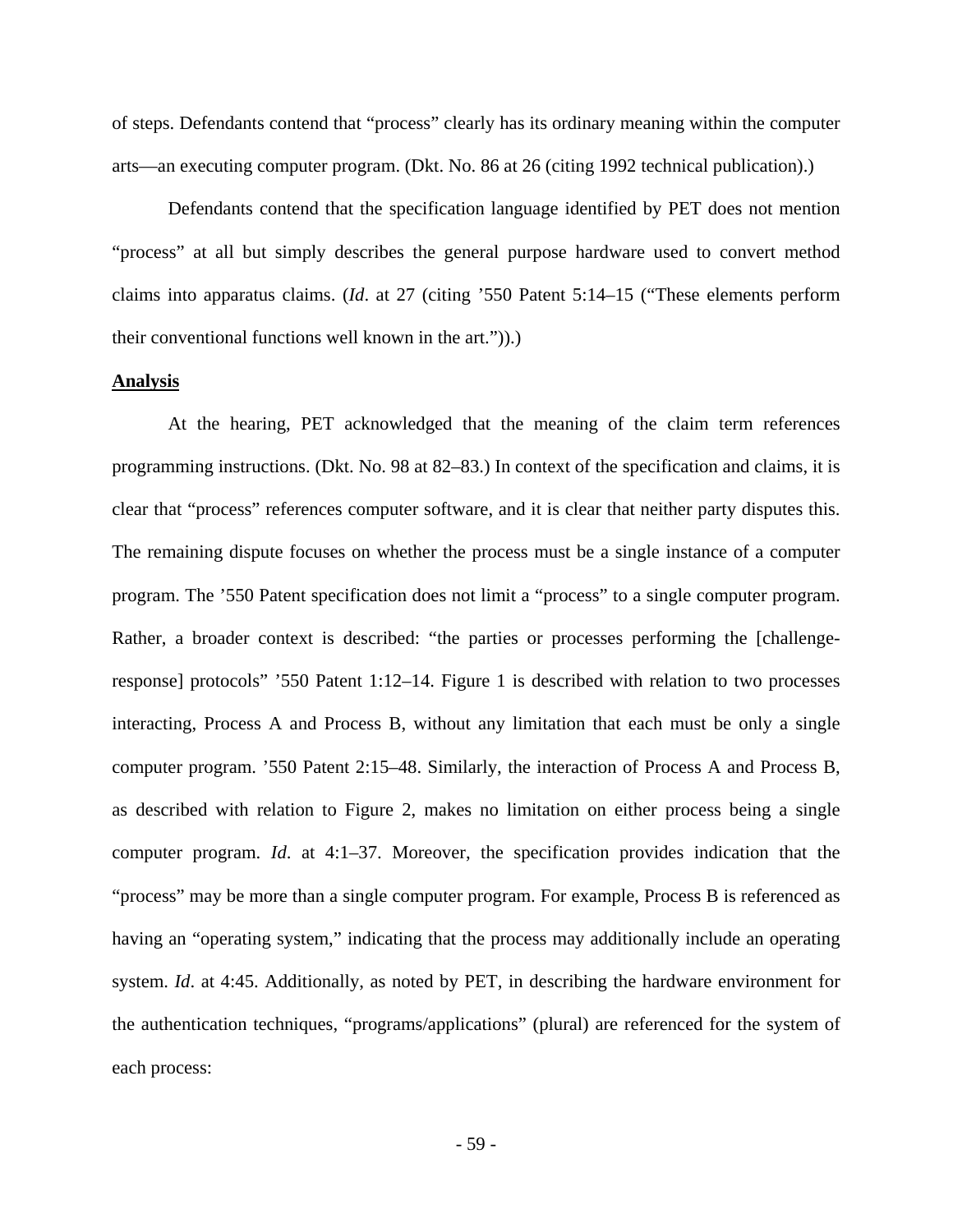In particular, mass storage 220 is used to provide permanent storage for the executable instructions of the authentication and tamper resistant programs/applications, whereas main memory 212 is used to temporarily store the executable instructions of authentication and tamper resistant programs/applications during execution by CPU 202.

'550 Patent 5:15–21.

 The parties use somewhat different language with regard to the operation of the process: PET referencing "running" and Defendants referencing "executing." Neither party has justified deviation from the claim language itself which is "a first process operating in an address space different than that of a second process." Defendants contend that the address space must be limited to one specific address space. However, the specification does not make such an emphasis. Rather, the specification states "different process address spaces." '550 Patent 1:29– 33. What is emphasized is that the space of Process A and Process B are different and, the processes do not operate in the same space, not that the space for either process is limited to only one space. *See* '550 Patent 1:44–45, 2:17–18, 2:54–55. In this context, "space" is not limited to a singular space but encompasses the plural.

**The Court construes "first process" to mean "software program(s) or application(s) operating in different address space than the second process."** 

**The Court construes "second process" to mean "software program(s) or application(s) operating in different address space than the first process."**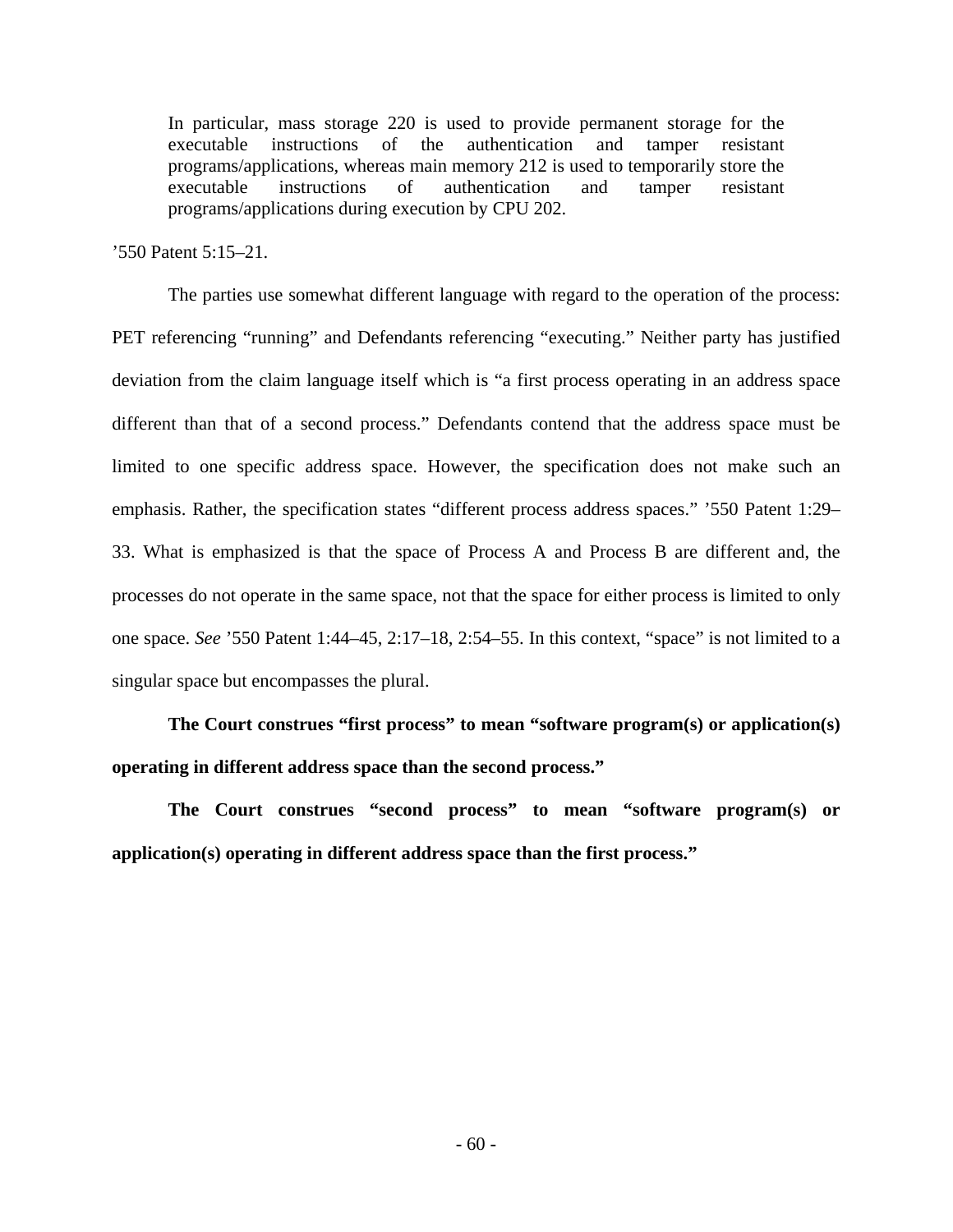#### **12. "embedded" ('550 Patent Claim 14)**

| <b>PET's Proposed Construction</b> | <b>Defendants' Proposed Construction</b> |
|------------------------------------|------------------------------------------|
| made an integral part of           | compiled within                          |

The parties dispute whether "embedded" requires "compiled."

## **Positions of the Parties**

PET cites to 2016 non-technical dictionaries for the ordinary meaning of "embedded." (Dkt. No. 78 at 26.) PET contends that the ordinary meaning was used during prosecution of the '550 Patent: "Neither Berry nor Penzias teach or suggest that a key used to encode a response to a challenge may be embedded within a tamper resistant module, and that the key is accessible only after integrity verification of the remote process is performed." (Dkt. No. 78 Ex. D at FH0199.) PET contends that, thus, "embedded," consistent with its ordinary meaning, means that a secret (whether a key or otherwise) is an integral part of the tamper resistant module. PET contends that "compiled within" is not the normal meaning ascribed to the word "embedded." Further, PET contends that Defendants' construction is unclear as it inserts a more technical term "compiled within," without explanation as to what that means.

Defendants point to the language of claim 14: "a secret embedded in the tamper resistant module." Defendants assert that the "secret" in Claim 14 of the '550 Patent is described in the intrinsic record as contained in the tamper resistant module: "The tamper resistant module 14 also contains a secret 16 which the tamper resistant module will not divulge until the integrity verification for Process B 12 is a success" ('550 Patent 3:30–32); "Process A creates a tamper resistant module containing a secret" (*Id*. at 4:3–4); and "a secret (key) obtained from a tamper resistant module" (Dkt. No. 78 Ex. D at FH0199.) Defendants contend that as the tamper resistant module in the '550 Patent is executable software, Defendants' proposed construction properly defines what it means to be contained within software. Defendants object to PET's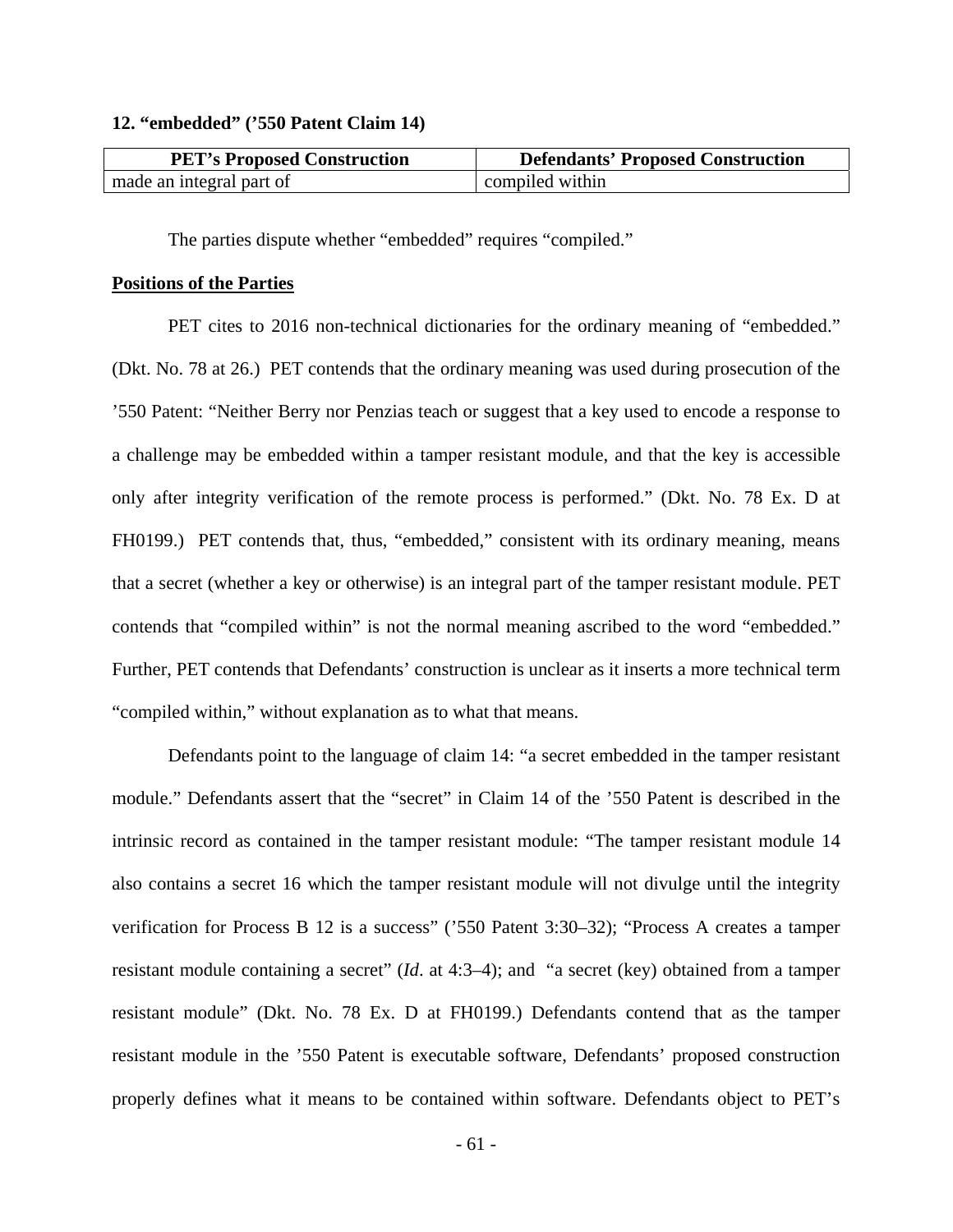arguments as relying solely on extrinsic evidence. Defendants contend that PET's proposed construction merely substitutes "embedded" with an unclear phrase "integral part of."

## **Analysis**

The disputed term is found in the claim in the context of "recover a secret embedded in the tamper resistant module." '550 Patent 6:29–30. Defendants seek to require "embedded" to be limited to "compiled within." The '550 Patent provides only one limited discussion regarding compiling:

The software is generated by using a tamper resistant compiler (not shown). The tamper resistant compiler is a compiler that, when applied to a well prepared software module, replaces the plain-text source code compiler generated image with a new image that is obfuscated. This self-decrypting software will only execute properly if no part of the image has been altered from the time it was compiled by the tamper resistant compiler. The tamper resistant compiler is a software approach towards providing kernels of software with the ability to run in a "hidden" execution mode.

'550 Patent 2:56–66. The passage does not directly address the method of embedding the secret in the module, much less provide a disavowal limiting the term to compiling. The term in question, though, is much broader, merely requiring "embedding." Defendants have not pointed to any disclaimer or disavowal limiting the meaning of "embedded." Rather, Defendants merely, at most, point to an embodiment of the specification. However, even a single embodiment is not necessarily enough to read a limitation into the claim from the specification. *Arlington*, 632 F.3d at 1254 ("[E]ven where a patent describes only a single embodiment claims will not be read restrictively unless the patentee has demonstrated a clear intention to limit the claim scope using words of expressions of manifest exclusion or restriction.") (citation omitted). In addition, the specification repeatedly merely references the module "containing a secret." '550 Patent 1:47–48 ("creating . . . a module containing a secret"), 3:30 ("tamper resistant module 14 also contains a secret"), 3:34–35 ("tamper resistant module 14 containing the secret"), 4:3–4 ("tamper resistant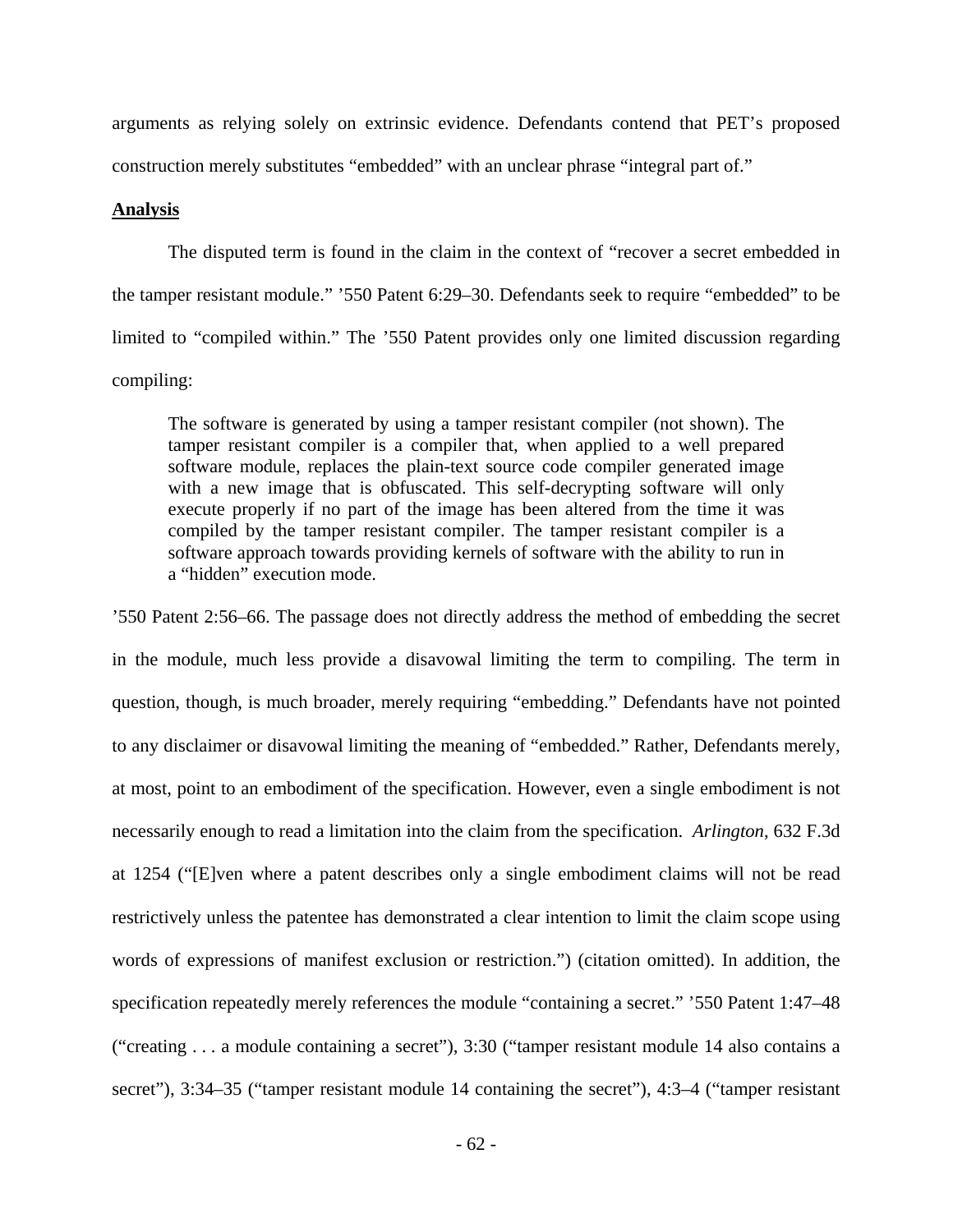module containing a secret"). In context of the specification as a whole, "embedded" is not limited to compiling. Rather, it is clear that the secret is "contained" in a module. *Id*.

# **The Court construes "embedded" to mean "contained."**

# **13. "challenge" ('550 Patent Claims 14, 17)**

| <b>PET's Proposed Construction</b>            | <b>Defendants' Proposed Construction</b>       |
|-----------------------------------------------|------------------------------------------------|
| prompt for information to authenticate a user | arbitrary data known to the second process and |
|                                               | unknown to the first process until received    |
|                                               | from the second process                        |

 The dispute presented to the Court is whether the specification and file history limit the meaning of "challenge" to the particular embodiment described in the specification.

## **Positions of the Parties**

PET cites to several 2016 online sources (Webopedia and Techopedia) to contend that its construction of "challenge" conforms to the ordinary meaning in the software art. (Dkt. No. 78 at 27.) PET contends that the inventors adopted this "well-known" meaning during the prosecution of the '550 Patent: "Penzias discloses a simple variation on a well-known challenge-response protocol whereby a human requester must supply a selected one of several previously provided and stored pieces of information in order to participate in a credit card transaction." (Dkt. No. 78 Ex. D at FH198.)

Defendants point to the embodiment specification: "Process A transmits the tamper resistant module containing the secret, a challenge, and optionally, a request for information to Process B." '550 Patent 4:7–9. If Process B is able to recover the secret from the tamper resistant module, "Process B encodes the challenge received from Process A to produce the response" and then sends the response back to Process A. '550 Patent at 4:18–25; Fig.1. Then, "[i]f the decoded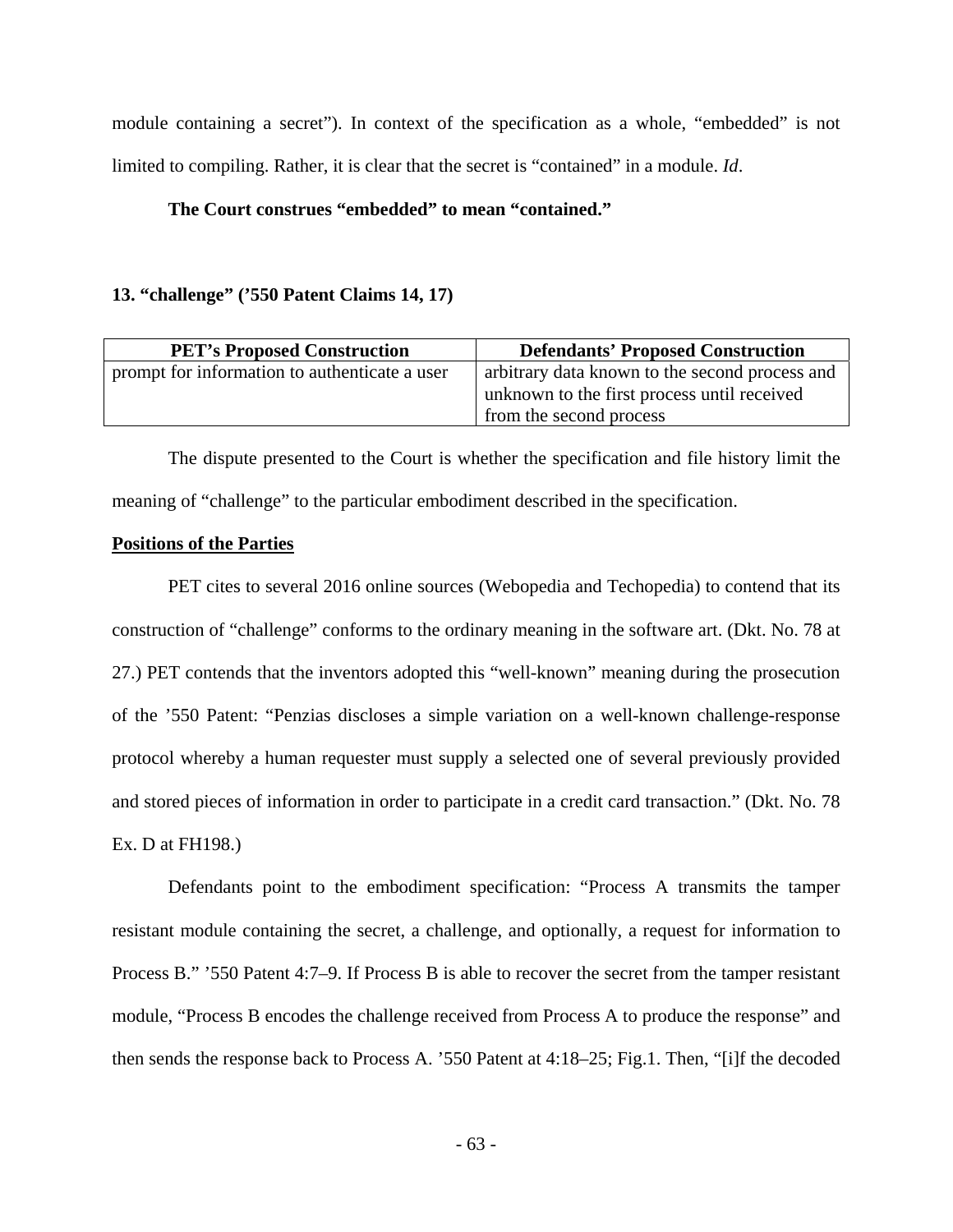response contains the challenge Process A sent to Process B, then Process B has been authenticated." '550 Patent 4:28–30.

Further, Defendants state that the patentee explained that "various challenge-response protocols and their deficiencies are described in 'Applied Cryptography' by Bruce Schneier." '550 Patent 1:34–36. Defendants state that the Schneier reference describes the challenge in such a challenge-response protocol as being "[a] random number, sometimes called a nonce, chosen by Alice and Bob respectively." (Dkt. No. 87 Ex. D, APPLIED CRYPTOGRAPHY, 2d ed. 1996, at 57.)

Defendants contend that PET relies solely on extrinsic evidence and cannot point to anything in the specification that supports its proposed construction. Defendants contend that at no point does the '550 Patent describe or even reference "user authentication." (Dkt. No. 87 at 29.) Defendants state that if the claimed "challenge" referred to a "prompt for information to authenticate a user," the claims would be limited to only those processes that include some form of user interaction. However, Defendants assert the '550 Patent does not disclose a single embodiment that contemplates user interaction in the authentication process.

As to the file history, rather than adopting PET's meaning, Defendants contend the patentees rejected PET's interpretation and distinguished the prior art which disclosed "a simple variation on a well known challenge/response protocol whereby a human requester must supply a selected one of several previously provided and stored pieces of information." (Dkt. No. 86 at 30 (quoting Dkt. No. 78 Ex. D at FH0198).) In particular, Defendants points to the statement:

Penzias discloses a simple variation on a well known challenge/response protocol whereby a human requester must supply a selected one of several previously provided and stored pieces of information in order to participate in a credit card transaction. This method provides some minimal level of protection by purportedly authenticating a human user to prevent theft of telephone service. However, the pre-stored information may be acquired by a thief just as a "PIN"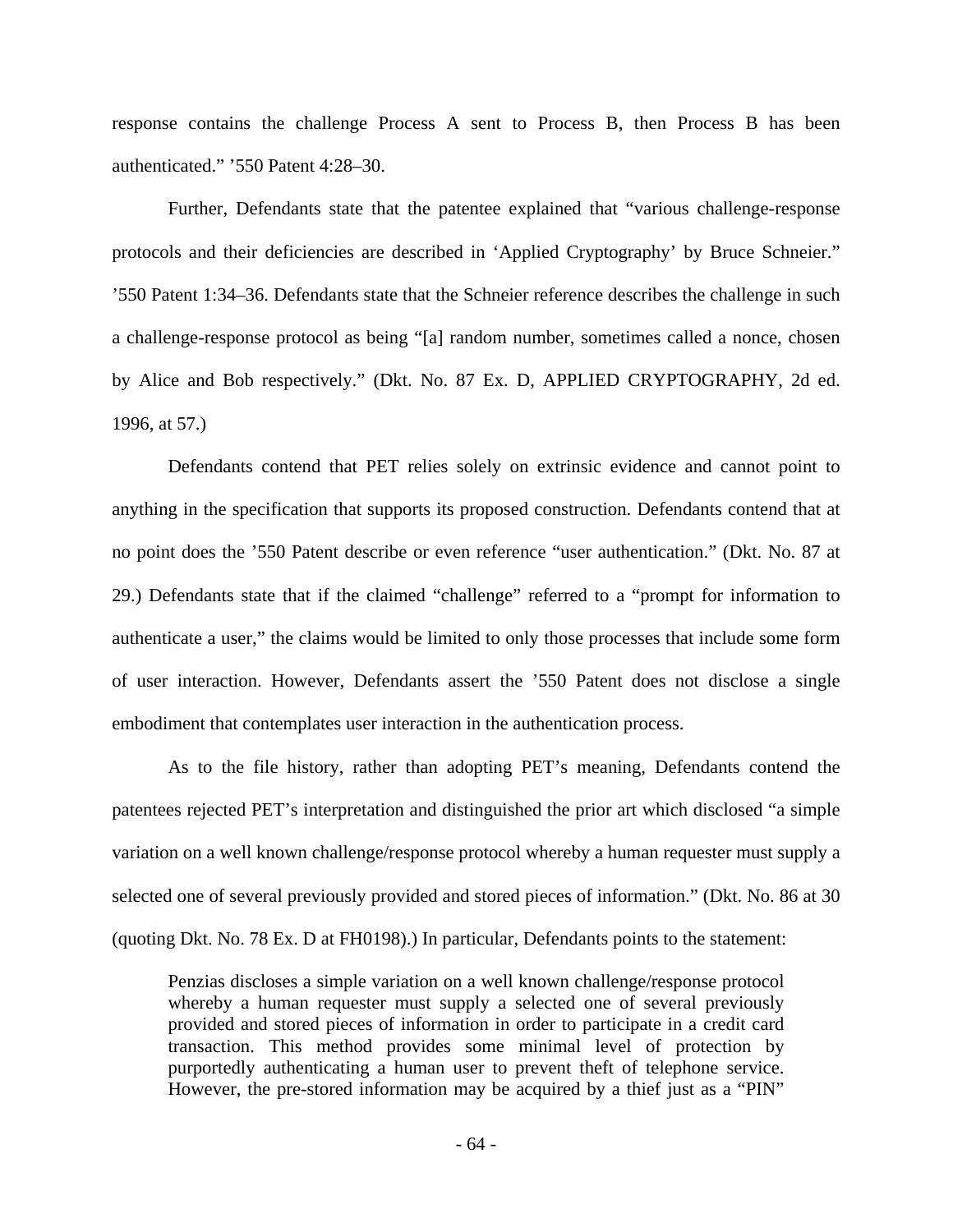number can be. Penzias does not teach or disclose a remote process, executing in an address space different than a local process, being authenticated and having its integrity verified as presently claimed. *Penzias does not teach or suggest using the challenge in the challenge/response protocol as the response and encoding it with a secret (key) obtained from a tamper resistant module* only after integrity verification has been performed on the remote process, as is required by the limitations of the present claims.

# (Dkt. No. 78 Ex. D FH0198–99 (emphasis added).)

As to the Schneier reference, PET states that Schneier never defines a "challenge" as a "nonce" in the manner described by Defendants. PET states that the word "challenge" does not even appear on the pages cited by the Defendants. (Dkt. No. 87 at 10.) Instead, PET states the cited portions are part of a larger discussion on authentication, which describes typical challengeresponse mechanisms, such as passwords. (*Id*. (citing Dkt. No. 87 Ex. F at 52, APPLIED CRYPTOGRAPHY, 2d ed. 1996).) PET states that while the secret used to encode the challenge can be a nonce (e.g., dependent claim 13) the challenge is not the nonce, but a prompt for information. PET contends that, thus, there is no reason to depart from the ordinary meaning of this term.

#### **Analysis**

 The specification and file history make clear that challenge-response protocols were known in the art prior to the filing of the '550 Patent. '550 Patent  $1:12-16$ ,  $1:19-25$ ,  $1:34-36$ ; (Dkt. No. 78 Ex. D at FH0198–99.) Defendants do not contest that the term had an ordinary meaning. As described in the Background of Invention, a challenge-response is discussed more generally without the limitations sought by Defendants. For example, it is clear that, as known, a challenge-response may merely be a secret shared between the two processes. '550 Patent 1:12– 29. This is described as being for the purpose to "authentic the other party" or as part of an "authentication process." *Id*. at 1:25–41. Similarly, the file history describes "well known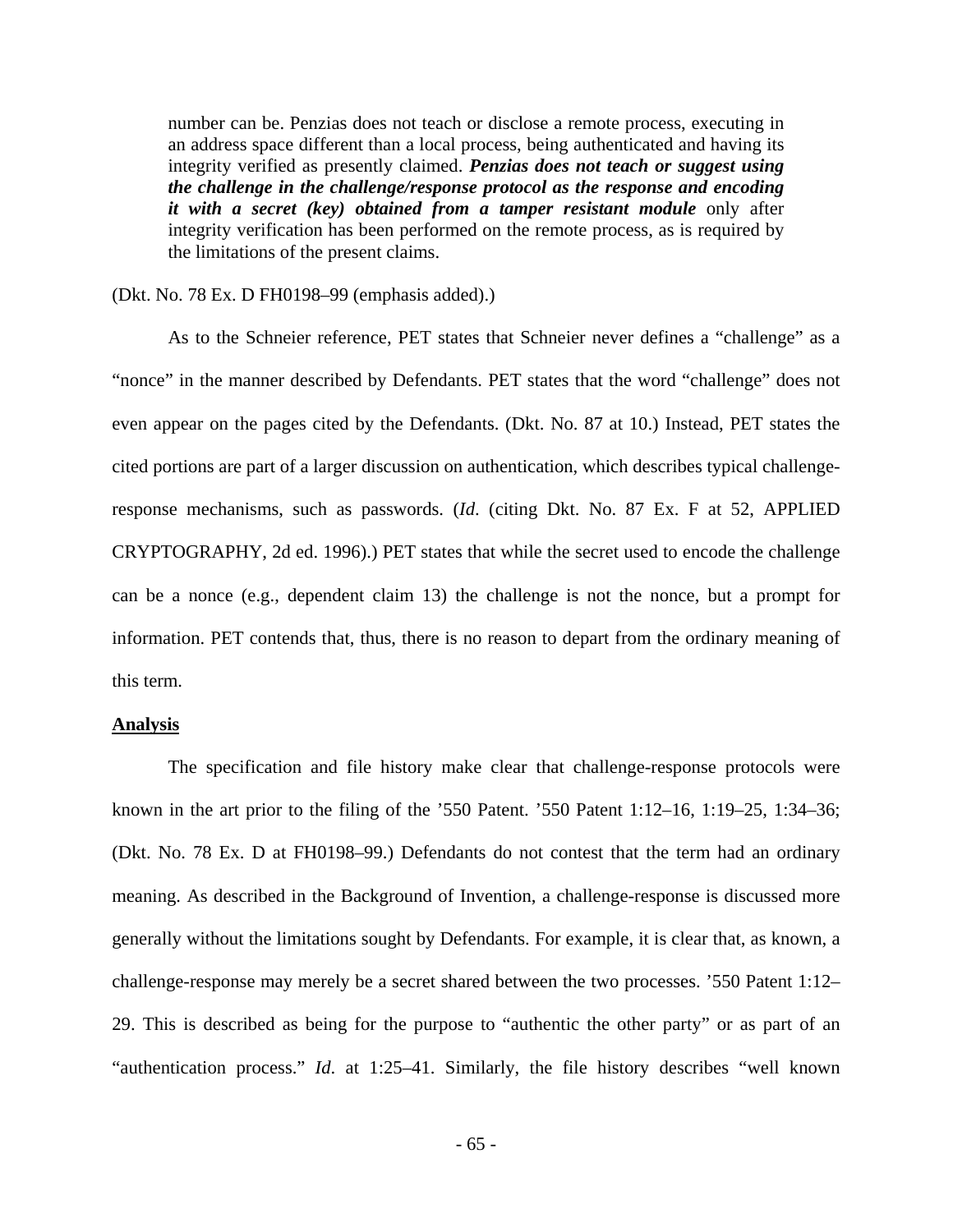challenge/response" protocols to be based on supplying "one of several previously provided and stored pieces of information" that is used for "authenticating." (Dkt. No. 78 Ex. D at FH198.)

Defendants rely primarily, first, on the Schneier reference and, second, on a portion of the file history. The Court determines that neither piece of evidence supports Defendants' limiting construction. PET and Defendants take conflicting views of the Schneier reference. On balance, the Court finds that PET's interpretation of the Schneier evidence is more proper. *See Teva*, 135 S. Ct. at 837–38 (noting the Court's role in making underlying factual determinations in claim construction). It is noted that the portion of Schneier that Defendants reference is in relation to only one particular protocol (the Wide-Mouth Frog protocol). (Dkt. No. 86 Ex. D at 57.) However, even in this example, it is clear that this process relates to authentication through sharing a secret. The random number referenced is clearly just the embodiment of the particular example, not a redefinition of the term "challenge." (*Id*.)

As to the file history, it is clear from the passage that a "challenge" is known in the context of "one of several previously provided and stored pieces of information" that is used for "authenticating." (Dkt. No. 78 Ex. D at FH198.) The end of the passage does reference:

Penzias does not teach or suggest using the challenge in the challenge/response protocol as the response and encoding it with a secret (key) obtained from a tamper resistant module only after integrity verification has been performed on the remote process, as is required by the limitations of the present claims.

(Dkt. No. 78 Ex. D at FH0198–99.) This does not, however, redefine "challenge." Rather, it merely states that Penzias does not use a challenge-response protocol as used in the claim. More particularly, application claim 14, at the time, recited: "recover a secret embedded in the tamper resistant module when the integrity of the local process is verified" and "receive a challenge from the second process, encode the challenge using the secret to produce a response, and send the response to the second process." (*Id*. at FH0193.) It is clear that the file history statement did